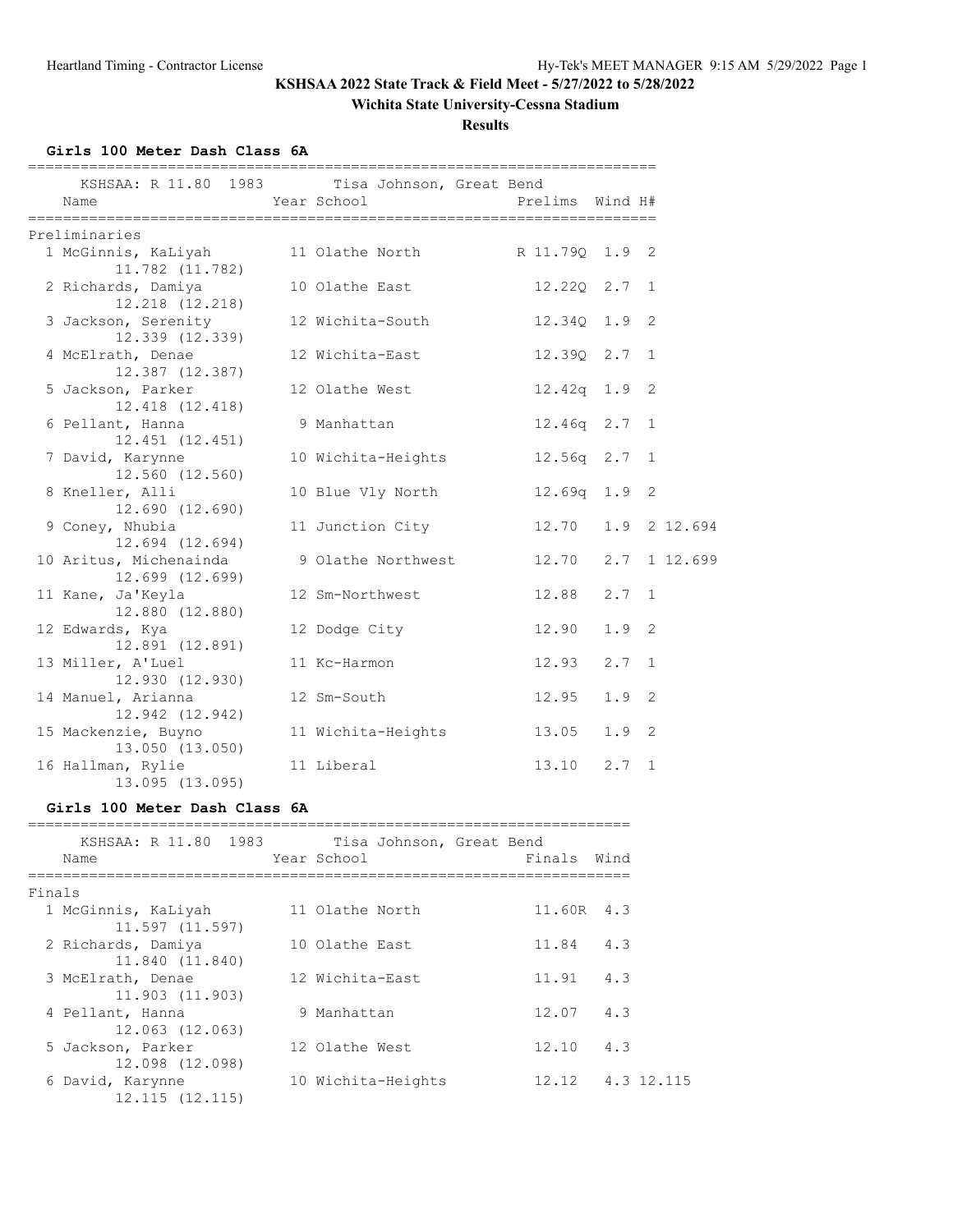# **Wichita State University-Cessna Stadium**

## **Results**

|        | Girls 100 Meter Dash Class 6A                                        |                                                    |                                         |                       |  |
|--------|----------------------------------------------------------------------|----------------------------------------------------|-----------------------------------------|-----------------------|--|
|        | 7 Jackson, Serenity<br>12.119 (12.119)                               | 12 Wichita-South                                   | 12.12 4.3 12.119                        |                       |  |
|        | 8 Kneller, Alli<br>12.520 (12.520)                                   | 10 Blue Vly North                                  | 12.52 4.3                               |                       |  |
|        | Girls 200 Meter Dash Class 6A<br>=================================== |                                                    |                                         |                       |  |
|        | KSHSAA: R 24.20 2017<br>Name                                         | Christal Moseley, Wichita-Southeast<br>Year School | Prelims Wind H#<br>;=================== |                       |  |
|        | Preliminaries                                                        |                                                    |                                         |                       |  |
|        | 1 McGinnis, KaLiyah                                                  | 11 Olathe North                                    | $24.25Q - 1.6$                          | 1                     |  |
|        | 2 Jackson, Serenity                                                  | 12 Wichita-South                                   | $25.06Q - 0.6$                          | 2                     |  |
|        | 3 Cline, Kennedi                                                     | 12 Olathe West                                     | 25.27Q -0.6                             | 2                     |  |
|        | 4 McElrath, Denae                                                    | 12 Wichita-East                                    | $25.63Q - 1.6$ 1                        |                       |  |
|        | 5 David, Karynne                                                     | 10 Wichita-Heights                                 | $25.35q -0.6$                           | 2                     |  |
|        | 6 Kneller, Alli                                                      | 10 Blue Vly North 25.95q -1.6 1                    |                                         |                       |  |
|        | 7 Coney, Nhubia                                                      | 11 Junction City 26.05q -1.6                       |                                         | 1                     |  |
|        | 8 Beck, Aydan                                                        | 11 Op-Blue Valley                                  | $26.15q - 1.6$                          | 1                     |  |
|        | 9 Johnson, Gili                                                      | 11 Manhattan                                       | $26.16 - 0.6$                           | 2                     |  |
|        | 10 Pellant, Hanna                                                    | 9 Manhattan                                        |                                         | $26.23 -0.6$ 2 26.224 |  |
|        | 11 Cooper, Deslyne                                                   | 12 Wichita-Northwest                               | $26.23 -0.6$ 2 26.228                   |                       |  |
|        | 12 Reichert, Addison                                                 | 11 Sm-North                                        | $26.68 - 1.6$ 1                         |                       |  |
|        | 13 Edwards, Kya                                                      | 12 Dodge City                                      | $27.10 - 1.6$                           | 1                     |  |
|        | 14 Schwada, Brenna                                                   | 12 Lawrence                                        | $27.23 -1.6$ 1                          |                       |  |
|        | 15 Kane, Ja'Keyla                                                    | 12 Sm-Northwest                                    | $28.77 - 0.6$ 2                         |                       |  |
|        | 16 Perez-Vela, Jaquelyn                                              | 10 Kc-Wyandotte                                    | $29.06 - 0.6$                           | 2                     |  |
|        | Girls 200 Meter Dash Class 6A                                        |                                                    |                                         |                       |  |
|        | KSHSAA: R 24.20 2017 Christal Moseley, Wichita-Southeas              |                                                    |                                         |                       |  |
|        | Name                                                                 | Year School                                        | Finals Wind                             |                       |  |
|        |                                                                      |                                                    |                                         |                       |  |
| Finals | 1 McGinnis, KaLiyah                                                  | 11 Olathe North                                    | $25.34 - 5.5$                           |                       |  |
|        | 25.339 (25.339)                                                      |                                                    |                                         |                       |  |
|        | 2 Cline, Kennedi<br>25.942 (25.942)                                  | 12 Olathe West                                     | $25.95 - 5.5$                           |                       |  |
|        | 3 Jackson, Serenity<br>26.209 (26.209)                               | 12 Wichita-South                                   | $26.21 - 5.5$                           |                       |  |
|        | 4 David, Karynne<br>26.451 (26.451)                                  | 10 Wichita-Heights                                 | $26.46 - 5.5$                           |                       |  |
|        | 5 McElrath, Denae<br>26.472 (26.472)                                 | 12 Wichita-East                                    | $26.48 - 5.5$                           |                       |  |
|        | 6 Coney, Nhubia<br>26.794 (26.794)                                   | 11 Junction City                                   | $26.80 - 5.5$                           |                       |  |
|        | 7 Kneller, Alli<br>27.056 (27.056)                                   | 10 Blue Vly North                                  | $27.06 - 5.5$                           |                       |  |
|        | 8 Beck, Aydan<br>27.149 (27.149)                                     | 11 Op-Blue Valley                                  | $27.15 - 5.5$                           |                       |  |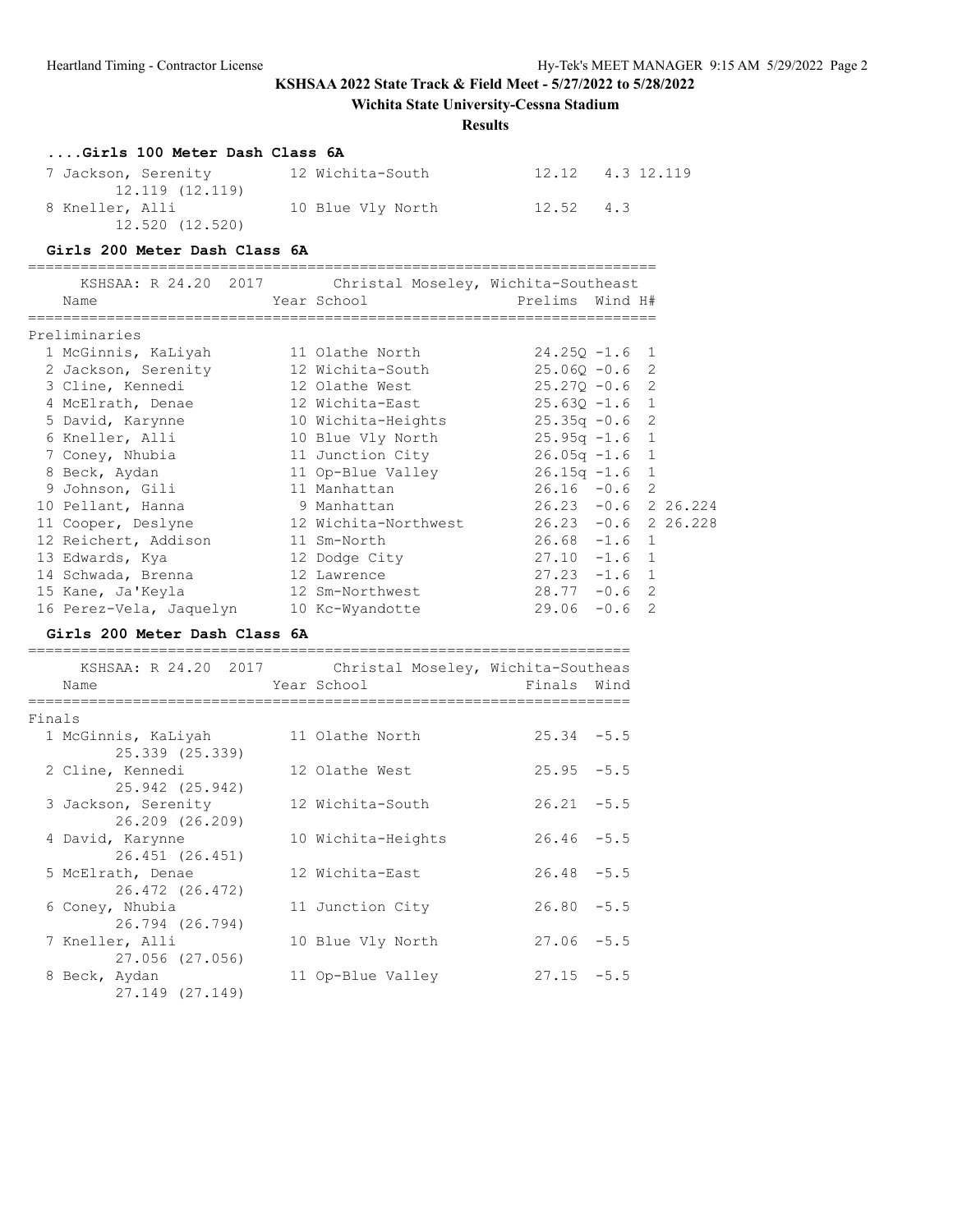## **Wichita State University-Cessna Stadium**

**Results**

**Girls 400 Meter Dash Class 6A**

| KSHSAA: R 54.26 2018 Christal Mosely, Wichita-Southea<br>Name | Year School           | Prelims    | H#             |
|---------------------------------------------------------------|-----------------------|------------|----------------|
| Preliminaries                                                 |                       |            |                |
| 1 Cline, Kennedi                                              | 12 Olathe West        | 56.840 2   |                |
| 2 Gregory, Delia                                              | 9 Blue Vly North      | 57.830 1   |                |
| 3 Jackson, Serenity                                           | 12 Wichita-South      | 57.23Q 2   |                |
| 4 Mackiewicz, Ella                                            | 12 Sm-Northwest       | 57.84Q 1   |                |
| 5 Johnson, Gili                                               | 11 Manhattan          | 58.47q     | $\mathbf{1}$   |
| 6 Lewis, Brynn                                                | 9 Olathe Northwest    | $58.51q$ 2 |                |
| 7 David, Karynne                                              | 10 Wichita-Heights    | 58.62q     | -2             |
| 8 Brown, Audrey                                               | 9 Blue Vly North      | 58.66a     | 2              |
| 9 Coney, Nhubia                                               | 11 Junction City      | 58.68      | $\mathbf{1}$   |
| 10 Garrett-Tillemans, BreAn                                   | 10 Haysville-Campus   | 58.78      | $\overline{2}$ |
| 11 Hula, Piper                                                | 9 Derby               | 59.15      | $\overline{2}$ |
| 12 Thies, Maya                                                | 11 Sm-North           | 59.88      | $\mathbf{1}$   |
| 13 Perez-Vela, Jaquelyn                                       | 10 Kc-Wyandotte       | 1:00.45    | $\overline{2}$ |
| 14 Dawson, Avery                                              | 9 Op-Blue Valley West | 1:00.57    | $\mathbf{1}$   |
| 15 Gere, Alex                                                 | 11 Dodge City         | 1:00.60    | $\mathbf{1}$   |
| 16 Cooper, Deslyne                                            | 12 Wichita-Northwest  | 1:00.63    | $\mathbf{1}$   |
| Girls 400 Meter Dash Class 6A                                 |                       |            |                |

|        | KSHSAA: R 54.26 2018<br>Name                  | Christal Mosely, Wichita-Sout<br>Year School | Finals  |             |
|--------|-----------------------------------------------|----------------------------------------------|---------|-------------|
| Finals |                                               |                                              |         |             |
|        | 1 Cline, Kennedi<br>57.473 (57.473)           | 12 Olathe West                               | 57.48   |             |
|        | 2 Gregory, Delia<br>58.290 (58.290)           | 9 Blue Vly North                             | 58.29   |             |
|        | 3 Mackiewicz, Ella<br>$1:00.059$ $(1:00.059)$ | 12 Sm-Northwest                              | 1:00.06 |             |
|        | 4 Brown, Audrey<br>$1:00.323$ $(1:00.323)$    | 9 Blue Vly North                             | 1:00.33 |             |
|        | 5 Johnson, Gili<br>$1:00.579$ $(1:00.579)$    | 11 Manhattan                                 | 1:00.58 |             |
|        | 6 Lewis, Brynn<br>$1:01.946$ $(1:01.946)$     | 9 Olathe Northwest                           | 1:01.95 |             |
|        | 7 David, Karynne<br>$1:02.702$ $(1:02.702)$   | 10 Wichita-Heights                           | 1:02.71 |             |
|        | -- Jackson, Serenity<br>58.381 (58.381)       | 12 Wichita-South                             | DO -    | Out of Lane |

#### **Girls 800 Meter Run Class 6A**

| KSHSAA: R 2:13.29 2002<br>Name               | Morgan Bonds, Hutchinson<br>Year School       | Finals  |
|----------------------------------------------|-----------------------------------------------|---------|
| 1 Bakker, Olivia                             | 12 Op-Blue Valley West                        | 2:16.04 |
| $1:08.32$ $(1:08.32)$<br>2 Meyer, Grace      | $2:16.031$ $(1:07.72)$<br>12 Sm-East          | 2:16.10 |
| $1:08.45$ $(1:08.45)$                        | $2:16.093$ $(1:07.66)$                        |         |
| 3 McGlocklin, Lydia<br>$1:08.24$ $(1:08.24)$ | 12 Olathe Northwest<br>$2:17.984$ $(1:09.76)$ | 2:17.99 |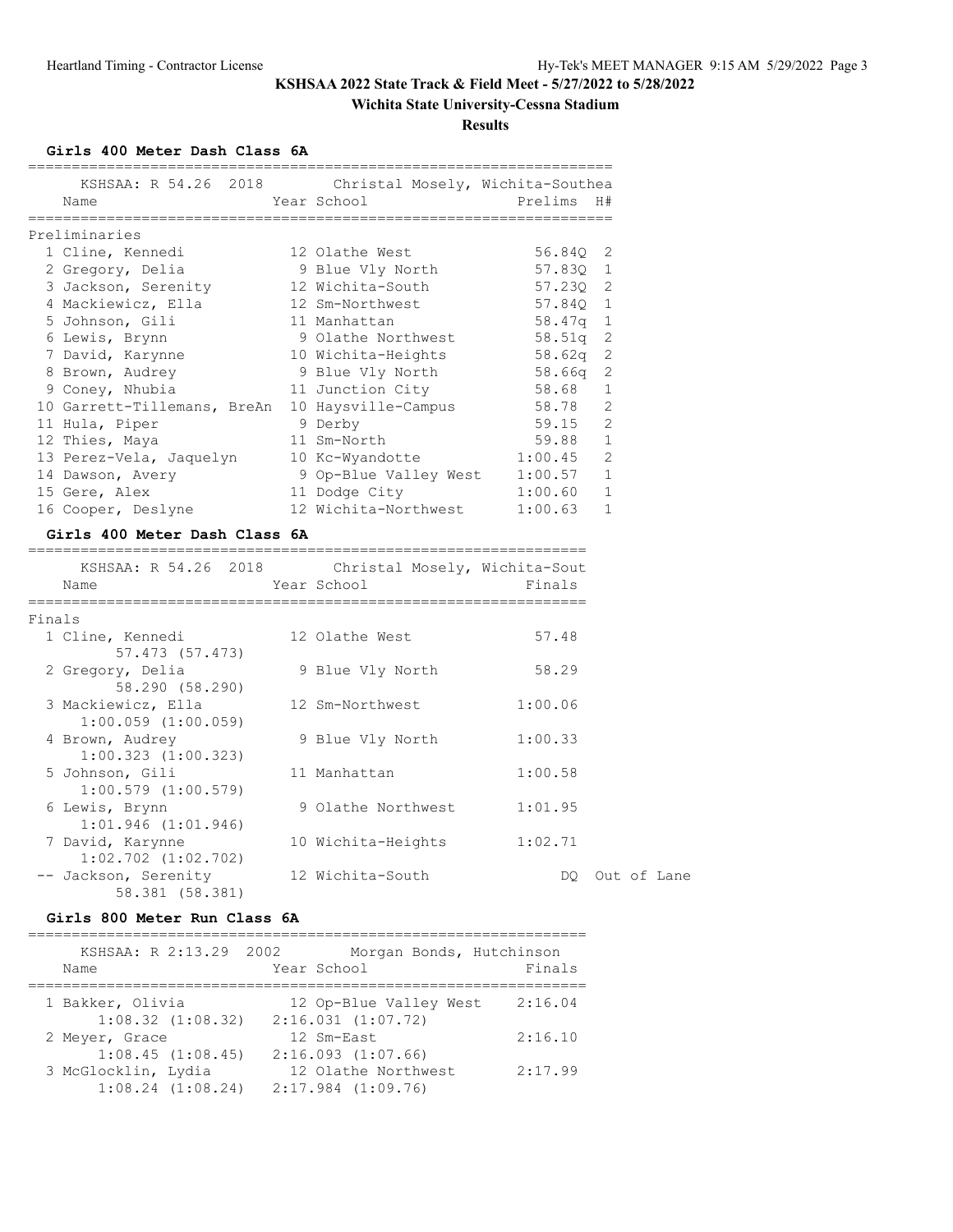# **Wichita State University-Cessna Stadium**

**Results**

| Girls 800 Meter Run Class 6A |                                              |         |
|------------------------------|----------------------------------------------|---------|
| 4 Post, Whitney              | 12 Olathe East                               | 2:20.22 |
|                              | $1:08.45$ $(1:08.45)$ $2:20.215$ $(1:11.78)$ |         |
| 5 Loub, Hannah               | 12 Manhattan                                 | 2:21.37 |
|                              | $1:08.08$ $(1:08.08)$ $2:21.368$ $(1:13.30)$ |         |
| 6 Garrett-Tillemans, BreAn   | 10 Haysville-Campus                          | 2:21.72 |
| $1:08.64$ $(1:08.64)$        | $2:21.719$ $(1:13.09)$                       |         |
| 7 Mullen, Paige              | 11 Sm-Northwest                              | 2:21.76 |
|                              | $1:09.39$ $(1:09.39)$ $2:21.751$ $(1:12.37)$ |         |
| 8 Robinson, Charis           | 11 Olathe West                               | 2:22.58 |
| $1:08.949$ $(1:08.949)$      | $2:22.574$ $(1:13.626)$                      |         |
| 9 Newport, Bree              | 10 Olathe West                               | 2:23.38 |
| $1:12.21$ $(1:12.21)$        | $2:23.376$ $(1:11.18)$                       |         |
| 10 Belgum, Chloee            | 12 Sm-North                                  | 2:25.07 |
| 1:08.33(1:08.33)             | $2:25.061$ $(1:16.74)$                       |         |
| 11 Ornelas, Alexa            | 10 Wichita-North                             | 2:32.36 |
| $1:13.72$ $(1:13.72)$        | $2:32.353$ $(1:18.64)$                       |         |
| 12 Hatcher, Elle             | 10 Liberal                                   | 2:32.75 |
| 1:08.71(1:08.71)             | $2:32.744$ $(1:24.05)$                       |         |
| 13 Barnes, Cayman            | 9 Lawrence Free State                        | 2:32.81 |
| $1:15.08$ $(1:15.08)$        | $2:32.802$ $(1:17.73)$                       |         |
| 14 Bird, Khloi               | 12 Washburn Rural                            | 2:34.05 |
| 1:14.53(1:14.53)             | $2:34.043$ $(1:19.53)$                       |         |
| 15 Keeler, Grayci            | 12 Hutchinson                                | 2:36.33 |
| $1:13.85$ $(1:13.85)$        | $2:36.324$ $(1:22.49)$                       |         |
| 16 Harvell, Keianna          | 11 Wichita-Northwest                         | 2:40.47 |
| $1:13.36$ $(1:13.36)$        | 2:40.465(1:27.12)                            |         |

# **Girls 1600 Meter Run Class 6A**

| Name                  | KSHSAA: R 4:51.09 2016 Molly Born, SM-Northwest<br>Year School Finals                      |                       |                        |
|-----------------------|--------------------------------------------------------------------------------------------|-----------------------|------------------------|
|                       | 1 Bakker, Olivia 12 Op-Blue Valley West 5:02.18                                            |                       |                        |
|                       | $1:13.31$ $(1:13.31)$ $2:33.74$ $(1:20.43)$ $3:51.03$ $(1:17.29)$                          |                       | $5:02.172$ $(1:11.15)$ |
|                       |                                                                                            |                       |                        |
|                       | 2 Meyer, Grace 12 Sm-East 5:05.91<br>1:13.44 (1:13.44) 2:34.26 (1:20.82) 3:51.12 (1:16.86) |                       | $5:05.907$ $(1:14.80)$ |
|                       | 3 Gibson, Hannah 11 Sm-South                                                               | 5:10.14               |                        |
|                       | $1:13.59$ $(1:13.59)$ $2:34.49$ $(1:20.90)$ $3:54.09$ $(1:19.60)$                          |                       | 5:10.137(1:16.06)      |
|                       | 4 Tobaben, Kaylee 12 Olathe North 5:10.41                                                  |                       |                        |
|                       | $1:13.86$ (1:13.86) $2:33.95$ (1:20.09) $3:53.51$ (1:19.56) $5:10.407$ (1:16.91)           |                       |                        |
|                       | 5 Robinson, Charis 11 Olathe West 5:11.28                                                  |                       |                        |
|                       | $1:13.04$ $(1:13.04)$ $2:34.01$ $(1:20.97)$ $3:54.28$ $(1:20.27)$                          |                       | $5:11.277$ $(1:17.01)$ |
|                       | 6 Mullen, Paige $11 \text{ Sm-Northwest}$ 5:18.85                                          |                       |                        |
|                       | $1:16.26$ $(1:16.26)$ $2:37.79$ $(1:21.53)$                                                | $4:00.14$ $(1:22.35)$ | $5:18.846$ $(1:18.72)$ |
|                       | 7 Ismert, Rylee 3 Washburn Rural 5:32.95                                                   |                       |                        |
|                       | $1:18.44$ $(1:18.44)$ $2:44.38$ $(1:25.94)$                                                | 4:13.47(1:29.09)      | 5:32.941 (1:19.48)     |
|                       | 8 Cerda, Daniela (10 Liberal 10 5:35.38)                                                   |                       |                        |
| $1:16.52$ $(1:16.52)$ | $2:43.63$ $(1:27.11)$                                                                      | $4:13.22$ $(1:29.59)$ | $5:35.372$ $(1:22.16)$ |
| 9 Fink, Payton        | 9 Washburn Rural                                                                           | 5:39.10               |                        |
|                       | $1:16.78$ $(1:16.78)$ $2:44.27$ $(1:27.49)$                                                | $4:14.27$ $(1:30.00)$ | $5:39.093$ $(1:24.83)$ |
|                       | 10 Achen, Jade 11 Sm-East 5:39.24                                                          |                       |                        |
|                       | $1:18.79$ (1:18.79) $2:46.02$ (1:27.23) $4:14.29$ (1:28.27)                                |                       | $5:39.236$ $(1:24.96)$ |
|                       | 11 Miller, Kate 10 Olathe West 5:44.36                                                     |                       |                        |
|                       | $1:16.75$ $(1:16.75)$ $2:42.85$ $(1:26.10)$ $4:13.70$ $(1:30.85)$ $5:44.358$ $(1:30.67)$   |                       |                        |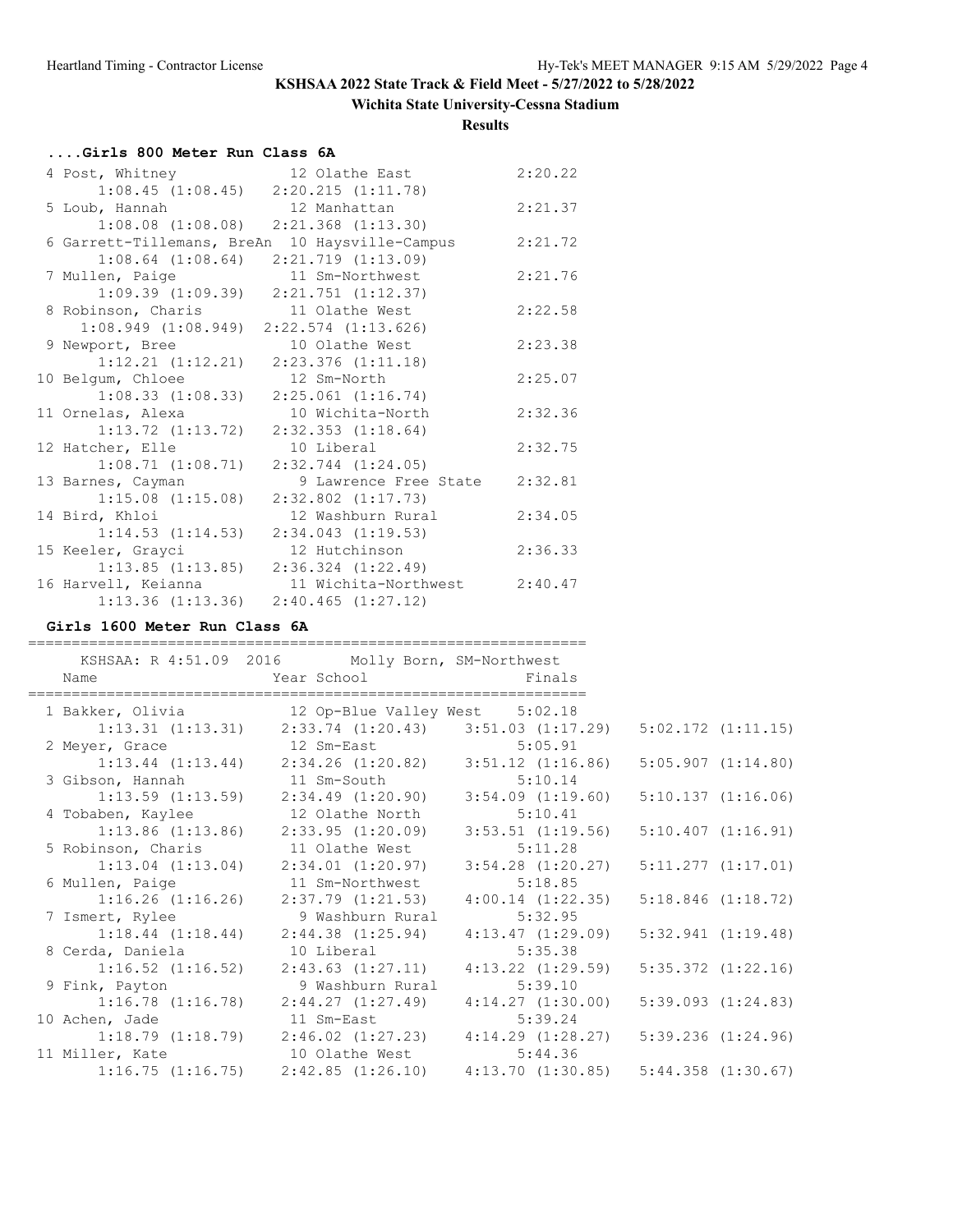**Wichita State University-Cessna Stadium**

**Results**

# **....Girls 1600 Meter Run Class 6A**

| 12 Larson, Serenity   | 12 Dodge City         | 5:46.18                       |                        |
|-----------------------|-----------------------|-------------------------------|------------------------|
| $1:17.85$ $(1:17.85)$ | $2:43.44$ $(1:25.59)$ | 4:15.20(1:31.76)              | 5:46.180(1:30.99)      |
| 13 York, Brynna       | 10 Junction City      | 5:52.50                       |                        |
| 1:19.07(1:19.07)      | 2:49.79(1:30.72)      | $4:25.84$ $(1:36.05)$         | $5:52.500$ $(1:26.67)$ |
| 14 Wiese, Cate        | 9 Garden City         | 5:52.93                       |                        |
| 1:17.91(1:17.91)      | $2:44.96$ $(1:27.05)$ | 4:20.47(1:35.51)              | $5:52.923$ $(1:32.46)$ |
| 15 Burns, Brylee      |                       | 9 Lawrence Free State 5:57.90 |                        |
| 1:18.40(1:18.40)      | 2:47.45(1:29.05)      | $4:26.46$ $(1:39.01)$         | 5:57.897(1:31.45)      |
| 16 Inskeep, Chloe     | 11 Hutchinson         | 6:09.45                       |                        |
| $1:17.68$ $(1:17.68)$ | $2:51.60$ $(1:33.92)$ | 4:34.41(1:42.81)              | $6:09.441$ $(1:35.04)$ |

#### **Girls 3200 Meter Run Class 6A**

| Name                  | KSHSAA: R 10:20.22 2016 Molly Born, SM-Northwest<br>Year School   | Finals                                         |                         |                       |
|-----------------------|-------------------------------------------------------------------|------------------------------------------------|-------------------------|-----------------------|
| 1 Mullen, Paige       | 11 Sm-Northwest                                                   | 10:39.99                                       |                         |                       |
| $1:12.25$ $(1:12.25)$ | $2:33.04$ $(1:20.79)$ $3:58.58$ $(1:25.54)$                       |                                                | $5:22.88$ $(1:24.30)$   |                       |
| $6:45.01$ $(1:22.13)$ | $8:09.41$ $(1:24.40)$ $9:31.49$ $(1:22.08)$                       |                                                | $10:39.986$ $(1:08.51)$ |                       |
| 2 Bakker, Olivia      | 12 Op-Blue Valley West 10:40.63                                   |                                                |                         |                       |
| $1:12.03$ $(1:12.03)$ | $2:32.85$ $(1:20.82)$ $3:59.30$ $(1:26.45)$                       |                                                |                         | $5:23.13$ $(1:23.83)$ |
| $6:45.68$ $(1:22.55)$ | $8:09.60$ $(1:23.92)$ $9:31.61$ $(1:22.01)$                       |                                                | 10:40.627(1:09.03)      |                       |
| 3 Meyer, Grace        | 12 Sm-East                                                        | 10:43.48                                       |                         |                       |
| $1:11.37$ $(1:11.37)$ | $2:32.95$ $(1:21.58)$                                             | $3:58.68$ $(1:25.73)$                          |                         | $5:23.54$ $(1:24.86)$ |
| $6:47.21$ $(1:23.67)$ | $8:09.61$ $(1:22.40)$                                             | 9:32.35(1:22.74)                               | $10:43.474$ $(1:11.14)$ |                       |
| 4 Gibson, Hannah      | 11 Sm-South                                                       | 10:50.85                                       |                         |                       |
| $1:13.37$ $(1:13.37)$ | $2:33.86$ $(1:20.49)$                                             | $3:59.46$ $(1:25.60)$ $5:22.69$ $(1:23.23)$    |                         |                       |
| $6:46.58$ $(1:23.89)$ | 8:10.07(1:23.49)                                                  | 9:31.93(1:21.86)                               | $10:50.845$ $(1:18.93)$ |                       |
| 5 Tobaben, Kaylee     | 12 Olathe North                                                   | 10:51.66                                       |                         |                       |
| 1:11.01 (1:11.01)     | $2:31.39$ $(1:20.38)$                                             | $3:57.40$ $(1:26.01)$ $5:23.14$ $(1:25.74)$    |                         |                       |
| $6:45.78$ $(1:22.64)$ | $8:08.12$ $(1:22.34)$                                             | $9:30.63$ $(1:22.51)$                          | $10:51.657$ $(1:21.04)$ |                       |
| 6 Fisher, Cecilia     | 12 Blue Vly NW                                                    | 10:59.66                                       |                         |                       |
| $1:13.35$ $(1:13.35)$ | $2:34.23$ $(1:20.88)$                                             | $3:58.69$ $(1:24.46)$                          |                         | $5:22.58$ $(1:23.89)$ |
| $6:47.04$ $(1:24.46)$ | 8:09.41(1:22.37)                                                  | $9:32.12$ $(1:22.71)$                          | $10:59.657$ $(1:27.55)$ |                       |
| 7 Wingrove, Tori      | 12 Op-Blue Valley                                                 | 11:21.09                                       |                         |                       |
| $1:13.96$ $(1:13.96)$ | $2:36.51$ $(1:22.55)$                                             | $4:02.93$ $(1:26.42)$                          |                         | $5:31.36$ $(1:28.43)$ |
| 7:00.35(1:28.99)      | 8:30.07(1:29.72)                                                  | 9:58.43(1:28.36)                               | $11:21.086$ $(1:22.67)$ |                       |
| 8 Carter, Madeline    | 11 Washburn Rural                                                 | 11:26.62                                       |                         |                       |
| $1:15.42$ $(1:15.42)$ | $2:39.54$ $(1:24.12)$ $4:09.06$ $(1:29.52)$ $5:37.80$ $(1:28.74)$ |                                                |                         |                       |
| $7:07.46$ $(1:29.66)$ | $8:37.61$ $(1:30.15)$                                             | $10:05.17$ $(1:27.56)$ $11:26.617$ $(1:21.46)$ |                         |                       |
| 9 Padgett, Lida       | 10 Sm-East                                                        | 11:33.49                                       |                         |                       |
| $1:16.92$ $(1:16.92)$ | $2:41.34$ $(1:24.42)$                                             | $4:09.51$ $(1:28.17)$ $5:39.12$ $(1:29.61)$    |                         |                       |
| $7:09.02$ $(1:29.90)$ | 8:40.94(1:31.92)                                                  | 10:11.26(1:30.32)                              | $11:33.485$ $(1:22.24)$ |                       |
| 10 Fink, Payton       | 9 Washburn Rural                                                  | 11:46.12                                       |                         |                       |
| $1:15.05$ $(1:15.05)$ | $2:38.96$ $(1:23.91)$                                             | $4:08.17$ $(1:29.21)$ $5:38.66$ $(1:30.49)$    |                         |                       |
| $7:09.93$ $(1:31.27)$ | $8:44.48$ $(1:34.55)$                                             | $10:21.06$ $(1:36.58)$                         | $11:46.118$ $(1:25.07)$ |                       |
| 11 Larson, Serenity   | 12 Dodge City                                                     | 11:51.88                                       |                         |                       |
| $1:16.09$ $(1:16.09)$ | 2:38.97(1:22.88)                                                  | 4:09.50(1:30.53)                               |                         | $5:39.55$ $(1:30.05)$ |
| $7:13.48$ $(1:33.93)$ | 8:47.85(1:34.37)                                                  | $10:22.22$ $(1:34.37)$                         | $11:51.878$ $(1:29.67)$ |                       |
| 12 Pierce, Lorna Rae  | 10 Junction City                                                  | 12:02.26                                       |                         |                       |
| 1:16.45(1:16.45)      | 2:40.16(1:23.71)                                                  | $4:09.62$ $(1:29.46)$                          |                         | 5:41.25(1:31.63)      |
| $7:15.82$ $(1:34.57)$ | 8:54.71(1:38.89)                                                  | 10:31.91(1:37.20)                              | $12:02.255$ $(1:30.36)$ |                       |
| 13 Cerda, Daniela     | 10 Liberal                                                        | 12:19.30                                       |                         |                       |
| 1:16.19(1:16.19)      | $2:41.99$ $(1:25.80)$ $4:13.73$ $(1:31.74)$ $5:49.45$ $(1:35.72)$ |                                                |                         |                       |
| $7:30.50$ $(1:41.05)$ | 9:10.39(1:39.89)                                                  | $10:51.35$ $(1:40.96)$ $12:19.294$ $(1:27.96)$ |                         |                       |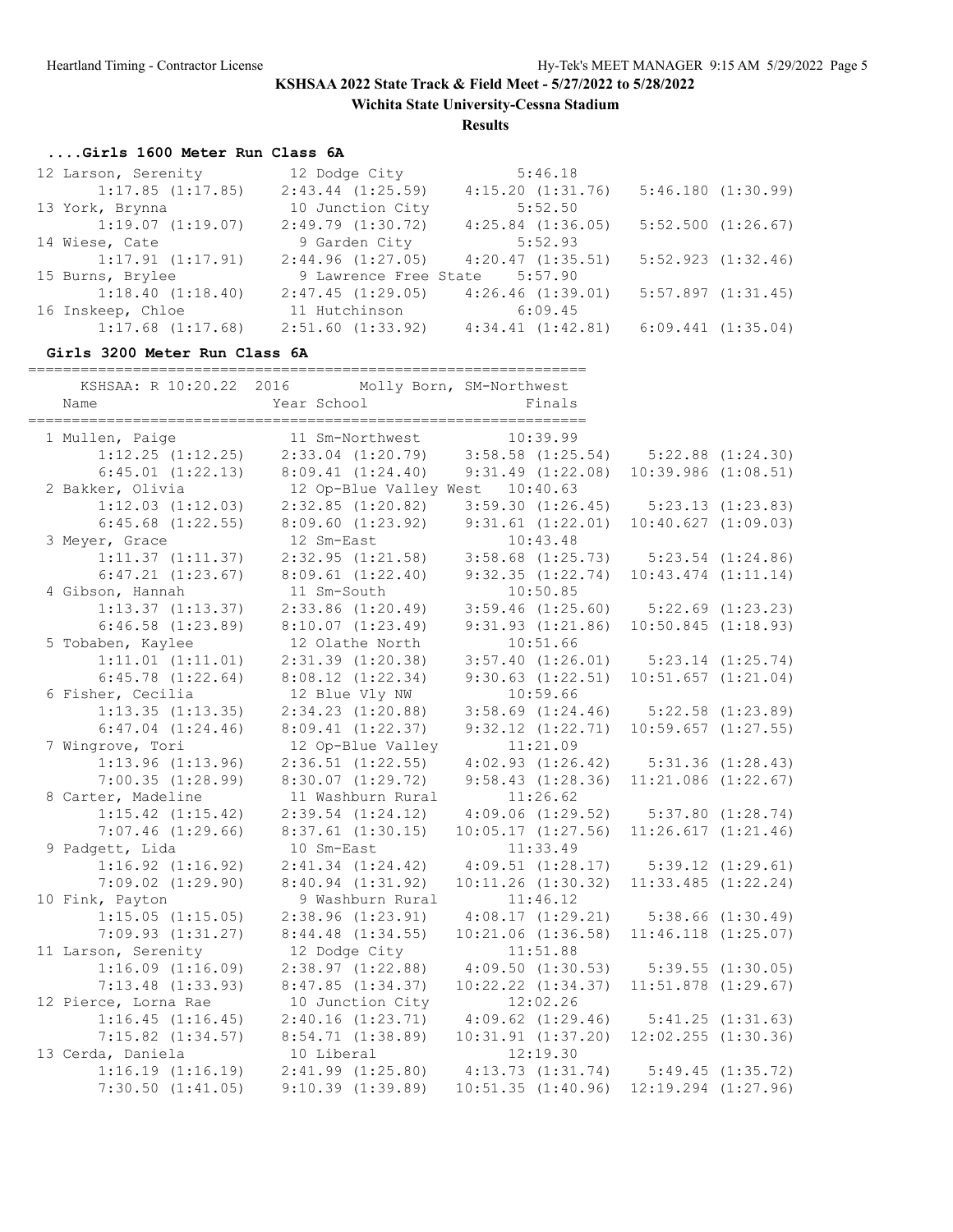**Wichita State University-Cessna Stadium**

**Results**

### **....Girls 3200 Meter Run Class 6A**

| 14 Pro, Isabelle      |                       | 10 Lawrence Free State 12:19.34 |                         |
|-----------------------|-----------------------|---------------------------------|-------------------------|
| $1:15.88$ $(1:15.88)$ | $2:41.22$ $(1:25.34)$ | $4:15.62$ $(1:34.40)$           | 5:51.99(1:36.37)        |
| 7:30.47(1:38.48)      | $9:10.94$ $(1:40.47)$ | 10:51.47(1:40.53)               | 12:19.337(1:27.88)      |
| 15 Wiese, Cate        | 9 Garden City         | 12:34.41                        |                         |
| 1:16.71(1:16.71)      | $2:41.96$ $(1:25.25)$ | 4:16.40(1:34.44)                | 5:55.16(1:38.76)        |
| 7:35.79(1:40.63)      | 9:18.60(1:42.81)      | $10:59.50$ $(1:40.90)$          | $12:34.410$ $(1:34.92)$ |
| 16 Inskeep, Chloe     | 11 Hutchinson         | 13:17.26                        |                         |
| $1:20.03$ $(1:20.03)$ | $2:53.65$ $(1:33.62)$ | $4:32.82$ $(1:39.17)$           | 6:15.77(1:42.95)        |
| $8:03.94$ $(1:48.17)$ | $9:51.03$ $(1:47.09)$ | $11:37.42$ $(1:46.39)$          | $13:17.260$ $(1:39.85)$ |

#### **Girls 100 Meter Hurdles Class 6A**

| Name                    | KSHSAA: R 14.18 2000 Janelle Wright, Topeka High<br>Year School | Prelims Wind H# |                  |                |
|-------------------------|-----------------------------------------------------------------|-----------------|------------------|----------------|
| Preliminaries           |                                                                 |                 |                  |                |
| 1 Cooper, Olivia        | 10 Olathe Northwest                                             | 15.200 1.6 2    |                  |                |
| 2 Shelby, Adryanna      | 10 Wichita-Northwest                                            | 15.290 2.3 1    |                  |                |
| 3 Roman, Tess           | 12 Sm-East                                                      | 15.790 2.3 1    |                  |                |
| 4 Jinkins, Kennadie     | 12 Wichita-East                                                 | 16.130          | 1.6              | 2              |
| 5 Pippins, Jada         | 12 Olathe South                                                 | 16.01q          | 2.3              | 1              |
| 6 Blake, Amauri         | 12 Olathe East                                                  | 16.24q          | 2.3              | 1              |
| 7 Syring, Rylan         | 10 Derby                                                        | 16.57a          | $2.3 \quad 1$    |                |
| 8 Roth, Kristin         | 12 Garden City                                                  | 16.59a          | 1.6 <sub>2</sub> |                |
| 9 Bell, Mayciee         | 11 Derby                                                        | 16.81           | $2.3 \quad 1$    |                |
| 10 Kilmer, Maude        | 11 Sm-South                                                     | 16.83           | 1.6 <sub>2</sub> |                |
| 11 Bartholome, Emma     | 10 Blue Vly NW                                                  | 16.94           | 1.6              | -2             |
| 12 Spriggs, Marrah      | 11 Lawrence Free State                                          | 16.96           | 1.6              | -2             |
| 13 Bentley, Ella        | 11 Olathe North                                                 | 17.05           | $1.6-2$          |                |
| 14 Prestonback, Kennedy | 11 Manhattan                                                    | 17.31           | 1.6              | 2              |
| 15 Leatherman, Olivia   | 10 Wichita-Northwest                                            | 17.66           | 2.3              | $\overline{1}$ |
| 16 Clayton, Caroline    | 9 Olathe Northwest                                              | 18.33           | 2.3              | 1              |

### **Girls 100 Meter Hurdles Class 6A**

|        | KSHSAA: R 14.18 2000<br>Name           | Janelle Wright, Topeka High<br>Year School | Finals Wind |     |
|--------|----------------------------------------|--------------------------------------------|-------------|-----|
| Finals |                                        |                                            |             |     |
|        | 1 Cooper, Olivia<br>14.950 (14.950)    | 10 Olathe Northwest                        | 14.95       | 2.2 |
|        | 2 Shelby, Adryanna<br>15.254 (15.254)  | 10 Wichita-Northwest                       | 15.26       | 2.2 |
|        | 3 Pippins, Jada<br>15.317 (15.317)     | 12 Olathe South                            | 15.32       | 2.2 |
|        | 4 Jinkins, Kennadie<br>15.346 (15.346) | 12 Wichita-East                            | 15.35       | 2.2 |
|        | 5 Roman, Tess<br>15.501 (15.501)       | 12 Sm-East                                 | 15.51       | 2.2 |
|        | 6 Blake, Amauri<br>15.873 (15.873)     | 12 Olathe East                             | 15.88       | 2.2 |
|        | 7 Syring, Rylan<br>16.468 (16.468)     | 10 Derby                                   | 16.47       | 2.2 |
|        | 8 Roth, Kristin<br>16.516 (16.516)     | 12 Garden City                             | 16.52       | 2.2 |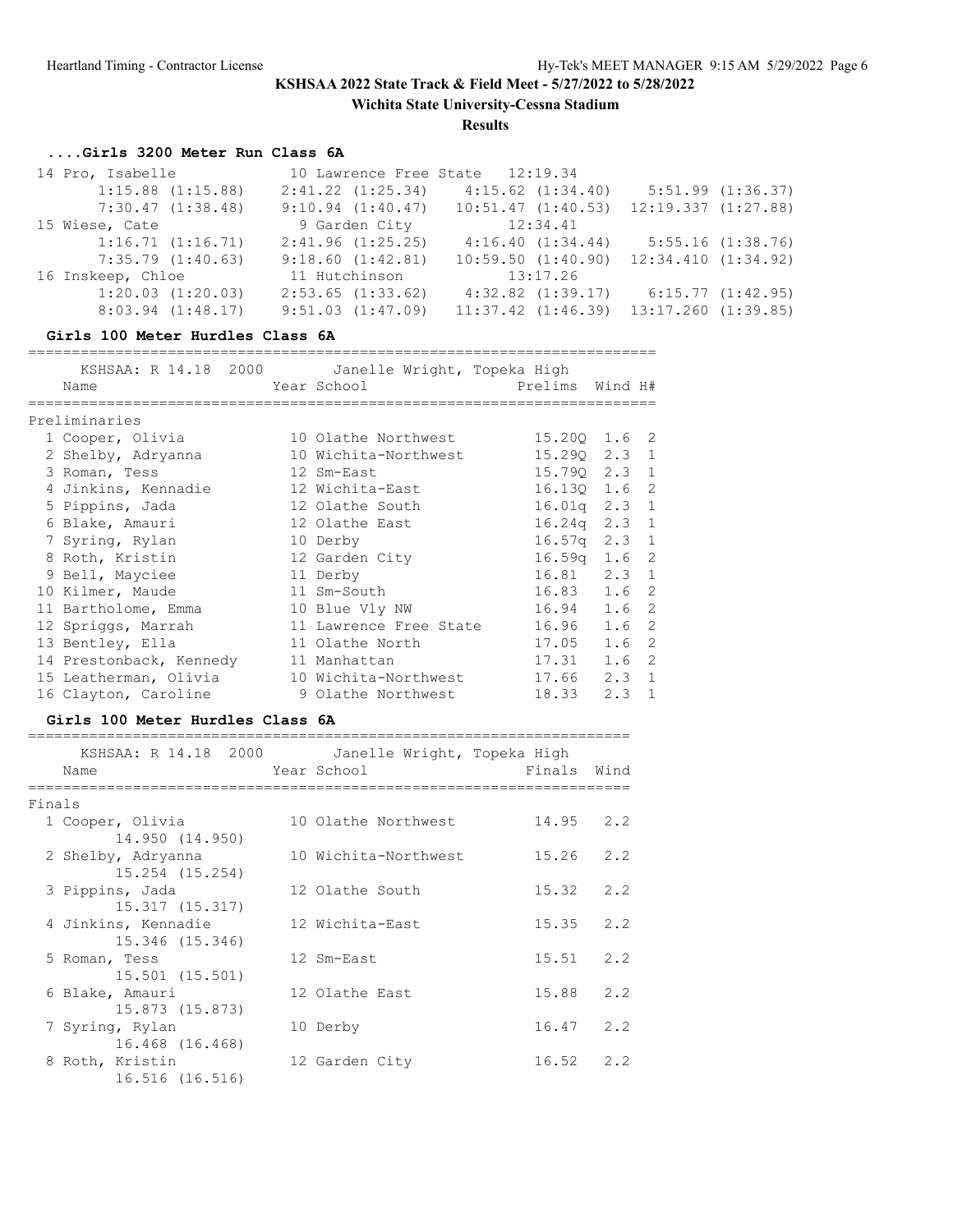## **Wichita State University-Cessna Stadium**

### **Results**

**Girls 300 Meter Hurdles Class 6A**

|                                                 | KSHSAA: R 42.70 2013 Alexa Harmon-Thomas, Free State |         |                |
|-------------------------------------------------|------------------------------------------------------|---------|----------------|
| CO-HOLDER: R 42.70 2000 Julie Curtis, Manhattan |                                                      |         |                |
| Name<br>=================                       | Year School<br>______________________                | Prelims | H#             |
| Preliminaries                                   |                                                      |         |                |
| 1 Shelby, Adryanna                              | 10 Wichita-Northwest                                 | 45.260  | 2              |
| 2 Pixton, Olivia                                | 12 Sm-Northwest                                      | 45.63Q  | 1              |
| 3 Igo, Chloe                                    | 12 Derby                                             | 46.81Q  | 2              |
| 4 Jinkins, Kennadie                             | 12 Wichita-East                                      | 47.420  | $\mathbf{1}$   |
| 5 Pixton, Addison                               | 12 Sm-Northwest                                      | 47.96a  | $\overline{c}$ |
| 6 Cooper, Olivia                                | 10 Olathe Northwest                                  | 48.16q  | 1              |
| 7 Bartholome, Emma                              | 10 Blue Vly NW                                       | 48.29q  | $\mathbf{1}$   |
| 8 VanNoy, Sofia                                 | 11 Olathe East                                       | 48.32q  | $\mathbf{1}$   |
| 9 Farrington, Jada                              | 9 Blue Vly North                                     | 48.68   | $\overline{c}$ |
| 10 Bell, Mayciee                                | 11 Derby                                             | 49.21   | $\overline{c}$ |
| 11 Spriggs, Marrah                              | 11 Lawrence Free State                               | 49.45   | $\mathbf{1}$   |
| 12 West, Tayronnia                              | 10 Wichita-West                                      | 49.48   | 1              |
| 13 Williams, Brooke                             | 11 Sm-West                                           | 49.64   | $\overline{c}$ |
| 14 Hamilton, Amiyah                             | 9 Wichita-East                                       | 50.32   | $\mathbf{1}$   |
| 15 Harmon, Maddy                                | 12 Blue Vly North                                    | 50.58   | $\overline{c}$ |
| 16 Arasmith, Kyra                               | 12 Manhattan                                         | 51.45   | $\overline{2}$ |
| Girls 300 Meter Hurdles Class 6A                | ============================                         |         |                |
| KSHSAA: R 42.70 2013                            | Alexa Harmon-Thomas, Free Sta                        |         |                |
| CO-HOLDER: R 42.70 2000                         | Julie Curtis, Manhattan                              |         |                |
| Name                                            | Year School                                          | Finals  |                |
| =======================                         |                                                      |         |                |
| Finals                                          |                                                      |         |                |
| 1 Shelby, Adryanna                              | 10 Wichita-Northwest                                 | 46.66   |                |
| 46.651 (46.651)                                 |                                                      |         |                |
| 2 Pixton, Olivia                                | 12 Sm-Northwest                                      | 46.75   |                |
| 46.744 (46.744)                                 |                                                      |         |                |
| 3 Jinkins, Kennadie                             | 12 Wichita-East                                      | 48.77   |                |
| 48.764 (48.764)                                 |                                                      |         |                |
| 4 Igo, Chloe                                    | 12 Derby                                             | 49.15   |                |
| 49.146 (49.146)                                 |                                                      |         |                |
| 5 Bartholome, Emma                              | 10 Blue Vly NW                                       | 49.17   |                |
| 49.167 (49.167)                                 |                                                      |         |                |
| 6 Pixton, Addison                               | 12 Sm-Northwest                                      | 49.33   |                |
| 49.328 (49.328)                                 |                                                      |         |                |
| 7 Cooper, Olivia                                | 10 Olathe Northwest                                  | 49.94   |                |
| 49.936 (49.936)                                 |                                                      |         |                |
| 8 VanNoy, Sofia                                 | 11 Olathe East                                       | 51.53   |                |
| 51.528 (51.528)                                 |                                                      |         |                |
| Girls 4x100 Meter Relay Class 6A                |                                                      |         |                |
|                                                 |                                                      |         |                |

|                |  | KSHSAA: R 47.27 2009 | Sims, Expose, Davis, Green | , Leavenworth |  |            |  |
|----------------|--|----------------------|----------------------------|---------------|--|------------|--|
| School         |  |                      |                            |               |  | Prelims H# |  |
| Preliminaries  |  |                      |                            |               |  |            |  |
| 1 Olathe North |  |                      |                            |               |  | 48.000 1   |  |

1) Simmons, Saniya 12 2) McGinnis, KaLiyah 11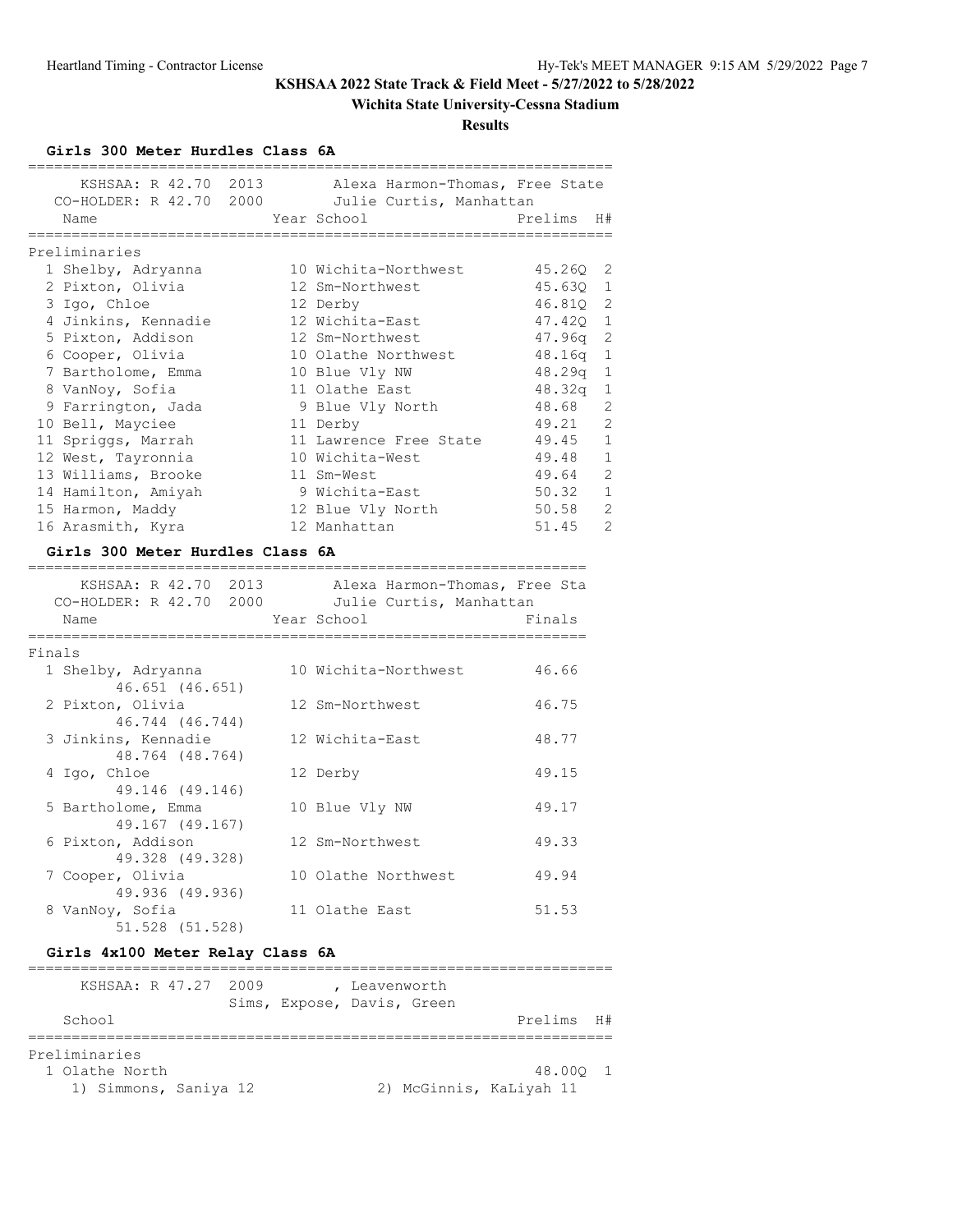#### **Wichita State University-Cessna Stadium**

#### **Results**

#### **....Girls 4x100 Meter Relay Class 6A**

3) Alloway, Ashlyn 12 4) Leggett, Tynee 12 2 Olathe West 48.60Q 2 1) Howard, Nora 11 2) Cline, Kennedi 12 3) Jackson, Parker 12 (4) Faimon, Abi 9 3 Shawnee Mission-North 49.08Q 2 1) Thies, Maya 11 2) Reichert, Addison 11 3) Curtis, Rosjai 10 4) Sherman, Alexandria 10 4 Wichita-East 49.67Q 1 1) Scales, Akeir 12 2) McElrath, Denae 12 3) Solomon, Aiyana 9 4) Jinkins, Kennadie 12 5 Olathe Northwest 49.57q 2 1) Gaughan, Ashlyn 10 2) Aritus, Michenainda 9 3) Cooper, Olivia 10 4) Galligan, Val 10 6 Op-Blue Valley 49.87q 2 1) Simmons, Tiana 11 2) Beck, Aydan 11 3) Lipari, Adela 11 4) Renkemeyer, Alexa 11 7 Shawnee Mission-Northwest 49.95q 1 1) Allen, Tani'Ya 10 2) Moody, Erin 11 3) Carpenter, Kayla 10 4) Kane, Ja'Keyla 12 8 Wichita-Heights 50.22q 1 1) Howland, Kinley 10 12) David, Karynne 10 3) Mosley, Makiya 10 4) Mackenzie, Buyno 11 9 Shawnee Mission-South 50.23 2 1) Maere, Abrina 11 2) Manuel, Arianna 12 3) Kilmer, Maude 11 4) Womack, Kirsten 12 10 Wichita-Northwest 50.28 2 1) Gains, Vicky 9 2) Shelby, Adryanna 10 3) Turley, Devilynn 12 4) Cooper, Deslyne 12 11 Hutchinson 50.52 2 50.513 1) Meier, Avery 9 2) Schwartz, Sarah 12 3) Bouttry, KeiRre 9 4) Dawes, Azariah 10 12 Junction City 50.52 2 50.520 1) Okemba, Patience 11 2) Coney, Nhubia 11 3) Burkett, Murin 12 4) Harris, Jayda 12 13 Manhattan 50.60 1 1) Barron, Aylani 10 2) Pellant, Hanna 9 3) Doering, Maxine 10 4) Larson, Avery 11 14 Derby 51.25 1 1) Snowbarger, Maddie 10 2) Syring, Rylan 10 3) Bell, Mayciee 11 4) Igo, Chloe 12 15 Dodge City 51.30 1 1) Bookless, Cierra 12 2) Jones, Sophia 9 3) Scheck, Joslyn 9 4) Edwards, Kya 12 -- Op-Blue Valley North DQ 1 Zone Violation 1) Gregory, Delia 9 2) Shafer, Ella 11 3) Kneller, Alli 10  $\hskip10mm$  4) Jones, Natalie 12

### **Girls 4x100 Meter Relay Class 6A**

================================================================ KSHSAA: R 47.27 2009 , Leavenworth Sims, Expose, Davis, Green School Finals ================================================================ Finals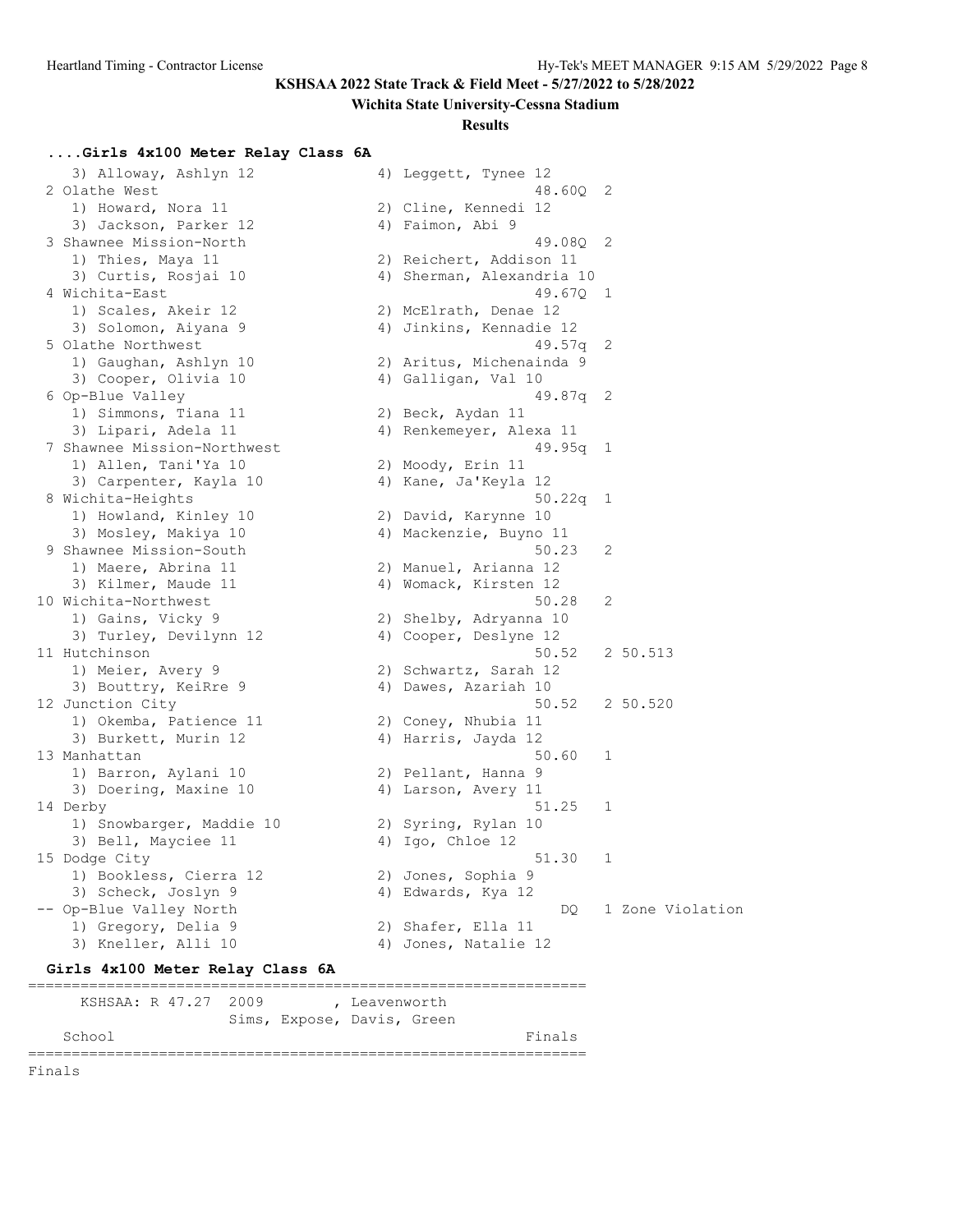#### **Wichita State University-Cessna Stadium**

#### **Results**

#### **....Girls 4x100 Meter Relay Class 6A**

1 Olathe West 48.64 1) Howard, Nora 11 2) Cline, Kennedi 12 3) Jackson, Parker 12 (4) Faimon, Abi 9 48.637 (48.637) 2 Olathe North 48.71 1) Simmons, Saniya 12 2) McGinnis, KaLiyah 11 3) Alloway, Ashlyn 12 4) Leggett, Tynee 12 48.705 (48.705) 3 Wichita-East 48.95 1) McElrath, Denae 12 2) Solomon, Aiyana 9 3) Jinkins, Kennadie 12 (4) Scales, Akeir 12 48.943 (48.943) 4 Op-Blue Valley 49.20 1) Simmons, Tiana 11 2) Beck, Aydan 11 3) Lipari, Adela 11 4) Renkemeyer, Alexa 11 49.192 (49.192) 5 Shawnee Mission-North 49.99 1) Thies, Maya 11 2) Reichert, Addison 11 3) Curtis, Rosjai 10 4) Sherman, Alexandria 10 49.990 (49.990) 6 Wichita-Heights 50.27 1) Howland, Kinley 10 2) David, Karynne 10 3) Mosley, Makiya 10 4) Mackenzie, Buyno 11 50.261 (50.261) 7 Olathe Northwest 50.28 1) Gaughan, Ashlyn 10 2) Aritus, Michenainda 9 3) Cooper, Olivia 10 4) Galligan, Val 10 50.278 (50.278) 8 Shawnee Mission-Northwest 50.55 1) Allen, Tani'Ya 10 2) Moody, Erin 11 3) Carpenter, Kayla 10 4) Kane, Ja'Keyla 12 50.549 (50.549)

#### **Girls 4x400 Meter Relay Class 6A**

KSHSAA: R 3:53.00 1986 , Seaman-Junction City Pesmark, Howerton, Beier, Camien CO-HOLDER: R 3:53.00 1982 , Junction City Smith, Givens, Waters, Jamison School Prelims H# =================================================================== Preliminaries 1 Olathe West 4:01.48Q 2 1) Lassiter, Destiny 12 2) Browning, Elizabeth 9 3) Baker, Paige 11 4) Cline, Kennedi 12 1:59.766 (1:59.766) 3:00.570 (1:00.804) 4:01.474 (1:00.905) 2 Shawnee Mission-Northwest 4:03.29Q 1 1) Pixton, Addison 12 2) Cramblett, Grace 12 3) Ault, Katie 12 4) Mackiewicz, Ella 12 2:00.841 (2:00.841) 3:01.346 (1:00.506) 4:03.281 (1:01.935) 3 Op-Blue Valley North 1) Kneller, Alli 10 2) Brown, Audrey 9 3) Gregory, Delia 9 19 12 4) Jones, Natalie 12 2:01.546 (2:01.546) 2:59.998 (58.452) 4:01.816 (1:01.818) 4 Derby 4:06.05Q 1

===================================================================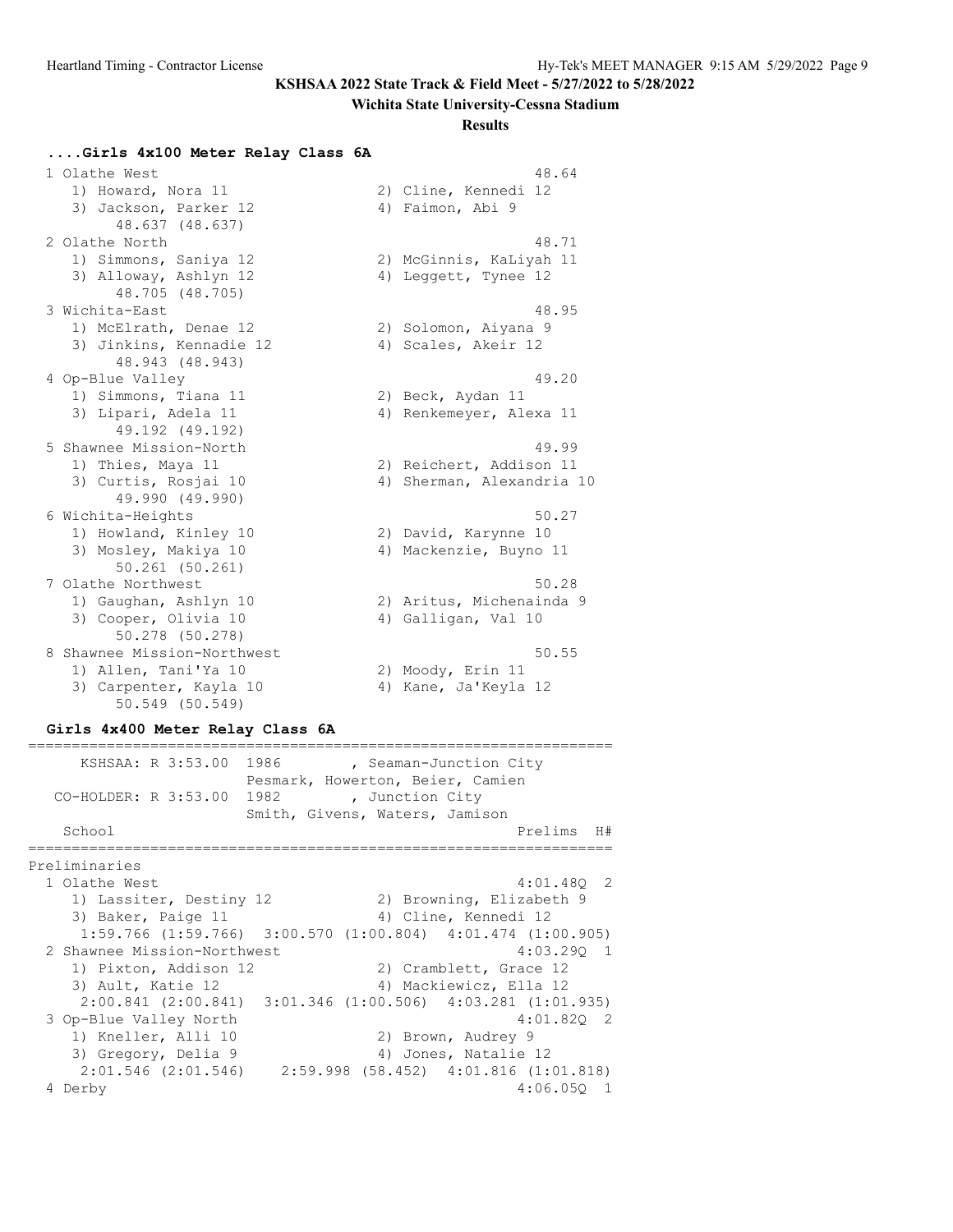#### **Wichita State University-Cessna Stadium**

#### **Results**

#### **....Girls 4x400 Meter Relay Class 6A**

1) Monge, Eilyanas 9 2) Igo, Chloe 12 3) Archer, Maryn 11 (4) Hula, Piper 9 2:02.448 (2:02.448) 3:05.883 (1:03.436) 4:06.047 (1:00.164) 5 Op-Blue Valley West 4:05.23q 2 1) Baum, Emma 9 2) Bakker, Olivia 12 3) Rembold, Gwenyn 10 1940 Bawson, Avery 9 2:00.544 (2:00.544) 3:04.138 (1:03.594) 4:05.222 (1:01.084) 6 Lawrence 4:06.54q 2<br>1) Dye, Harper 9 2) Hohman, Jaylie 10 1) Dye, Harper 9 2) Hohman, Jaylie 10 3) Reed, Gabrielle 9 4) Schwada, Brenna 12 2:05.820 (2:05.820) 3:07.749 (1:01.930) 4:06.533 (58.785) 7 Olathe Northwest 4:07.48q 1 1) Lewis, Brynn 9 2) Hafner, Andie 12 3) Cooper, Olivia 10 4) McGlocklin, Lydia 12 2:02.735 (2:02.735) 3:07.706 (1:04.972) 4:07.474 (59.769) 8 Liberal 4:12.70q 1 1) Fitzgerald, Bentley 9 2) Hatcher, Elle 10 3) West, Hallie 11 4) McCarter, Hannah 9 2:06.651 (2:06.651) 3:09.711 (1:03.061) 4:12.700 (1:02.989) 9 Wichita-Northwest 4:12.84 2 1) Shelby, Adryanna 10 2) Harvell, Keianna 11 3) Turley, Devilynn 12 4) Cooper, Deslyne 12 2:08.769 (2:08.769) 3:12.094 (1:03.326) 4:12.837 (1:00.744) 10 Olathe South 4:13.15 2 1) Weber, Chloe 11 2) McFall, Blakely 9 3) Fellingham, Avery 9 4) Brewood, Briana 12 2:03.595 (2:03.595) 3:08.300 (1:04.705) 4:13.148 (1:04.849) 11 Haysville-Campus 4:15.27 2 1) Bernal, Charli 10 2) Fager, Layla 9 3) Maier, Kylie 10 4) Garrett-Tillemans, BreAn 10 2:11.926 (2:11.926) 3:15.713 (1:03.788) 4:15.269 (59.556) 12 Manhattan 4:17.06 2 1) Harkin, Jillian 11 2) Miller, Tianna 9 3) Arasmith, Kyra 12 4) Loub, Hannah 12 2:09.397 (2:09.397) 3:17.044 (1:07.647) 4:17.058 (1:00.014) 13 Wichita-East 4:19.07 1 1) Solomon, Aiyana 9 2) Cates, Charisma 11 3) McElrath, Denae 12 4) Braley, Ramiyah 12 2:09.963 (2:09.963) 3:14.267 (1:04.304) 4:19.069 (1:04.803) 14 Lawrence Free State 2015 1 1) Douglas, Ta'Mya 12 2) Whittlesey, Samantha 12 3) Hulcher, Reese 11 (4) Duncan, Aubrey 11 2:12.436 (2:12.436) 3:16.001 (1:03.566) 4:20.148 (1:04.148) 15 Shawnee Mission-West 4:20.59 1<br>1) Lester, Kali 10 2) Williams, Brooke 11 1) Lester, Kali 10 2) Williams, Brooke 11 3) Anthony, Angela 10 4) Anderson, Ma'liyah 12 2:13.831 (2:13.831) 3:16.176 (1:02.345) 4:20.587 (1:04.412) 16 Wichita-North 4:29.43 1 1) Bengi, Rodah 11 2) Ornelas, Alexa 10 3) St. Clair, Taryn 11 4) Arellano, Sandra 12 2:10.142 (2:10.142) 3:16.816 (1:06.675) 4:29.428 (1:12.612)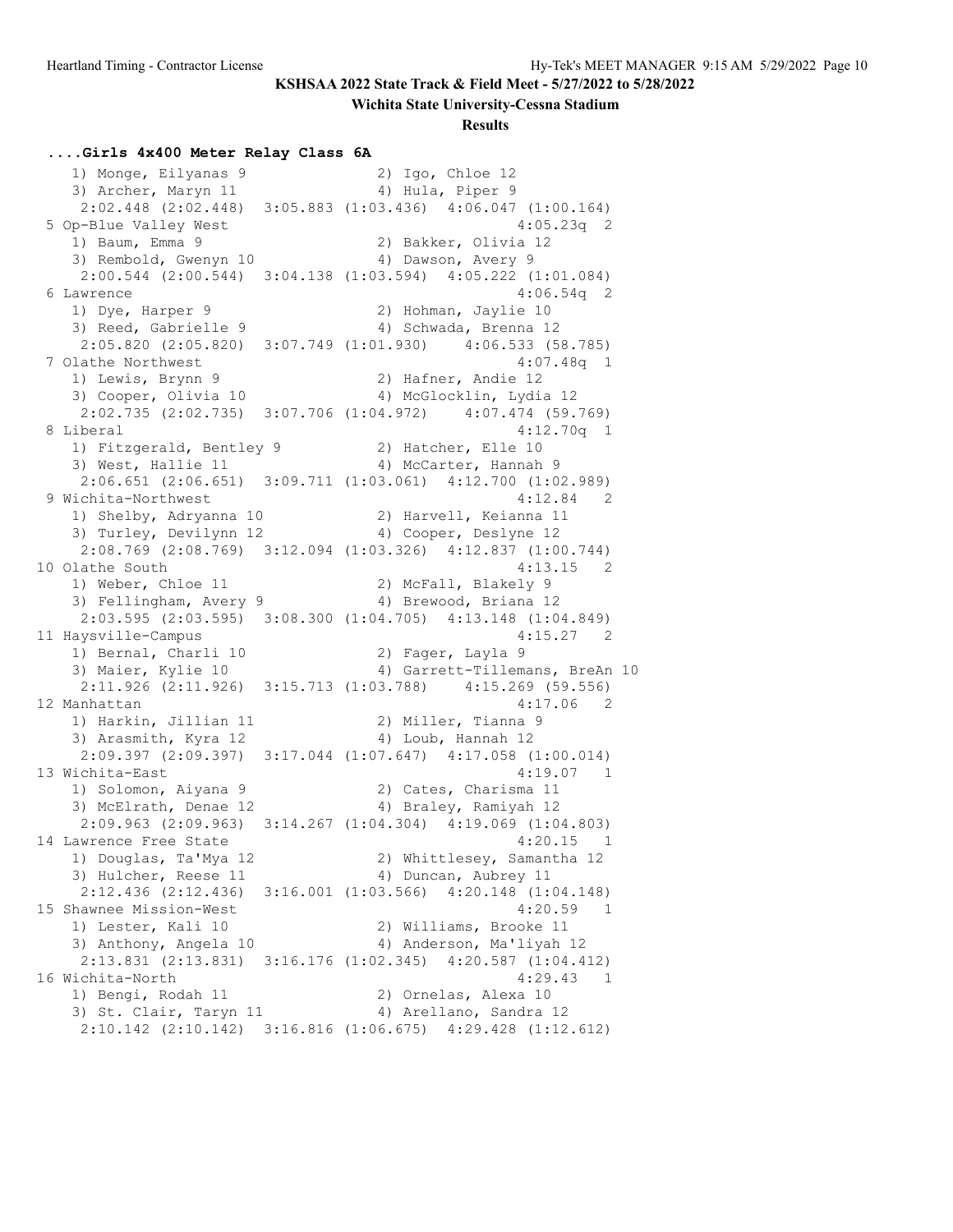#### **Wichita State University-Cessna Stadium**

#### **Results**

**Girls 4x400 Meter Relay Class 6A**

================================================================ KSHSAA: R 3:53.00 1986 , Seaman-Junction City Pesmark, Howerton, Beier, Camien CO-HOLDER: R 3:53.00 1982 , Junction City Smith, Givens, Waters, Jamison School Finals ================================================================ Finals 1 Op-Blue Valley North 3:59.41 1) Kneller, Alli 10 2) Brown, Audrey 9 3) Jones, Natalie 12 (4) Gregory, Delia 9 2:01.034 (2:01.034) 3:01.260 (1:00.226) 3:59.408 (58.149) 2 Olathe West 3:59.65 1) Lassiter, Destiny 12 (2) Baker, Paige 11 3) Robinson, Charis 11 (4) Cline, Kennedi 12 2:02.535 (2:02.535) 3:03.600 (1:01.066) 3:59.642 (56.043) 3 Shawnee Mission-Northwest 4:00.92 1) Pixton, Addison 12 2) Cramblett, Grace 12 3) Pixton, Olivia 12 4) Mackiewicz, Ella 12 2:02.088 (2:02.088) 3:02.040 (59.952) 4:00.917 (58.877) 4 Op-Blue Valley West 4:10.31 1) Baum, Emma 9 2) Bakker, Olivia 12 3) Rembold, Gwenyn 10 1940 Bawson, Avery 9 2:03.995 (2:03.995) 3:08.554 (1:04.559) 4:10.301 (1:01.748) 5 Derby 4:12.59 1) Monge, Eilyanas 9 2) Igo, Chloe 12 3) Archer, Maryn 11 (4) Hula, Piper 9 2:05.346 (2:05.346) 3:10.028 (1:04.682) 4:12.588 (1:02.560) 6 Olathe Northwest 4:13.37<br>1) Lewis, Brynn 9 (2) Hafner, Andie 12 1) Lewis, Brynn 9 2) Hafner, Andie 12 3) Cooper, Olivia 10 4) McGlocklin, Lydia 12 2:06.045 (2:06.045) 3:12.323 (1:06.278) 4:13.361 (1:01.039) 7 Lawrence 4:14.30<br>1) Dye, Harper 9 (2) Hohman, Jaylie 10 1) Dye, Harper 9 2) Hohman, Jaylie 10 3) Savannah, Destiny 10 4) Schwada, Brenna 12 2:08.408 (2:08.408) 3:13.526 (1:05.119) 4:14.297 (1:00.772) 8 Liberal 4:20.81 1) Fitzgerald, Bentley 9 2) Hatcher, Elle 10 3) West, Hallie 11 4) McCarter, Hannah 9 2:08.958 (2:08.958) 3:14.147 (1:05.190) 4:20.809 (1:06.662) **Girls 4x800 Meter Relay Class 6A**

### ================================================================ KSHSAA: R 9:20.63 2007 , Shawnee Mission-South Dedon, Goebel, Murray, Gillespie School Finals (1999) and the set of the set of the set of the set of the set of the set of the set of the set of the set of the set of the set of the set of the set of the set of the set of the set of the set of the set of ================================================================ 1 Olathe West 9:36.67 1) Miller, Kate 10 2) Newport, Bree 10 3) Baker, Paige 11 4) Robinson, Charis 11 1:10.649 (1:10.649) 2:27.044 (1:16.395) 3:34.346 (1:07.302) 4:53.673 (1:19.328) 6:04.990 (1:11.317) 7:18.380 (1:13.391) 8:21.068 (1:02.689) 9:36.666 (1:15.598) 2 Op-Blue Valley Northwest 9:45.76 1) Fisher, Cecilia 12 2) Liess, Lexi 12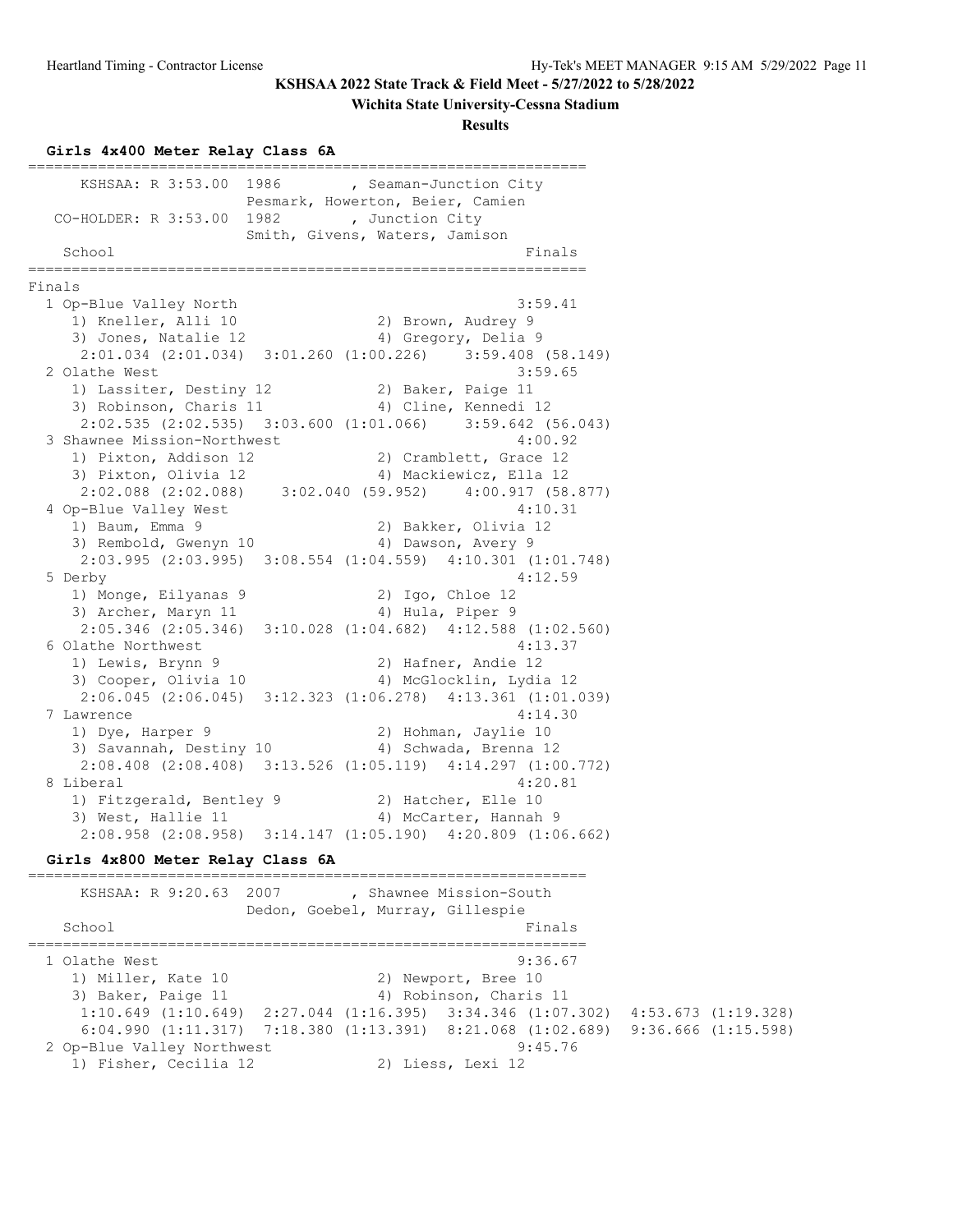**Wichita State University-Cessna Stadium**

**Results**

#### **....Girls 4x800 Meter Relay Class 6A**

 3) Erickson, Laya 11 4) Williams, Tayler 12 1:10.895 (1:10.895) 2:21.414 (1:10.519) 3:33.401 (1:11.988) 4:52.999 (1:19.598) 6:05.821 (1:12.822) 7:21.940 (1:16.120) 8:29.606 (1:07.666) 9:45.760 (1:16.155) 3 Olathe Northwest 9:50.84 1) McGlocklin, Lydia 12 (2) Schneider, Kate 9 3) Norris, Olivia 10 4) Lewis, Brynn 9 1:10.058 (1:10.058) 2:19.077 (1:09.020) 3:30.307 (1:11.231) 4:46.219 (1:15.912) 6:04.225 (1:18.007) 7:23.531 (1:19.306) 8:34.457 (1:10.927) 9:50.831 (1:16.374) 4 Olathe East 9:52.38 1) Post, Whitney 12 2) Serrano, Meredith 10 3) Jackson, Calianne 11 (4) Gehlen, Ava 10 1:10.268 (1:10.268) 2:19.943 (1:09.675) 3:30.532 (1:10.590) 4:43.380 (1:12.848) 6:04.688 (1:21.309) 7:24.276 (1:19.588) 8:34.580 (1:10.305) 9:52.371 (1:17.792) 5 Shawnee Mission-North 9:55.14 1) Belgum, Chloee 12 2) Tyrrell, Josie 12<br>1) Belgum, Chloee 12 2) Tyrrell, Josie 12 3) Thies, Maya 11 4) Murphy, Brenna 11 1:10.805 (1:10.805) 2:25.810 (1:15.006) 3:35.585 (1:09.775) 4:54.452 (1:18.867) 6:05.525 (1:11.073) 7:24.022 (1:18.497) 8:37.809 (1:13.788) 9:55.140 (1:17.331) 6 Op-Blue Valley 10:01.66 1) Wingrove, Tori 12 2) Graham, Ellie 12 3) Oppold, Emily 12 4) Warren, Eleanor 11 1:10.413 (1:10.413) 2:21.473 (1:11.061) 3:33.574 (1:12.101) 4:54.493 (1:20.919) 6:06.161 (1:11.669) 7:23.932 (1:17.771) 8:39.094 (1:15.163) 10:01.656 (1:22.563) 6:06.161 (1:11.609)  $(2.69$ <br>7 Shawnee Mission-Northwest<br> $(1.11.609)$ 1) Cramblett, Grace 12 2) Sakati, Sidra 10 3) Harris-Webster, Tamara 12 4) Mullen, Paige 11 1:12.689 (1:12.689) 2:30.607 (1:17.918) 3:41.482 (1:10.876) 5:03.340 (1:21.859) 6:16.722 (1:13.382) 7:39.637 (1:22.915) 8:49.241 (1:09.604) 10:02.685 (1:13.445) 8 Derby 10:10.36<br>1) Kalb, Vivian 12 (2) McComb, Haley 11 1) Kalb, Vivian 12 2) McComb, Haley 11 3) Monaghan, Abigail 12  $\hskip10mm$  4) Hula, Piper 9 1:12.834 (1:12.834) 2:32.205 (1:19.371) 3:48.196 (1:15.992) 5:08.449 (1:20.254) 6:24.195 (1:15.746) 7:46.243 (1:22.048) 8:54.698 (1:08.456) 10:10.355 (1:15.657) 9 Topeka-Washburn Rural 10:12.10 1) Fink, Payton 9 2) Ismert, Rylee 9 3) Bird, Khloi 12 4) Carter, Madeline 11 1:13.250 (1:13.250) 2:31.321 (1:18.072) 3:46.815 (1:15.494) 5:14.038 (1:27.224) 6:26.784 (1:12.746) 7:47.666 (1:20.883) 8:54.848 (1:07.182) 10:12.093 (1:17.246) 10 Lawrence 10:15.12 1) Roman Nose, Emma 10 2) Monroe, Olivia 9 3) Kennedy, Natalie 11  $\hskip10mm$  4) Savannah, Destiny 10 1:11.222 (1:11.222) 2:28.415 (1:17.193) 3:42.148 (1:13.734) 5:10.172 (1:28.024) 6:24.186 (1:14.014) 7:45.245 (1:21.060) 8:55.182 (1:09.937) 10:15.112 (1:19.931) 11 Manhattan 10:21.48 1) Harkin, Jillian 11 2) Corn, Rachel 12 3) Snider, Avery 11 4) Loub, Hannah 12 1:12.004 (1:12.004) 2:33.390 (1:21.386) 3:47.628 (1:14.239) 5:11.927 (1:24.299) 6:25.307 (1:13.380) 7:53.673 (1:28.367) 9:01.625 (1:07.952) 10:21.474 (1:19.850) 12 Liberal 10:24.58 1) Fitzgerald, Bentley 9 2) Hatcher, Elle 10 3) West, Hallie 11 (4) Cerda, Daniela 10 1:13.542 (1:13.542) 2:36.468 (1:22.927) 3:47.191 (1:10.724) 5:11.799 (1:24.608) 6:24.012 (1:12.214) 7:48.427 (1:24.415) 9:01.042 (1:12.615) 10:24.574 (1:23.532) 13 Lawrence Free State 10:25.33 1) Pro, Isabelle 10 2) Goeser, Olivia 11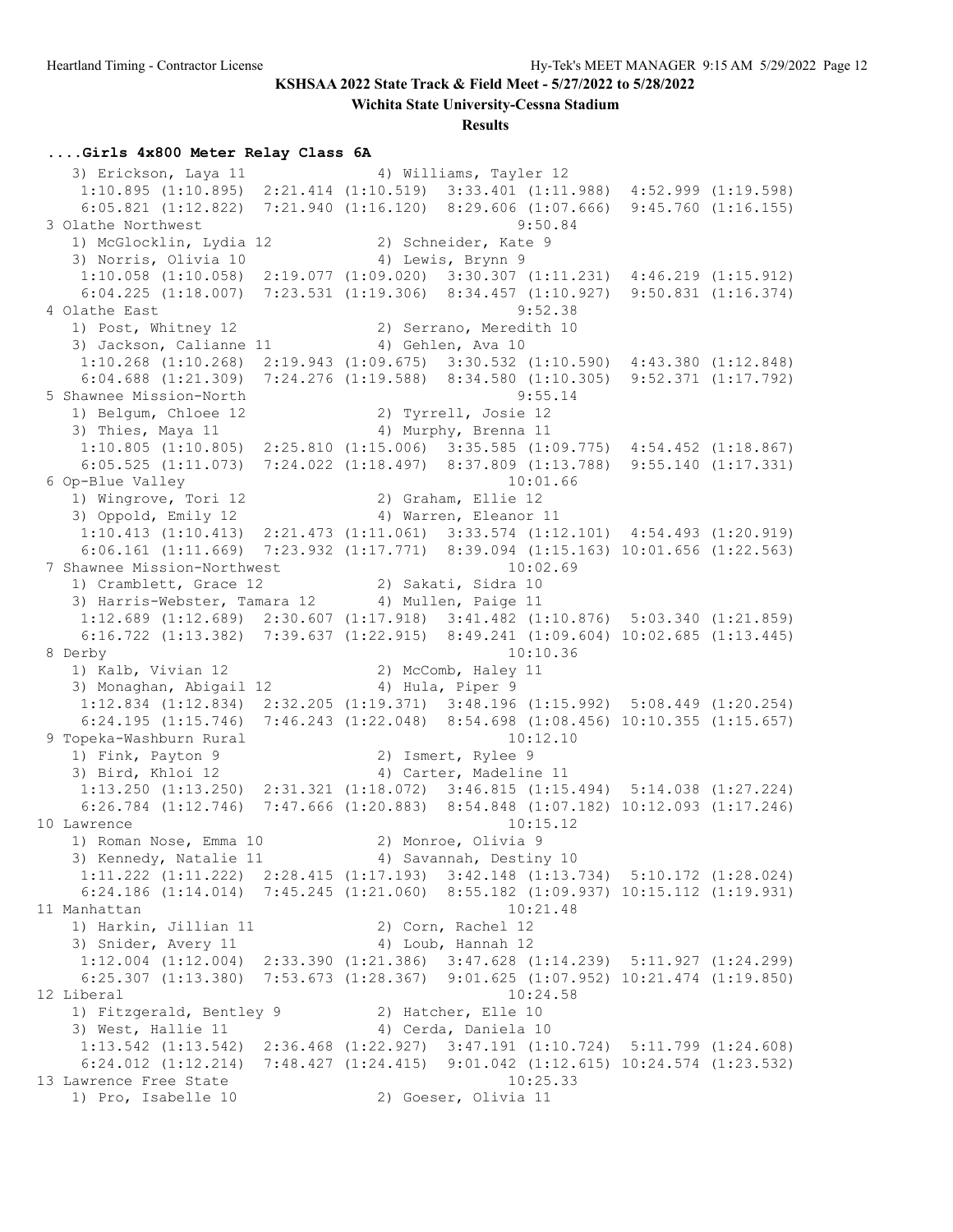**Wichita State University-Cessna Stadium**

#### **Results**

## **....Girls 4x800 Meter Relay Class 6A**

3) Whittlesey, Samantha 12 4) Barnes, Cayman 9 1:12.471 (1:12.471) 2:33.043 (1:20.572) 3:47.501 (1:14.459) 5:14.712 (1:27.211) 6:30.958 (1:16.246) 7:51.991 (1:21.034) 9:07.666 (1:15.676) 10:25.321 (1:17.655) 14 Dodge City 11:16.78 1) Montes, Delia 9 2) Avalos, Karina 9 3) Harman, Beth 11 4) Orozco, Daisy 12 1:13.903 (1:13.903) 2:44.107 (1:30.204) 3:59.112 (1:15.006) 5:28.308 (1:29.196) 6:52.145 (1:23.838) 8:25.318 (1:33.173) 9:41.520 (1:16.203) 11:16.776 (1:35.256)

### **Girls High Jump Class 6A**

|                                                                                                       | KSHSAA: R 5-10.50 2012 Grace Pickell, Shawnee Miss<br>Name<br>Finals Year School Finals |              |
|-------------------------------------------------------------------------------------------------------|-----------------------------------------------------------------------------------------|--------------|
| $4-06$ $4-08$ $4-10$ $5-00$ $5-02$ $5-04$ $5-06$                                                      | 1 Otroszko, Kaitlyn 11 Olathe South 5-04.00                                             |              |
| PPP 0 0 0 0 0 XXX<br>$4-06$ $4-08$ $4-10$ $5-00$ $5-02$ $5-04$ $5-06$                                 | 2 Hulcher, Reese 11 Lawrence Free State J5-04.00                                        |              |
| PPP PPP 0 0 0 XO XXX<br>$4-06$ $4-08$ $4-10$ $5-00$ $5-02$ $5-04$ $5-06$                              | 3 DeWitt, Lindsey 12 Op-Blue Valley West J5-04.00                                       |              |
| PPP PPP 0 0 XO XO XXX<br>4 Roman, Tess 12 Sm-East<br>$4-06$ $4-08$ $4-10$ $5-00$ $5-02$ $5-04$ $5-06$ |                                                                                         | $J5 - 04.00$ |
| PPP PPP 0 0 0 XXO XXX<br>5 St. Clair, Taryn<br>$4-06$ $4-08$ $4-10$ $5-00$ $5-02$ $5-04$              | 11 Wichita-North 5-02.00                                                                |              |
| PPP PPP XO O O XXX<br>6 Mackiewicz, Ella                                                              | 12 Sm-Northwest J5-02.00                                                                |              |
| $4-06$ $4-08$ $4-10$ $5-00$ $5-02$ $5-04$                                                             | PPP 0 0 XO XO XXX<br>7 Alloway, Ashlyn 12 Olathe North 55-02.00                         |              |
| $4-06$ $4-08$ $4-10$ $5-00$ $5-02$ $5-04$<br>PPP PPP 0 0 XXO XXX                                      | 8 Scales, Akeir 12 Wichita-East 5-00.00                                                 |              |
| $4-06$ $4-08$ $4-10$ $5-00$ $5-02$<br>PPP 0 0 0 XXX                                                   | 8 Kratochvil, Faith 10 Manhattan 5-00.00                                                |              |
| $4-06$ $4-08$ $4-10$ $5-00$ $5-02$<br>0 0 0 0 XXX                                                     |                                                                                         |              |
| $4-06$ $4-08$ $4-10$ $5-00$ $5-02$<br>PPP 0 0 XO XXX                                                  | 10 Anderson, Jordyn 12 Op-Blue Valley West J5-00.00                                     |              |
| $4-06$ $4-08$ $4-10$ $5-00$ $5-02$<br>O O XO XO XXX                                                   | 11 Limon, Libby 12 Hutchinson 55-00.00                                                  |              |
|                                                                                                       | 12 Lucas, Makenzie 11 Garden City 4-10.00<br>4-06 4-08 4-10 5-00                        |              |
| PPP 0 0 XXX<br>$4-06$ $4-08$ $4-10$ $5-00$                                                            | 12 Aritus, Michenainda 9 Olathe Northwest 4-10.00                                       |              |
| PPP 0 0 XXX<br>14 St. Clair, Riannon<br>$4-06$ $4-08$ $4-10$ $5-00$<br>XO O O XXX                     | 11 Wichita-North J4-10.00                                                               |              |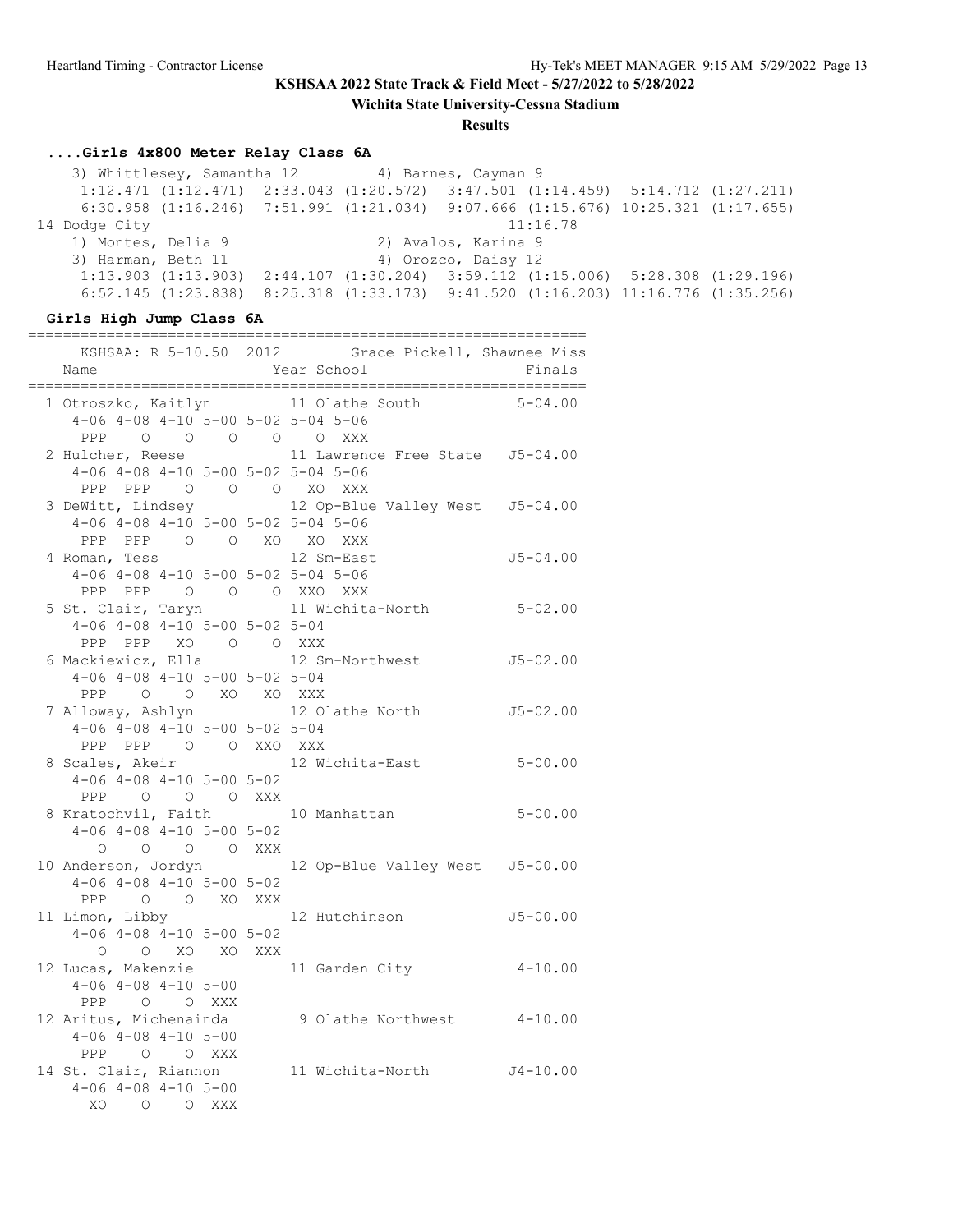# **Wichita State University-Cessna Stadium**

**Results**

# **....Girls High Jump Class 6A**

| 14 Pickman, Miri            | 10 Lawrence | J4-10.00 |
|-----------------------------|-------------|----------|
| $4-06$ $4-08$ $4-10$ $5-00$ |             |          |
| $\Omega$ XO<br>O XXX        |             |          |
| -- Evans, Emma              | 12 Liberal  | NΗ       |
| $4 - 06$                    |             |          |
| XXX                         |             |          |

## **Girls Pole Vault Class 6A**

| Name                                                                                                                               | KSHSAA: R 13-02 2013 Cassie Wait, Gardner Edgerton<br>Year School                                                                 | Finals       |
|------------------------------------------------------------------------------------------------------------------------------------|-----------------------------------------------------------------------------------------------------------------------------------|--------------|
| 1 Evans, Isa                                                                                                                       | 12 Lawrence Free State 11-00.00<br>7-00 7-06 8-00 8-06 9-00 9-06 10-00 10-06 11-00 11-06<br>PPP PPP PPP PPP PPP PPP PPP 0 XXO XXX |              |
| 2 Merrill, Ella                                                                                                                    | 12 Op-Blue Valley West 10-06.00<br>7-00 7-06 8-00 8-06 9-00 9-06 10-00 10-06 11-00<br>PPP PPP PPP PPP 0 0 0 0 XO XXX              |              |
| 3 Mai, Ashley                                                                                                                      | 12 Lawrence Free State J10-06.00<br>7-00 7-06 8-00 8-06 9-00 9-06 10-00 10-06 11-00<br>PPP PPP PPP PPP PPP 0 XO XO XXX            |              |
| 4 Hileman, Ainsley 10 Op-Blue Valley<br>$7-00$ $7-06$ $8-00$ $8-06$ $9-00$ $9-06$ $10-00$ $10-06$<br>PPP PPP PPP PPP PPP PPP O XXX |                                                                                                                                   | $10 - 00.00$ |
| 4 Mannio, Kaira<br>7-00 7-06 8-00 8-06 9-00 9-06 10-00 10-06<br>PPP PPP PPP PPP PPP 0 0 XXX                                        | 11 Gardner-Edgerton 10-00.00                                                                                                      |              |
| 6 Vaughn, Makenzie<br>7-00 7-06 8-00 8-06 9-00 9-06 10-00 10-06                                                                    | 11 Lawrence Free State J10-00.00<br>0 0 0 0 0 0 XO XXX                                                                            |              |
| 7-00 7-06 8-00 8-06 9-00 9-06 10-00 10-06<br>PPP PPP PPP PPP O XO                                                                  | 7 Ford, Rylee 310 12 Op-Blue Valley West J10-00.00<br>XO XXX                                                                      |              |
| 8 Neighbour, Tori<br>$7-00$ $7-06$ $8-00$ $8-06$ $9-00$ $9-06$ $10-00$<br>PPP PPP PPP PPP 0 0 XXX                                  | 12 Sm-Northwest                                                                                                                   | $9 - 06.00$  |
| $7-00$ $7-06$ $8-00$ $8-06$ $9-00$ $9-06$ $10-00$                                                                                  | 9 Brozek, Elizabeth 10 Wichita-Heights J9-06.00                                                                                   |              |
| PPP PPP PPP PPP 0 XO XXX<br>10 Stannard, Sky<br>7-00 7-06 8-00 8-06 9-00 9-06 10-00                                                | 12 Sm-South                                                                                                                       | $J9 - 06.00$ |
| PPP PPP PPP PPP PPP XXO XXX<br>$7-00$ $7-06$ $8-00$ $8-06$ $9-00$                                                                  | 11 Corbett, Anna 12 Haysville-Campus                                                                                              | $8 - 06.00$  |
| O O XO XXX<br>$\circ$<br>12 Farmer, Nicole<br>$7-00$ $7-06$ $8-00$ $8-06$                                                          | 12 Haysville-Campus 8-00.00                                                                                                       |              |
| $\circ$<br>O XXO XXX<br>13 Phillips, Alexis 10 Sm-North<br>$7-00$ $7-06$ $8-00$ $8-06$ $9-00$                                      |                                                                                                                                   | $7 - 06.00$  |
| 0 0 PPP PPP XXX<br>14 Hockman, Kayci<br>$7 - 00$ $7 - 06$<br>XO XXX                                                                | 12 Wichita-East                                                                                                                   | $7 - 00.00$  |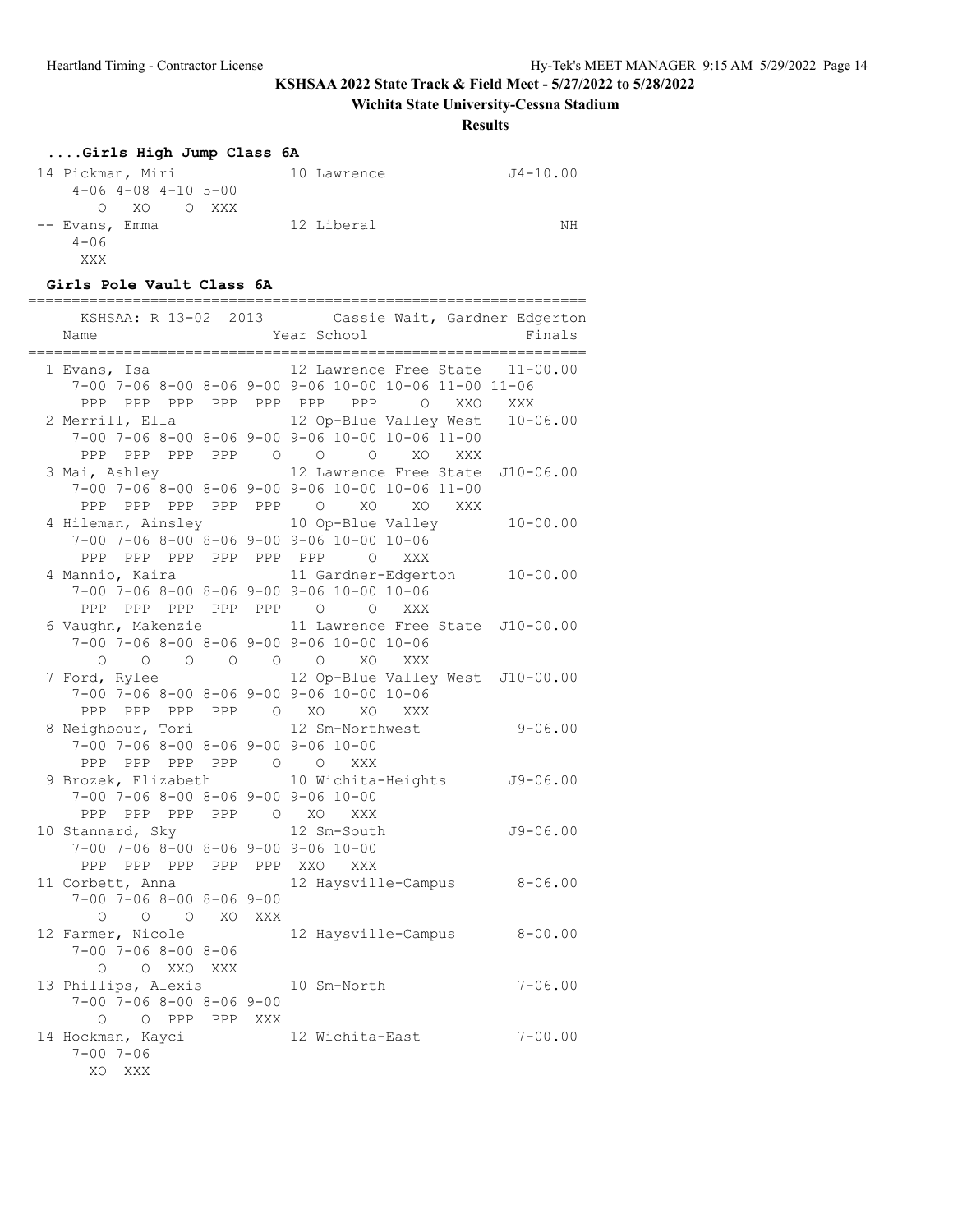**Wichita State University-Cessna Stadium**

**Results**

#### **....Girls Pole Vault Class 6A**

| -- Rice, Violet  |             |                                    |     | 9 Wichita-East  | NΗ |
|------------------|-------------|------------------------------------|-----|-----------------|----|
| $7 - 00$         |             |                                    |     |                 |    |
| XXX              |             |                                    |     |                 |    |
| -- Leming, Sarah |             |                                    |     | 12 Sm-Northwest | ΝH |
|                  |             | $7-00$ $7-06$ $8-00$ $8-06$ $9-00$ |     |                 |    |
| PPP.             | PPP PPP PPP |                                    | XXX |                 |    |

========================================================================

#### **Girls Long Jump Class 6A**

KSHSAA: R 19-06.25 1985 Angela Graves, Lawrence Name  $Year School$  Finals Wind H# ======================================================================== 1 Schwartz, Sarah 12 Hutchinson 18-04.50 -2.6 2 18-01(-1.0) 18-00.50(-1.3) 17-04.50(+0.0) 17-10(-1.2) 18-00(-2.5) 18-04.50(-2.6) 2 Pixton, Olivia 12 Sm-Northwest 17-08.00 -1.8 2 FOUL FOUL 17-05.25(-2.2) 17-03.75(0.2) FOUL 17-08(-1.8) 3 Johnson, Gili 11 Manhattan 17-06.00 0.5 2 17-02(-2.0) 16-07(-0.8) 16-05.50(-0.6) 17-06(0.5) 17-00(0.4) FOUL 4 Aritus, Michenainda 9 Olathe Northwest 17-04.50 -2.2 2 17-04.50(-2.2) 16-04(-2.3) 17-00.25(-2.6) FOUL 16-07.50(-3.8) 16-01.50(-1.1) 5 Dawes, Azariah 10 Hutchinson 17-04.25 -3.4 1 15-10.25(-0.6) 17-04.25(-3.4) 16-05.25(-1.8) 16-06.50(-1.9) FOUL 16-01.50(-1.6) 6 Roman, Tess 12 Sm-East 17-00.25 -1.6 2 16-06.25(-2.7) FOUL 17-00.25(-1.6) 16-05(-0.7) 16-04.25(-0.8) FOUL 7 Pippins, Jada 12 Olathe South 16-08.00 -1.5 1 15-10.25(+0.0) 16-06.75(-0.3) 16-08(-1.5) 16-02.50(-0.8) 16-08(-2.0) 15-10.50(-1.7) 8 Larson, Avery 11 Manhattan 16-07.25 -0.2 1 16-04(-2.5) 16-07.25(-0.2) 15-05(-0.8) 16-01.50(-1.4) 15-09.50(-0.6) 16-05.75(-1.9) 9 Shafer, Ella 11 Blue Vly North 16-06.00 -1.7 1 FOUL  $16-06(-1.7) 16-04(-1.5) 16-02.25(-0.7) 16-04.25(-0.7) 16-03.50(-0.9)$ 10 Simmons, Tiana 11 Op-Blue Valley 16-05.25 -0.8 1<br>16-03(-2.8) 16-02(-2.1) 16-05.25(-0.8) 16-03(-2.8) 16-02(-2.1) 16-05.25(-0.8) 11 Syring, Rylan 10 Derby 16-05.00 -0.5 1 15-01.50(-0.3) 15-11(-2.1) 16-05(-0.5) 12 Schwada, Brenna 12 Lawrence 16-04.50 1.0 2 FOUL FOUL 16-04.50(1.0) FOUL FOUL 16-04.50(1.0)<br>13 Cordero, Paige 11 Olathe West 16-03.00 0.2 1 16-03(0.2) 14-09(-1.8) 14-10.50(-1.6) 14 Bouttry, KeiRre 9 Hutchinson 15-11.25 -2.0 1 15-11.25(-2.0) 15-01.75(-1.0) 15-03.50(-0.9) -- Roth, Kristin 12 Garden City FOUL 2 FOUL FOUL FOUL

### **Girls Triple Jump Class 6A**

| KSHSAA: R 40-01.75 2003<br>Name                                                    | Year School                        | Stephanie Miller, Emporia |                                    | Finals Wind H#                      |
|------------------------------------------------------------------------------------|------------------------------------|---------------------------|------------------------------------|-------------------------------------|
| 1 Johnson, Gili<br>FOUL FOUL                                                       | 11 Manhattan<br>38-02.75(1.9) PASS |                           | $38 - 02.75$ 1.9 2                 | $37 - 05.25(1.9)$ $38 - 00.75(0.1)$ |
| 2 Pixton, Olivia<br>$37-03(1.6)$ $36-05(-0.9)$ FOUL                                | 12 Sm-Northwest<br>FOUL            | FOUL                      | $37-11.00$ 2.0 2<br>$37 - 11(2.0)$ |                                     |
| 3 Roman, Tess<br>$36-04.25(0.3)$ $35-10.25(1.6)$ $35-03(0.5)$ $34-06.25(0.3)$ FOUL | 12 Sm-East                         |                           | $36 - 04.25$ 0.3 2                 | $35 - 01$ , $25(-1, 6)$             |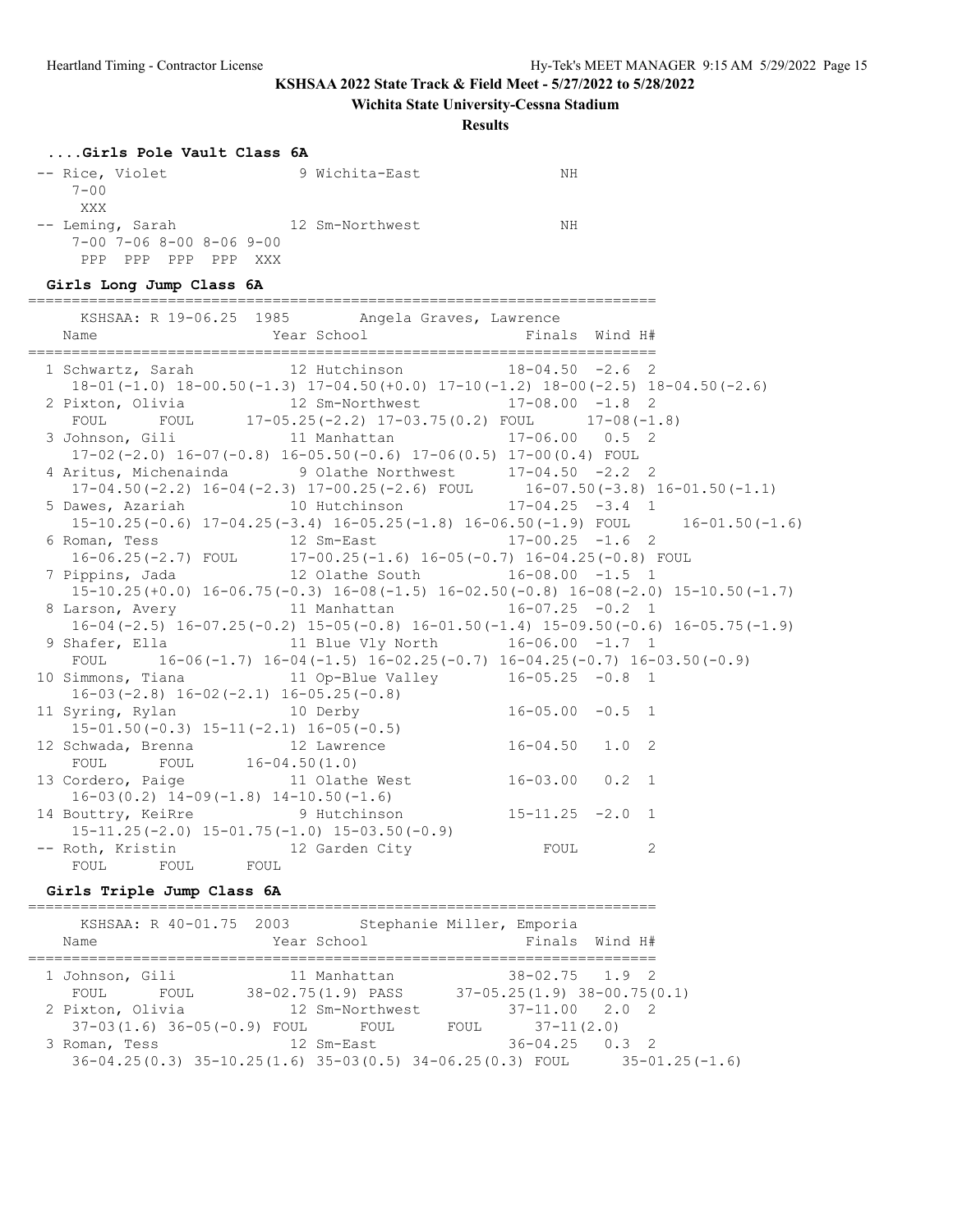**Wichita State University-Cessna Stadium**

### **Results**

# **....Girls Triple Jump Class 6A**

| 4 Cooper, Gianna $12$ Lawrence $36-01.00$ 0.7 2                                                               |                                                                                              |  |  |
|---------------------------------------------------------------------------------------------------------------|----------------------------------------------------------------------------------------------|--|--|
| 35-03.50(1.0) FOUL 35-03(0.3) 36-01(0.7) 36-01(0.6) FOUL                                                      |                                                                                              |  |  |
| 5 Roth, Kristin 12 Garden City 35-08.50 1.8 2                                                                 |                                                                                              |  |  |
|                                                                                                               | FOUL 35-08.50(1.8) FOUL 34-11.50(0.9) FOUL FOUL                                              |  |  |
| 6 Cronin, Mary 11 Sm-East 35-02.50 0.9 2                                                                      |                                                                                              |  |  |
|                                                                                                               | $34-07.75(0.2)$ $34-01(1.9)$ $35-02.50(0.9)$ $35-00.25(1.2)$ $34-08.75(0.9)$ $35-00.50(1.9)$ |  |  |
| 7 Clark, Mataya               12 Dodge City             34-10.75   0.2   1                                    |                                                                                              |  |  |
|                                                                                                               | $33-08.75(-0.3)$ $34-08(0.1)$ $34-10.75(0.2)$ $33-02.75(1.0)$ $32-10(0.9)$ $34-01.25(2.0)$   |  |  |
| 8 Simmons, Tiana 		 11 Op-Blue Valley 		 34-06.75 2.4 2                                                       |                                                                                              |  |  |
| FOUL 33-10.25(1.0) 34-06.75(2.4) 33-08.50(3.1) 33-09.75(-0.1) 34-02.25(2.2)                                   |                                                                                              |  |  |
| 9 Shafer, Ella                 11 Blue Vly North         34-04.25   0.8   2                                   |                                                                                              |  |  |
| $33-08.50(1.1)$ FOUL $34-04.25(0.8)$ $33-06.50(0.9)$ FOUL $33-06.75(3.7)$                                     |                                                                                              |  |  |
| 10 Braley, Ramiyah 12 Wichita-East 33-11.25 0.9 1                                                             |                                                                                              |  |  |
| 32-04.25(0.1) 33-11.25(0.9) 33-07(1.0)<br>11 Porres, Alessandra 11 Manhattan 33-01.25 0.5 1                   |                                                                                              |  |  |
|                                                                                                               |                                                                                              |  |  |
| $31-03(0.2)$ $32-04.50(0.9)$ $33-01.25(0.5)$                                                                  |                                                                                              |  |  |
| 12 Margheim, Gabriella 12 Olathe North 33-00.25 1.2 1                                                         |                                                                                              |  |  |
| FOUL FOUL 33-00.25(1.2)                                                                                       |                                                                                              |  |  |
| 13 Harris, Jayda 12 Junction City 32-11.25 -0.3 1                                                             |                                                                                              |  |  |
| $32-11.25(-0.3)$ $32-00.50(1.8)$ $32-01(2.5)$                                                                 |                                                                                              |  |  |
| 14 Jones, Tymaya $11$ Olathe West $J32-11.25$ -1.1 1                                                          |                                                                                              |  |  |
| FOUL 32-11.25(-1.1) FOUL                                                                                      |                                                                                              |  |  |
| 15 Williams, Zoe 11 Wichita-Heights 32-01.75 1.1 1                                                            |                                                                                              |  |  |
| $32-01.75(1.1)$ $31-03(1.8)$ $32-00.50(-0.8)$                                                                 |                                                                                              |  |  |
| $32$ <sup>-U1.</sup> (U.1.1) $31$ -U3(1.0) $32$ -U0.30(-0.8)<br>16 Buddy, Olivia 11 Dodge City 31-11.75 1.3 1 |                                                                                              |  |  |
| FOUL FOUL 31-11.75(1.3)                                                                                       |                                                                                              |  |  |

## **Girls Shot Put Class 6A**

| KSHSAA: R 48-02 2011 Megan Smith, Olathe-South                                  |              |
|---------------------------------------------------------------------------------|--------------|
| Year School <a> Finals H#<br/>Name</a>                                          |              |
|                                                                                 |              |
| 1 Locke-Garcia, Adrienne 11 Olathe Northwest 40-07.50 2                         |              |
| 40-03 FOUL 39-09.75 40-07.50 38-00 39-02                                        |              |
| 2 Ilalio, Teuila $12$ Manhattan $38-08.75$ 2                                    |              |
| FOUL 38-08.75 FOUL 36-07.50 37-09.25 38-03                                      | $\mathbf{1}$ |
| 3 Grosdidier, Elise 10 Blue Vly NW 38-06.25                                     |              |
| 35-01.50 36-08.25 34-07.75 36-02 37-01.25 38-06.25                              |              |
| 4 Yarnell, Kendall 10 Olathe Northwest 37-01.50 2                               |              |
| 33-10 35-07 34-11.50 36-06.50 37-01.50 36-09                                    |              |
| 5 Cline, Addie 10 Olathe West 36-11.00 2                                        |              |
| 34-07.25 35-00.75 34-06.25 35-01.50 36-11 34-01.25                              |              |
| 6 Womack, Kirsten 12 Sm-South 36-05.00 2                                        |              |
| 36-05 35-01.50 FOUL 36-00.50 36-04.75 36-03.75                                  |              |
| 7 Horyna, Bree 36 and 12 Liberal 36-03.50 2                                     |              |
| 36-03.50 34-01.75 35-07.25 35-01.75 34-10.75 FOUL                               |              |
| 8 Green, Aiyanna               11 Hutchinson                       35-11.75   1 |              |
| 34-05 35-10.25 35-10.50 35-11.75 35-07.25 FOUL                                  |              |
| 9 Batten, Mackenzie $10$ Olathe North 34-09.50 2                                |              |
| 34-09.50 32-08.50 31-03 FOUL 32-05.25 34-09.25                                  |              |
| 10 Mulwa, Lauren 11 Gardner-Edgerton 34-07.75 2                                 |              |
| 33-08.50 34-07.75 34-03.75                                                      |              |
| 11 Wilburn, Makenna 10 Wichita-North 33-04.50 1                                 |              |
| $30 - 07.25$ $33 - 04.50$ $31 - 11.75$                                          |              |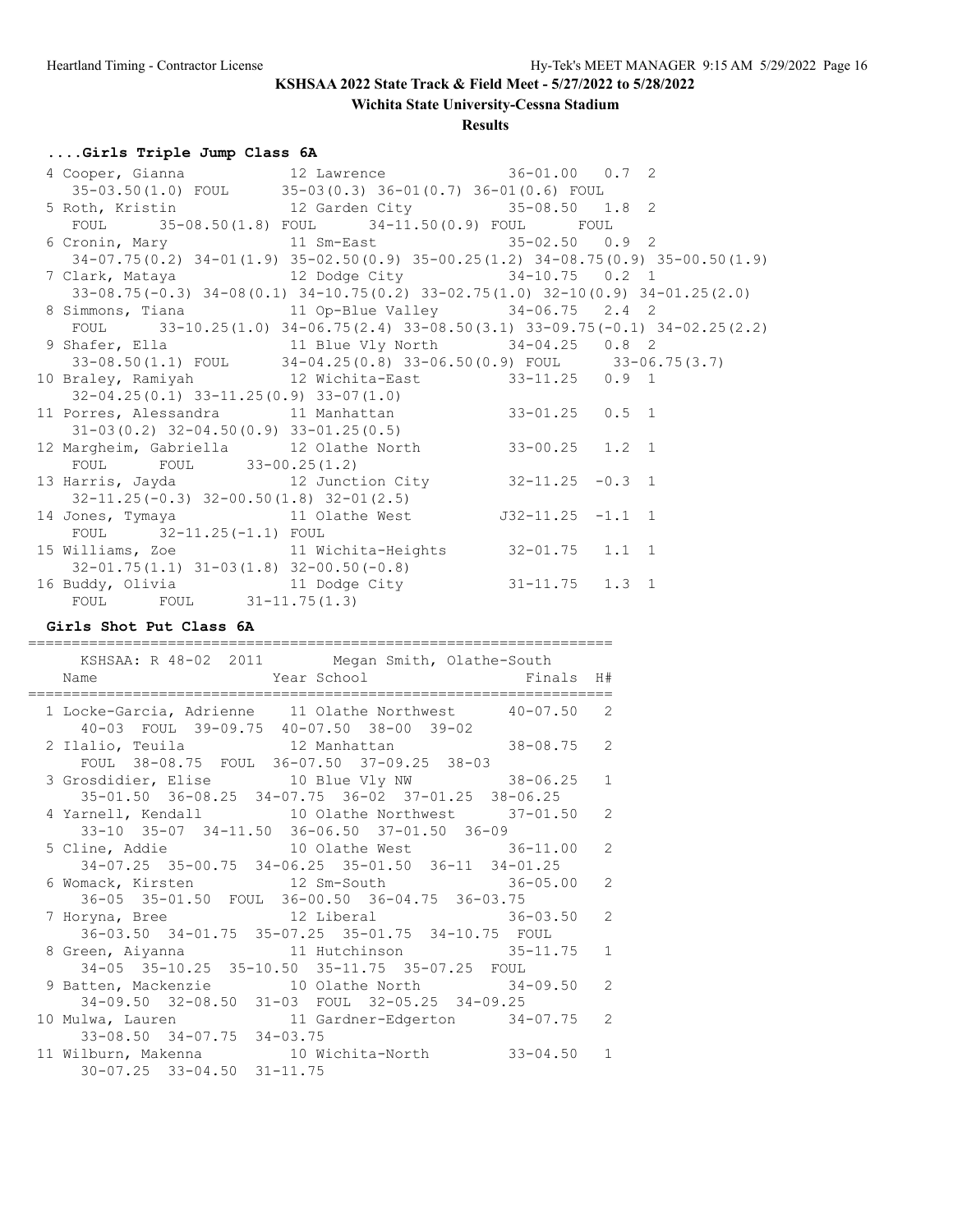## **Wichita State University-Cessna Stadium**

**Results**

## **....Girls Shot Put Class 6A**

| 12 Ray, Logan                          | 10 Sm-West         | $33 - 02.00$ | $\overline{1}$ |
|----------------------------------------|--------------------|--------------|----------------|
| $29 - 05.75$ $33 - 02$ $30 - 10$       |                    |              |                |
| 13 Henderson, Zamyah                   | 12 Wichita-Heights | $32 - 00.00$ | $\overline{1}$ |
| $29 - 05$ $30 - 08.25$ $32 - 00$       |                    |              |                |
| 14 Gruber, Abigail                     | 10 Manhattan       | $31 - 06.75$ | $\overline{1}$ |
| 31-06.75 31-06.75 FOUL                 |                    |              |                |
| 15 Bornholdt, Maleigha                 | 9 Hutchinson       | $30 - 06.25$ | $\overline{1}$ |
| $30 - 06.25$ $27 - 11.25$ $26 - 10.75$ |                    |              |                |
| 16 Beatriz, Margarita                  | 11 Dodge City      | $30 - 01.75$ | $\overline{1}$ |
| 29-08.25 30-01.75 FOUL                 |                    |              |                |

#### **Girls Discus Throw Class 6A**

| ==========<br>KSHSAA: R 156-11 2006 Terri Anderson, Campus                                                        |            |                |
|-------------------------------------------------------------------------------------------------------------------|------------|----------------|
| Year School<br>Name                                                                                               | Finals     | H#             |
| 1 Womack, Kirsten 12 Sm-South<br>145-01 141-11 FOUL 135-09 139-01 FOUL                                            | $145 - 01$ | 2              |
| 2 Yarnell, Kendall 10 Olathe Northwest<br>128-10 135-07 138-03 FOUL 125-08<br>FOUL                                | $138 - 03$ | 2              |
| 3 Gruber, Abigail 10 Manhattan<br>FOUL 122-06 118-06 112-09 FOUL 109-10                                           | $122 - 06$ | $\overline{2}$ |
| 4 Horyna, Bree<br>12 Liberal<br>113-04 120-00 FOUL 109-10 110-07 FOUL                                             | $120 - 00$ | $\overline{2}$ |
| 5 Setty, Courtney 11 Sm-South<br>116-09 108-04 FOUL FOUL 110-07 99-06                                             | $116 - 09$ | $\overline{2}$ |
| 6 Locke-Garcia, Adrienne 11 Olathe Northwest<br>106-04 113-00 116-02 FOUL 103-05 FOUL                             | $116 - 02$ | $\mathbf{1}$   |
| 7 Petersen, Raegen 10 Washburn Rural<br>$103-00 \quad 106-10 \quad 111-02 \quad 103-03 \quad 103-04 \quad 106-08$ | $111 - 02$ | $\overline{2}$ |
| 8 Westfahl, Eden 12 Manhattan<br>110-03 FOUL 102-05 100-02 105-00 99-06                                           | $110 - 03$ | $\mathbf{1}$   |
| 9 Grosdidier, Elise 10 Blue Vly NW<br>100-02 98-08 109-04 102-05 102-07 106-08                                    | $109 - 04$ | 2              |
| 10 Green, Aiyanna 11 Hutchinson<br>97-11 75-11 FOUL                                                               | $97 - 11$  | $\mathbf{1}$   |
| 11 Markos, Kiersten<br>12 Gardner-Edgerton<br>97-08 FOUL 93-06                                                    | $97 - 08$  | $\mathbf{1}$   |
| 12 Cline, Addie<br>10 Olathe West<br>FOUL 92-00 FOUL                                                              | $92 - 00$  | $\overline{2}$ |
| 13 Bornholdt, Maleigha<br>9 Hutchinson<br>FOUL 91-06 FOUL                                                         | $91 - 06$  | $\mathbf{1}$   |
| 14 Batten, Mackenzie<br>10 Olathe North<br>FOUL FOUL 90-06                                                        | $90 - 06$  | $\mathbf{1}$   |
| 15 Base, Madison<br>12 Lawrence Free State<br>$FOUL$ 84-07<br>FOUL                                                | $84 - 07$  | $\mathbf{1}$   |
| 16 Wilson, Jenna<br>10 Garden City<br>78-07 FOUL FOUL                                                             | $78 - 07$  | $\mathbf{1}$   |

## **Girls Javelin Throw Class 6A**

| KSHSAA: R 168-08 2018 |  |             | Dana BAker, Olathe North |           |  |
|-----------------------|--|-------------|--------------------------|-----------|--|
| Name                  |  | Year School |                          | Finals H# |  |
|                       |  |             |                          |           |  |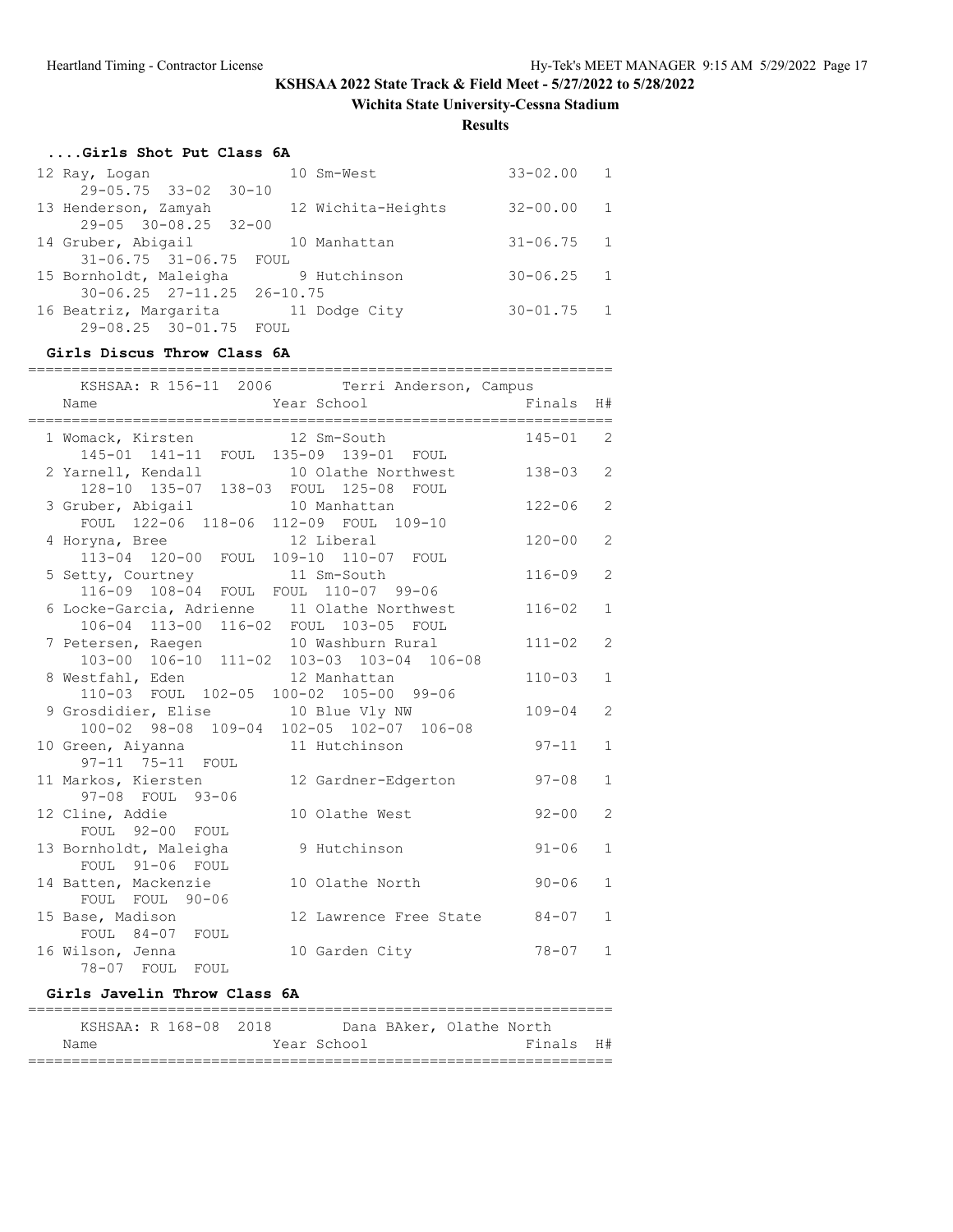## **Wichita State University-Cessna Stadium**

**Results**

# **....Girls Javelin Throw Class 6A**

| 1 Galligan, Val and 10 Olathe Northwest                                                                                   |                | $137 - 07$ | 2              |
|---------------------------------------------------------------------------------------------------------------------------|----------------|------------|----------------|
| 129-02 129-03 114-01 131-10 129-03 137-07<br>2 Sogaard, Shelby 12 Sm-Northwest<br>FOUL 126-00 124-08 117-01 115-10 127-09 |                | $127 - 09$ | $\overline{2}$ |
| 3 Sogaard, Jordan 12 Sm-Northwest<br>94-05 110-07 120-03 124-01 121-06 119-04                                             |                | $124 - 01$ | $\overline{2}$ |
| 4 Mulwa, Lauren 11 Gardner-Edgerton<br>121-03 123-08 113-01 120-11 111-02 104-03                                          |                | $123 - 08$ | 2              |
| 5 Duncan, Aubrey 11 Lawrence Free State<br>FOUL 113-03 117-04 122-08 112-04 121-00                                        |                | $122 - 08$ | 2              |
| 6 Huckabey, Jillian 10 Olathe Northwest<br>115-07 117-07 112-05 102-03 107-09 120-01                                      |                | $120 - 01$ | 2              |
| 7 Tyrrell, Chloe 10 Olathe East<br>105-09 110-04 FOUL FOUL 99-04 116-03                                                   |                | $116 - 03$ | $\mathbf{1}$   |
| 8 Horyna, Bree 12 Liberal<br>101-03 103-02 108-09 FOUL 112-03 113-08                                                      |                | $113 - 08$ | $\mathbf{1}$   |
| 9 Mead, Jessie 10 Olathe South<br>98-06 110-11 113-04 99-04 107-05 107-00                                                 |                | $113 - 04$ | $\overline{2}$ |
| 10 Hoffman, Aubree 11 Manhattan<br>106-03 FOUL 108-02                                                                     |                | $108 - 02$ | $\mathbf{1}$   |
| 11 Douglas, Lainie<br>104-05 87-06 95-00                                                                                  | 10 Blue Vly NW | $104 - 05$ | 2              |
| 12 Green, Aiyanna<br>11 Hutchinson<br>$96 - 00$ $97 - 01$ $94 - 01$                                                       |                | $97 - 01$  | $\mathbf{1}$   |
| 10 Washburn Rural<br>13 Petersen, Raegen<br>$90 - 08$ $95 - 04$ $88 - 06$                                                 |                | $95 - 04$  | $\mathbf{1}$   |
| 14 Hernandez, Belle<br>11 Garden City<br>87-03 93-02 86-05                                                                |                | $93 - 02$  | $\mathbf{1}$   |
| 15 Moriasi, Jaycilyn<br>12 Hutchinson<br>86-03 81-02 90-04                                                                |                | $90 - 04$  | $\mathbf{1}$   |
| 16 Fitzhugh, Ashley<br>10 Washburn Rural<br>88-00 89-04 FOUL                                                              |                | $89 - 04$  | $\mathbf{1}$   |

### **Boys 100 Meter Dash Class 6A**

| KSHSAA: R 10.36 1996 Mario Ponds, Wichita-Southeast           |                   |                        |  |
|---------------------------------------------------------------|-------------------|------------------------|--|
| Name                                                          | Year School       | Prelims Wind H#        |  |
| Preliminaries                                                 |                   |                        |  |
| 1 Morgan, Alonzo<br>10.817 (10.817)                           | 11 Blue Vly North | 10.820 0.6 1           |  |
| 2 Medeiros-Bontempo, Mathe 11 Olathe South<br>11,039 (11,039) |                   | 11.040 0.5 2           |  |
| 3 Parrish, Jacob<br>10.860 (10.860)                           | 12 Olathe North   | 10.860 0.6 1           |  |
| 4 Schomaker, Brayden<br>$11.102$ $(11.102)$                   | 12 Manhattan      | 11.110 0.5 2           |  |
| 5 Patterson, Caquoy<br>10.978 (10.978)                        | 12 Wichita-East   | $10.98q$ 0.6 1         |  |
| 6 Manuel, Travon<br>11.057 (11.057)                           | 12 Wichita-East   | $11.06q$ 0.6 1         |  |
| 7 Arteaga, Jerry<br>11.121 (11.121)                           | 11 Garden City    | 11.13q  0.5  2  11.121 |  |
| 8 Osunsamni, Tobi<br>11.130 (11.130)                          | 12 Wichita-East   | $11.13q$ 0.6 1 11.130  |  |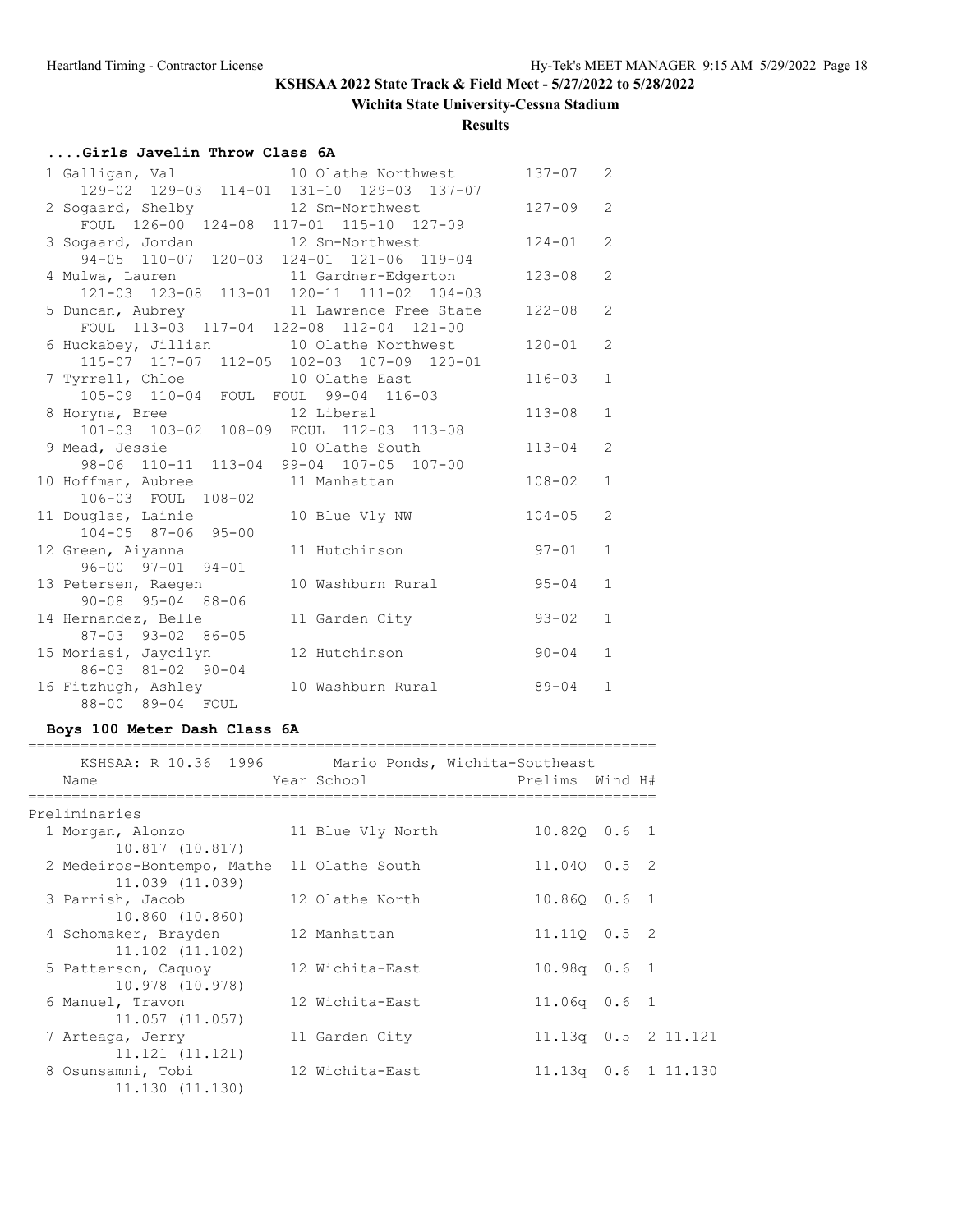**Wichita State University-Cessna Stadium**

**Results**

| Boys 100 Meter Dash Class 6A |                     |               |               |                |
|------------------------------|---------------------|---------------|---------------|----------------|
| 9 Ahsens, John               | 12 Gardner-Edgerton | $11.15$ 0.6 1 |               |                |
| 11.143 (11.143)              |                     |               |               |                |
| 10 Crawford, Christian       | 12 Derby            | 11.20         | $0.5 \quad 2$ |                |
| 11.193(11.193)               |                     |               |               |                |
| 11 Gray, Jashon              | 10 Sm-North         | 11.26         | $0.5 \quad 2$ |                |
| 11.258 (11.258)              |                     |               |               |                |
| 12 Madrigal, Mason           | 11 Derby            | 11.27         |               | $0.5$ 2 11.261 |
| 11.261 (11.261)              |                     |               |               |                |
| 13 Womack, Korrey            | 10 Sm-South         | 11.27         |               | $0.6$ 1 11.264 |
| 11.264 (11.264)              |                     |               |               |                |
| 14 Smith, Kieron             | 11 Sm-South         | 11.27         |               | $0.5$ 2 11.269 |
| 11.269 (11.269)              |                     |               |               |                |
| 15 Alexander, Kamaar         | 11 Wichita-Heights  | 11.34         | $0.6 \quad 1$ |                |
| 11,338 (11,338)              |                     |               |               |                |

## **Boys 100 Meter Dash Class 6A**

|        | KSHSAA: R 10.36 1996 Mario Ponds, Wichita-Southeast |                   |             |     |
|--------|-----------------------------------------------------|-------------------|-------------|-----|
|        | Name                                                | Year School       | Finals Wind |     |
| Finals |                                                     |                   |             |     |
|        | 1 Parrish, Jacob                                    | 12 Olathe North   | 10.47       | 4.1 |
|        | $10.465$ $(10.465)$                                 |                   |             |     |
|        | 2 Patterson, Caquoy                                 | 12 Wichita-East   | 10.55       | 4.1 |
|        | 10.546 (10.546)                                     |                   |             |     |
|        | 3 Morgan, Alonzo                                    | 11 Blue Vly North | 10.57       | 4.1 |
|        | 10.570 (10.570)<br>4 Medeiros-Bontempo, Mathe       | 11 Olathe South   | 10.62       | 4.1 |
|        | 10.617 (10.617)                                     | 10.617 (0.000)    |             |     |
|        | 5 Arteaga, Jerry                                    | 11 Garden City    | 10.73       | 4.1 |
|        | $10.721$ $(10.721)$                                 |                   |             |     |
|        | 6 Manuel, Travon                                    | 12 Wichita-East   | 10.83       | 4.1 |
|        | 10.826 (10.826)                                     |                   |             |     |
|        | 7 Schomaker, Brayden                                | 12 Manhattan      | 10.87       | 4.1 |
|        | 10.869 (10.869)                                     |                   |             |     |
|        | 8 Osunsamni, Tobi                                   | 12 Wichita-East   | 11.05       | 4.1 |
|        | 11.042 (11.042)                                     |                   |             |     |

## **Boys 200 Meter Dash Class 6A**

| KSHSAA: R 21.29 1991<br>Name | Year School          | Wendell Gaskin, Kansas City-Washingto<br>Prelims Wind H# |  |
|------------------------------|----------------------|----------------------------------------------------------|--|
| Preliminaries                |                      |                                                          |  |
| 1 Jones, William             | 12 Op-Blue Valley    | 21.790 0.2 2                                             |  |
| 2 Parrish, Jacob             | 12 Olathe North      | $21.890 - 0.4$ 1                                         |  |
| 3 Arteaga, Jerry             | 11 Garden City       | 22.240 0.2 2 22.235                                      |  |
| 3 Culley, Marquan            | 12 Wichita-Southeast | $22.240 - 0.4$ 1 22.235                                  |  |
| 5 Osunsamni, Tobi            | 12 Wichita-East      | $22.39q - 0.4$ 1                                         |  |
| 6 Manuel, Travon             | 12 Wichita-East      | $22.48q - 0.4$ 1                                         |  |
| 7 Ouellette, Joe             | 10 Olathe North      | $22.72q - 0.4$ 1                                         |  |
| 8 Vazquez, Eunicio           | 12 Wichita-West      | $22.76q$ 0.2 2                                           |  |
| 9 Madrigal, Mason            | 11 Derby             | $22.95 \t 0.2 \t 2$                                      |  |
| 10 Gann, Colin               | 11 Olathe Northwest  | $23.06$ 0.2 2                                            |  |
| 11 Keir, Sam                 | 12 Sm-North          | 23.08<br>0.2<br>$\mathcal{P}$                            |  |
|                              |                      |                                                          |  |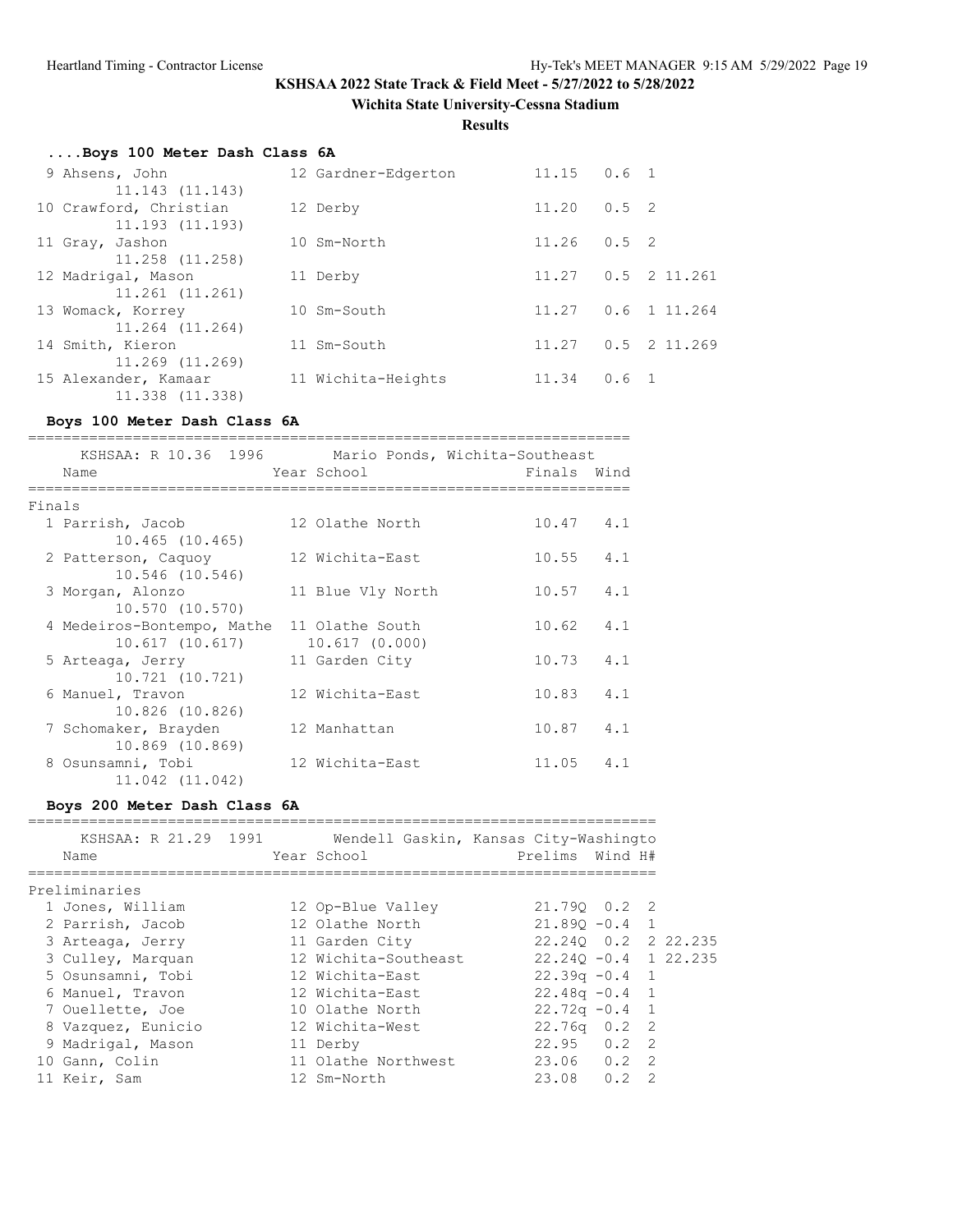## **Wichita State University-Cessna Stadium**

#### **Results**

# **....Boys 200 Meter Dash Class 6A**

| 12 Brickei, Luke   | 11 Manhattan    | $23.20 -0.4$ 1      |  |
|--------------------|-----------------|---------------------|--|
| 13 Peoples, V'Ante | 11 Topeka High  | $23.24$ 0.2 2       |  |
| 14 Sandefur, Colin | 10 Lawrence     | $23.46 - 0.4$ 1     |  |
| 15 Mack, MJ        | 10 Olathe North | $23.51 -0.4$ 1      |  |
| 16 Sheets, Henry   | 11 Sm-East      | $23.52 \t 0.2 \t 2$ |  |

## **Boys 200 Meter Dash Class 6A**

| KSHSAA: R 21.29 1991 Wendell Gaskin, Kansas City-Washin  |                      |               |  |
|----------------------------------------------------------|----------------------|---------------|--|
| Name                                                     | Year School          | Finals Wind   |  |
| Finals                                                   |                      |               |  |
| 1 Parrish, Jacob<br>22.467 (22.467)                      | 12 Olathe North      | $22.47 - 5.5$ |  |
| 2 Jones, William                                         | 12 Op-Blue Valley    | $22.50 - 5.5$ |  |
| 22.492 (22.492)<br>3 Arteaga, Jerry                      | 11 Garden City       | $23.23 - 5.5$ |  |
| 23.224 (23.224)<br>4 Manuel, Travon                      | 12 Wichita-East      | $23.55 - 5.5$ |  |
| 23.543 (23.543)<br>5 Culley, Marquan                     | 12 Wichita-Southeast | $23.70 - 5.5$ |  |
| 23.699 (23.699)<br>6 Osunsamni, Tobi                     | 12 Wichita-East      | $23.71 - 5.5$ |  |
| 23.702 (23.702)<br>7 Ouellette, Joe                      | 10 Olathe North      | $23.74 - 5.5$ |  |
| 23.739 (23.739)<br>8 Vazquez, Eunicio<br>23.756 (23.756) | 12 Wichita-West      | $23.76 - 5.5$ |  |

# **Boys 400 Meter Dash Class 6A**

|                       |  | KSHSAA: R 46.76 1991 Wendell Gaskin, Kansas City-Wash |            |                |
|-----------------------|--|-------------------------------------------------------|------------|----------------|
| Name                  |  | Year School                                           | Prelims    | H#             |
|                       |  |                                                       |            |                |
| Preliminaries         |  |                                                       |            |                |
| 1 Jones, William      |  | 12 Op-Blue Valley                                     | 48.970 2   |                |
| 2 Parrish, Jacob      |  | 12 Olathe North                                       | 49.270 1   |                |
| 3 Gann, Colin         |  | 11 Olathe Northwest                                   | 50.320 2   |                |
| 4 Rogers, Alex        |  | 12 Sm-Northwest                                       | 50.380 1   |                |
| 5 Wood, Trot          |  | 11 Gardner-Edgerton                                   | $50.67q$ 2 |                |
| 6 Romito, Michael     |  | 11 Lawrence Free State                                | 50.79q 1   |                |
| 7 Richardson, Davyon  |  | 12 Olathe West                                        | $50.91q$ 1 |                |
| 8 Culley, Marquan     |  | 12 Wichita-Southeast                                  | $51.14q$ 2 |                |
| 9 Sheets, Henry       |  | 11 Sm-East                                            | 51.28      | $\overline{2}$ |
| 10 Amparan, Daniel    |  | 11 Liberal                                            | 51.37      | 2              |
| 11 Blankenship, Dylan |  | 10 Topeka High                                        | 51.51      | $\mathbf{1}$   |
| 12 Banuelos, Mathew   |  | 11 Dodge City                                         | 51.60      | $\mathbf{1}$   |
| 13 Vorhies, Jarrett   |  | 12 Olathe Northwest                                   | 51.62      | $\mathbf{1}$   |
| 14 Mohammed, Suheyyb  |  | 11 Dodge City                                         | 52.86      | 2              |
| 15 Delva, Josiah      |  | 12 Junction City                                      | 53.14      | $\overline{2}$ |
| 16 Beaver, Damien     |  | 12 Wichita-South                                      | 54.20      | $\mathbf{1}$   |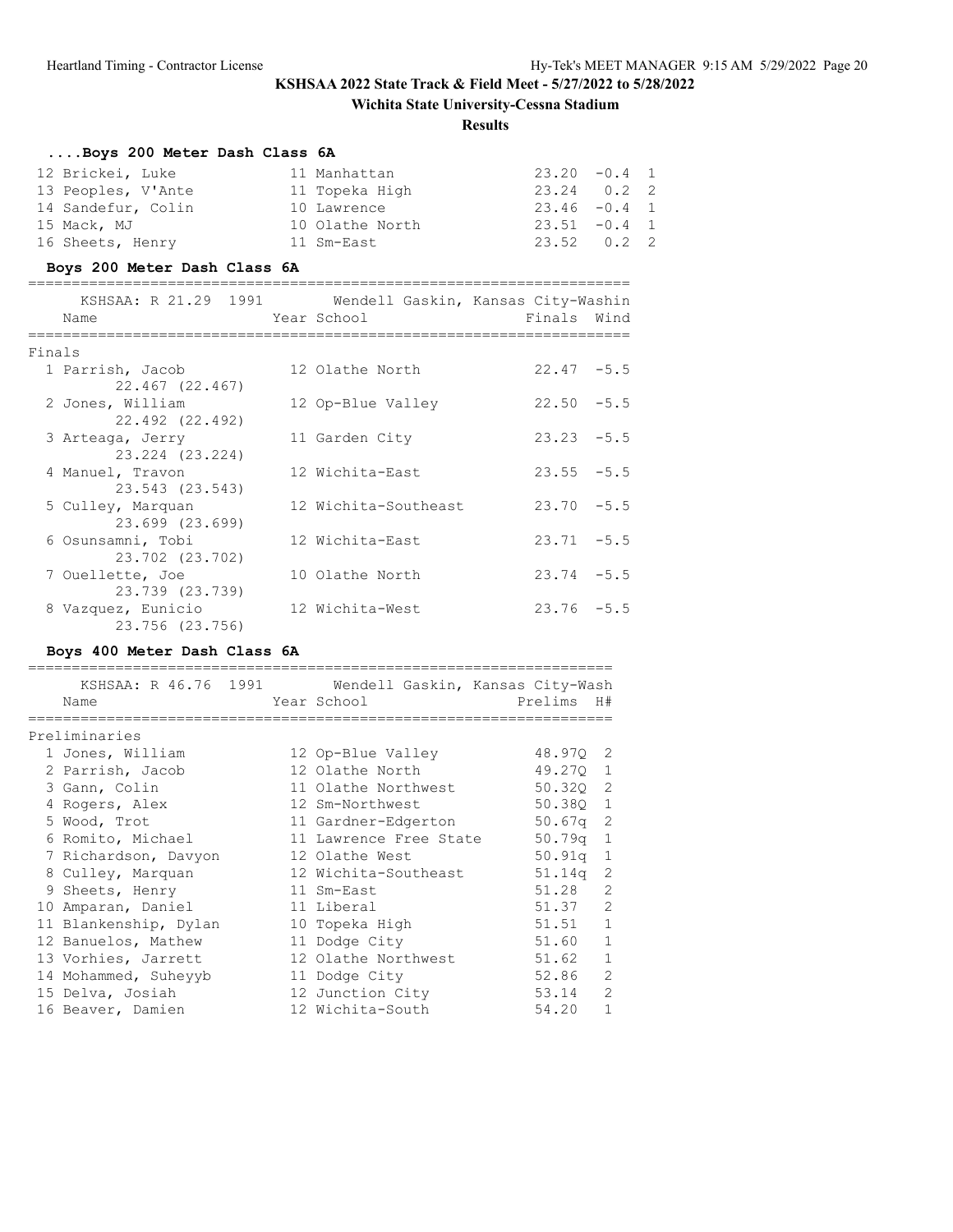## **Wichita State University-Cessna Stadium**

**Results**

**Boys 400 Meter Dash Class 6A**

|        | Name                                 | KSHSAA: R 46.76 1991 Wendell Gaskin, Kansas City-W<br>Year School | Finals |
|--------|--------------------------------------|-------------------------------------------------------------------|--------|
| Finals |                                      |                                                                   |        |
|        | 1 Jones, William                     | 12 Op-Blue Valley                                                 | 47.95  |
|        | 47.943 (47.943)                      |                                                                   |        |
|        | 2 Parrish, Jacob                     | 12 Olathe North                                                   | 49.73  |
|        | 49.728 (49.728)                      |                                                                   |        |
|        | 3 Rogers, Alex                       | 12 Sm-Northwest                                                   | 49.86  |
|        | 49.851 (49.851)                      |                                                                   |        |
|        | 4 Romito, Michael                    | 11 Lawrence Free State                                            | 50.41  |
|        | $50.404$ $(50.404)$                  |                                                                   | 50.92  |
|        | 5 Culley, Marquan<br>50.918 (50.918) | 12 Wichita-Southeast                                              |        |
|        | 6 Gann, Colin                        | 11 Olathe Northwest                                               | 51.40  |
|        | 51.398 (51.398)                      |                                                                   |        |
|        | 7 Richardson, Davyon                 | 12 Olathe West                                                    | 51.70  |
|        | 51.694 (51.694)                      |                                                                   |        |
|        | 8 Wood, Trot                         | 11 Gardner-Edgerton                                               | 52.45  |
|        | 52.446 (52.446)                      |                                                                   |        |

## **Boys 800 Meter Run Class 6A**

|                    | --------------------                                              | ___________________ |
|--------------------|-------------------------------------------------------------------|---------------------|
| Name               | KSHSAA: R 1:52.34 1993 Winston Tidwell, Topeka-Wes<br>Year School | Finals              |
| 1 Haughton, Wyatt  | 11 Sm-East                                                        | 1:56.95             |
|                    | 57.42 (57.42) 1:56.948 (59.54)                                    |                     |
| 2 Beard, Bret      | 12 Olathe Northwest                                               | 1:57.40             |
|                    | 57.387 (57.387) 1:57.396 (1:00.009)                               |                     |
| 3 Sandler, Trenton | 11 Blue Vly North                                                 | 1:58.03             |
|                    | $\overline{57.724}$ (57.724) 1:58.023 (1:00.300)                  |                     |
| 4 Kilonzo, Jordan  | 12 Gardner-Edgerton                                               | 1:58.57             |
| 57.961 (57.961)    | $1:58.562$ $(1:00.601)$                                           |                     |
| 5 Barron, Diego    | 10 Olathe East                                                    | 1:58.76             |
|                    | 59.145 (59.145) 1:58.752 (59.607)                                 |                     |
|                    | 6 Keathley-Helms, Jack 12 Lawrence Free State                     | 1:58.99             |
| 58.427 (58.427)    | $1:58.984$ $(1:00.558)$                                           |                     |
| 7 Mosier, Ben      | 12 Manhattan                                                      | 1:59.08             |
| 58.666 (58.666)    | $1:59.079$ $(1:00.414)$                                           |                     |
| 8 Summers, Noah    | 10 Op-Blue Valley                                                 | 1:59.50             |
| 58.177 (58.177)    | $1:59.497$ $(1:01.320)$                                           |                     |
| 9 Pavia, Cesar     | 10 Liberal                                                        | 1:59.99             |
| 59.394 (59.394)    | $1:59.983$ $(1:00.590)$                                           |                     |
| 10 Atkins, Tyler   | 12 Junction City                                                  | 2:00.00             |
| 57.44 (57.44)      | $1:59.992$ $(1:02.56)$                                            |                     |
| 11 Beard, Jack     | 12 Olathe Northwest                                               | 2:01.75             |
| 58.42 (58.42)      | 2:01.743 (1:03.33)                                                |                     |
| 12 Peters, Caden   | 11 Sm-East                                                        | 2:02.37             |
| 58.63 (58.63)      | $2:02.367$ $(1:03.75)$                                            |                     |
| 13 Son, Ryan       | 10 Wichita-East                                                   | 2:03.09             |
|                    | 59.55 (59.55) 2:03.089 (1:03.55)                                  |                     |
| 14 Hedges, Jake    | 10 Lawrence Free State                                            | 2:03.67             |
| 58.887 (58.887)    | $2:03.661$ $(1:04.774)$                                           |                     |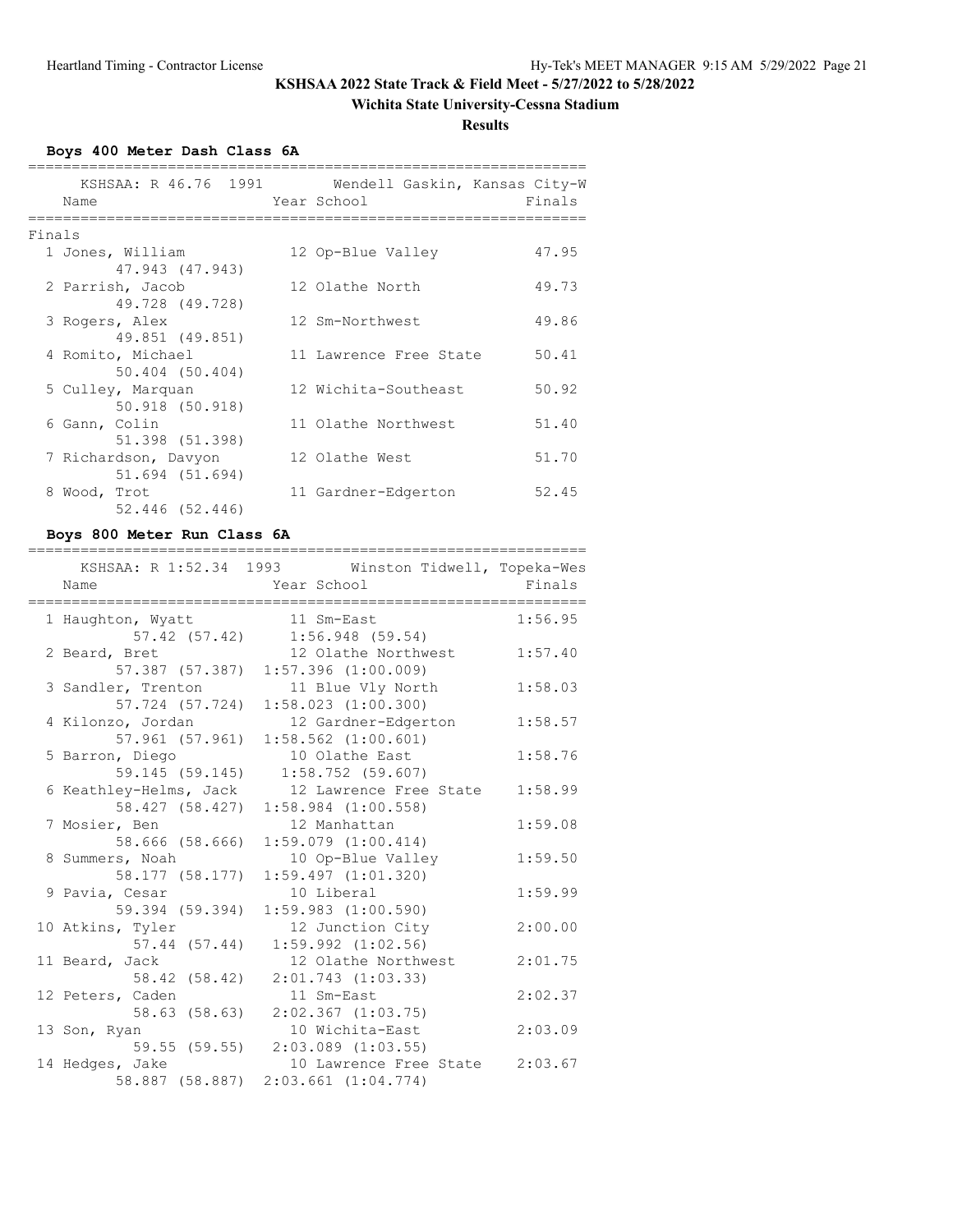**Wichita State University-Cessna Stadium**

#### **Results**

# **....Boys 800 Meter Run Class 6A**

 15 Jimenez, Isaiah 11 Dodge City 2:04.32 59.438 (59.438) 2:04.313 (1:04.876)

### **Boys 1600 Meter Run Class 6A**

| Name                  | KSHSAA: R 4:13.60 1980 Steven Smith, Shawnee Missi<br>Year School         | Finals                |                        |
|-----------------------|---------------------------------------------------------------------------|-----------------------|------------------------|
| 1 Haughton, Wyatt     | 11 Sm-East                                                                | 4:24.04               |                        |
|                       |                                                                           |                       |                        |
| 2 Atkins, Tyler       | 12 Junction City<br>2:22.06 (1:11.87) 3:20.50 (58.44)<br>12 Junction City |                       |                        |
| $1:10.19$ $(1:10.19)$ |                                                                           |                       | $4:25.830$ $(1:05.34)$ |
| 3 Chappel, Devin      | 11 Garden City                                                            | 4:26.15               |                        |
| $1:10.72$ $(1:10.72)$ | $2:23.13$ $(1:12.41)$ $3:26.22$ $(1:03.09)$                               |                       | $4:26.144$ (59.93)     |
| 4 Tolman, Matthew     | 12 Olathe South                                                           | 4:27.75               |                        |
| $1:10.66$ $(1:10.66)$ | $2:23.12$ $(1:12.46)$ $3:26.41$ $(1:03.29)$                               |                       | $4:27.746$ $(1:01.34)$ |
| 5 Blomker, Micah      | 10 Sm-North                                                               | 4:28.00               |                        |
| 1:10.41(1:10.41)      | $2:23.14$ $(1:12.73)$                                                     | 3:26.79(1:03.65)      | $4:27.993$ $(1:01.21)$ |
| 6 Shryock, Ben        | 12 Lawrence Free State 4:29.46                                            |                       |                        |
| $1:09.92$ $(1:09.92)$ | $2:22.15$ $(1:12.23)$ $3:26.61$ $(1:04.46)$                               |                       | $4:29.458$ $(1:02.86)$ |
| 7 Peters, Caden       | 11 Sm-East 4:30.04                                                        |                       |                        |
| $1:10.36$ $(1:10.36)$ | $2:22.89$ $(1:12.53)$ $3:27.01$ $(1:04.12)$                               |                       | $4:30.031$ $(1:03.03)$ |
| 8 Walion, Parker      | 10 Gardner-Edgerton 4:31.01                                               |                       |                        |
| $1:10.18$ $(1:10.18)$ | $2:22.97$ $(1:12.79)$ $3:26.77$ $(1:03.80)$                               |                       | $4:31.001$ $(1:04.24)$ |
| 9 Son, Ryan           | 10 Wichita-East 4:32.77                                                   |                       |                        |
| $1:11.21$ $(1:11.21)$ | $2:23.62$ $(1:12.41)$ $3:27.35$ $(1:03.73)$                               |                       | $4:32.769$ $(1:05.43)$ |
| 10 Beard, Jack        | 12 Olathe Northwest                                                       | 4:34.72               |                        |
| 1:09.75(1:09.75)      | $2:22.38$ $(1:12.63)$                                                     | 3:26.76(1:04.38)      | $4:34.717$ $(1:07.96)$ |
| 11 Beauchamp, Jake    | 11 Wichita-Southeast 4:36.28                                              |                       |                        |
| 1:11.06(1:11.06)      | $2:23.83$ $(1:12.77)$                                                     | $3:29.25$ $(1:05.42)$ | $4:36.276$ $(1:07.03)$ |
| 12 Reyna, Aidan       | 12 Olathe West 4:40.35                                                    |                       |                        |
| $1:10.23$ $(1:10.23)$ | $2:22.68$ $(1:12.45)$                                                     | $3:28.73$ $(1:06.05)$ | $4:40.346$ $(1:11.62)$ |
| 13 Munoz, Kailyn      | 10 Garden City                                                            | 4:41.11               |                        |
| $1:10.49$ $(1:10.49)$ | 2:23.33(1:12.84)                                                          | 3:32.11(1:08.78)      | $4:41.103$ $(1:09.00)$ |
| 14 Stewart, Carter    | 11 Olathe East                                                            | 4:42.50               |                        |
| $1:11.02$ $(1:11.02)$ | $2:23.25$ $(1:12.23)$                                                     | $3:30.69$ $(1:07.44)$ | $4:42.496$ $(1:11.81)$ |
| 15 Bowyer, Max        | 12 Manhattan                                                              | 4:48.52               |                        |
| $1:10.50$ $(1:10.50)$ | $2:22.68$ $(1:12.18)$                                                     | 3:30.75(1:08.07)      | 4:48.513(1:17.77)      |

## **Boys 3200 Meter Run Class 6A**

| KSHSAA: R 9:06.64 2012<br>Jonah Heng, Shawnee Mission<br>Finals<br>Year School<br>Name      |  |
|---------------------------------------------------------------------------------------------|--|
|                                                                                             |  |
| 12 Lawrence Free State 9:06.70<br>1 Shryock, Ben                                            |  |
| $2:18.02$ $(1:11.52)$ $3:25.49$ $(1:07.47)$<br>$1:06.50$ $(1:06.50)$<br>4:33.95(1:08.46)    |  |
| $9:06.694$ $(1:03.45)$<br>5:44.29(1:10.34)<br>$6:54.09$ $(1:09.80)$<br>8:03.25(1:09.16)     |  |
| 9:07.12<br>2 Blomker, Micah<br>10 Sm-North                                                  |  |
| $3:25.62$ $(1:08.11)$<br>$1:06.72$ $(1:06.72)$<br>$2:17.51$ $(1:10.79)$<br>4:34.65(1:09.03) |  |
| $9:07.120$ $(1:03.88)$<br>5:44.20(1:09.55)<br>$6:53.93$ $(1:09.73)$<br>8:03.25(1:09.32)     |  |
| 11 Garden City<br>9:15.24<br>3 Chappel, Devin                                               |  |
| $2:17.52$ $(1:11.03)$<br>$3:26.33$ $(1:08.81)$<br>1:06.49(1:06.49)<br>$4:35.64$ $(1:09.31)$ |  |
| 9:15.233(1:08.10)<br>$5:45.03$ $(1:09.39)$<br>$6:55.54$ $(1:10.51)$<br>8:07.14(1:11.60)     |  |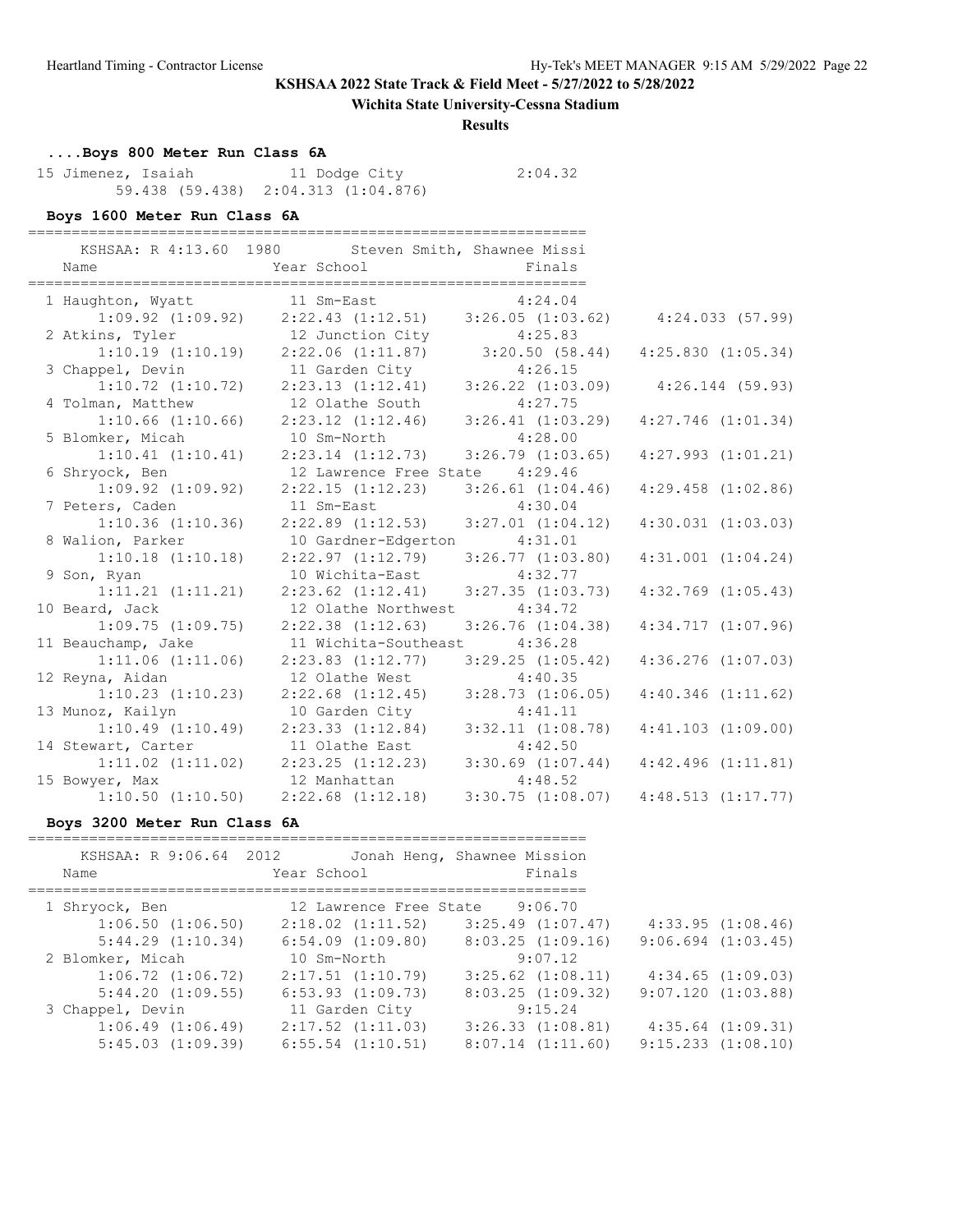**Wichita State University-Cessna Stadium**

**Results**

# **....Boys 3200 Meter Run Class 6A**

| 4 Haughton, Wyatt     | 11 Sm-East            | 9:17.83                                     |                         |                        |
|-----------------------|-----------------------|---------------------------------------------|-------------------------|------------------------|
| $1:06.51$ $(1:06.51)$ | 2:17.71(1:11.20)      | $3:25.86$ $(1:08.15)$                       | 4:35.05(1:09.19)        |                        |
| $5:44.59$ $(1:09.54)$ | $6:55.24$ $(1:10.65)$ | 8:07.17(1:11.93)                            |                         | $9:17.826$ $(1:10.67)$ |
| 5 Atkins, Tyler       | 12 Junction City      | 9:20.89                                     |                         |                        |
| $1:07.05$ $(1:07.05)$ | $2:18.02$ $(1:10.97)$ | $3:25.88$ $(1:07.86)$                       | 4:35.17(1:09.29)        |                        |
| $5:44.28$ $(1:09.11)$ | $6:55.64$ $(1:11.36)$ | 8:07.05(1:11.41)                            |                         | $9:20.884$ $(1:13.84)$ |
| 6 Reyna, Aidan        | 12 Olathe West        | 9:23.61                                     |                         |                        |
| 1:06.95(1:06.95)      | $2:18.01$ $(1:11.06)$ | $3:26.01$ $(1:08.00)$                       | $4:35.37$ $(1:09.36)$   |                        |
| 5:48.10(1:12.73)      | $7:02.87$ $(1:14.77)$ | 8:16.31(1:13.44)                            |                         | $9:23.604$ $(1:07.30)$ |
| 7 Born, Henry         | 11 Sm-Northwest       | 9:24.15                                     |                         |                        |
| $1:07.60$ $(1:07.60)$ | 2:18.75(1:11.15)      | $3:28.90$ $(1:10.15)$                       | $4:41.28$ $(1:12.38)$   |                        |
| $5:52.89$ $(1:11.61)$ | $7:04.01$ $(1:11.12)$ | $8:15.44$ $(1:11.43)$                       |                         | 9:24.147(1:08.72)      |
| 8 Tolman, Matthew     | 12 Olathe South       | 9:27.08                                     |                         |                        |
| 1:06.71(1:06.71)      | $2:17.43$ $(1:10.72)$ | $3:25.76$ $(1:08.33)$                       | 4:36.92(1:11.16)        |                        |
| $5:48.99$ $(1:12.07)$ | 7:04.11(1:15.12)      | 8:19.09(1:14.98)                            |                         | $9:27.074$ $(1:07.99)$ |
| 9 Burns, Tyler        | 11 Olathe South       | 9:30.59                                     |                         |                        |
| $1:07.21$ $(1:07.21)$ | $2:18.24$ $(1:11.03)$ | $3:26.93$ $(1:08.69)$                       | $4:36.66$ $(1:09.73)$   |                        |
| $5:47.94$ $(1:11.28)$ | $7:02.14$ $(1:14.20)$ | $8:18.02$ $(1:15.88)$                       |                         | 9:30.590(1:12.58)      |
| 10 Peters, Caden      | 11 Sm-East            | 9:42.40                                     |                         |                        |
| $1:07.04$ $(1:07.04)$ | $2:18.64$ $(1:11.60)$ | $3:28.81$ $(1:10.17)$                       | $4:41.02$ $(1:12.21)$   |                        |
| 5:56.40(1:15.38)      | $7:13.64$ $(1:17.24)$ | 8:31.15(1:17.51)                            |                         | $9:42.393$ $(1:11.25)$ |
| 11 Zoller, Daniel     | 12 Wichita-East       | 9:43.75                                     |                         |                        |
| $1:07.95$ $(1:07.95)$ | 2:19.96(1:12.01)      | $3:32.93$ $(1:12.97)$                       |                         | 4:47.37(1:14.44)       |
| $6:02.97$ $(1:15.60)$ | 7:18.90(1:15.93)      | $8:34.25$ $(1:15.35)$                       |                         | $9:43.743$ $(1:09.50)$ |
| 12 Pagadala, Prabhav  | 11 Blue Vly North     | 9:46.38                                     |                         |                        |
| $1:08.28$ $(1:08.28)$ | 2:19.57(1:11.29)      | $3:32.39$ $(1:12.82)$                       |                         | 4:45.42(1:13.03)       |
| $5:58.36$ $(1:12.94)$ | $7:15.76$ $(1:17.40)$ | $8:33.51$ $(1:17.75)$                       |                         | 9:46.380(1:12.88)      |
| 13 Beauchamp, Jake    | 11 Wichita-Southeast  | 9:46.80                                     |                         |                        |
| $1:07.85$ $(1:07.85)$ | $2:19.00$ $(1:11.15)$ | $3:29.49$ $(1:10.49)$                       |                         | 4:42.96(1:13.47)       |
| $5:58.00$ $(1:15.04)$ | $7:16.09$ $(1:18.09)$ | 8:34.53(1:18.44)                            |                         | $9:46.800$ $(1:12.28)$ |
| 14 Munoz, Kailyn      | 10 Garden City        | 9:48.98                                     |                         |                        |
| $1:07.21$ $(1:07.21)$ | 2:19.96(1:12.75)      | $3:32.20$ $(1:12.24)$                       | 4:46.85(1:14.65)        |                        |
| $6:02.79$ $(1:15.94)$ | $7:20.62$ $(1:17.83)$ | 8:39.71(1:19.09)                            |                         | $9:48.979$ $(1:09.28)$ |
| 15 Haddock, Spencer   | 12 Washburn Rural     | 10:15.73                                    |                         |                        |
| $1:08.27$ $(1:08.27)$ | $2:20.07$ $(1:11.80)$ | $3:37.29$ $(1:17.22)$ $4:56.00$ $(1:18.71)$ |                         |                        |
| $6:16.16$ $(1:20.16)$ | $7:37.64$ $(1:21.48)$ | 8:58.53(1:20.89)                            | $10:15.722$ $(1:17.20)$ |                        |
| 16 Ultreras, David    | 11 Dodge City         | 10:20.82                                    |                         |                        |
| $1:07.59$ $(1:07.59)$ | $2:20.08$ $(1:12.49)$ | $3:33.65$ $(1:13.57)$ $4:52.21$ $(1:18.56)$ |                         |                        |
| 6:13.47(1:21.26)      | 7:35.95(1:22.48)      | $8:59.87$ $(1:23.92)$                       | $10:20.813$ $(1:20.95)$ |                        |

## **Boys 110 Meter Hurdles Class 6A**

| KSHSAA: R 13.90 1985<br>CO-HOLDER: R 13.90 1983 | Doug Hedrick, SM East | W Vaughn - D Hedrick, KC Wyan- SM Ea |
|-------------------------------------------------|-----------------------|--------------------------------------|
| Name                                            | Year School           | Prelims<br>Wind H#                   |
| Preliminaries                                   |                       |                                      |
| 1 Parrish, Josh                                 | 11 Olathe North       | $14.520 - 0.6$ 2                     |
| 2 Gichuhi, Raphael                              | 11 Olathe East        | 15.310 1.0 1                         |
| 3 Dingle, DJ                                    | 11 Wichita-Heights    | 15.400 1.0 1                         |
| 4 Taylor, Joey                                  | 10 Olathe East        | $15.510 - 0.6$ 2                     |
| 5 Parrish, Jason                                | 11 Olathe North       | $15.58q$ 1.0 1                       |
| 6 White, Marcus                                 | 10 Wichita-East       | 15.63g 1.0 1 15.621                  |
| 7 Howard, Andrew                                | 12 Haysville-Campus   | 15.63q 1.0 1 15.624                  |
| 8 Davis, Camren                                 | 10 Wichita-East       | $15.66q - 0.62$                      |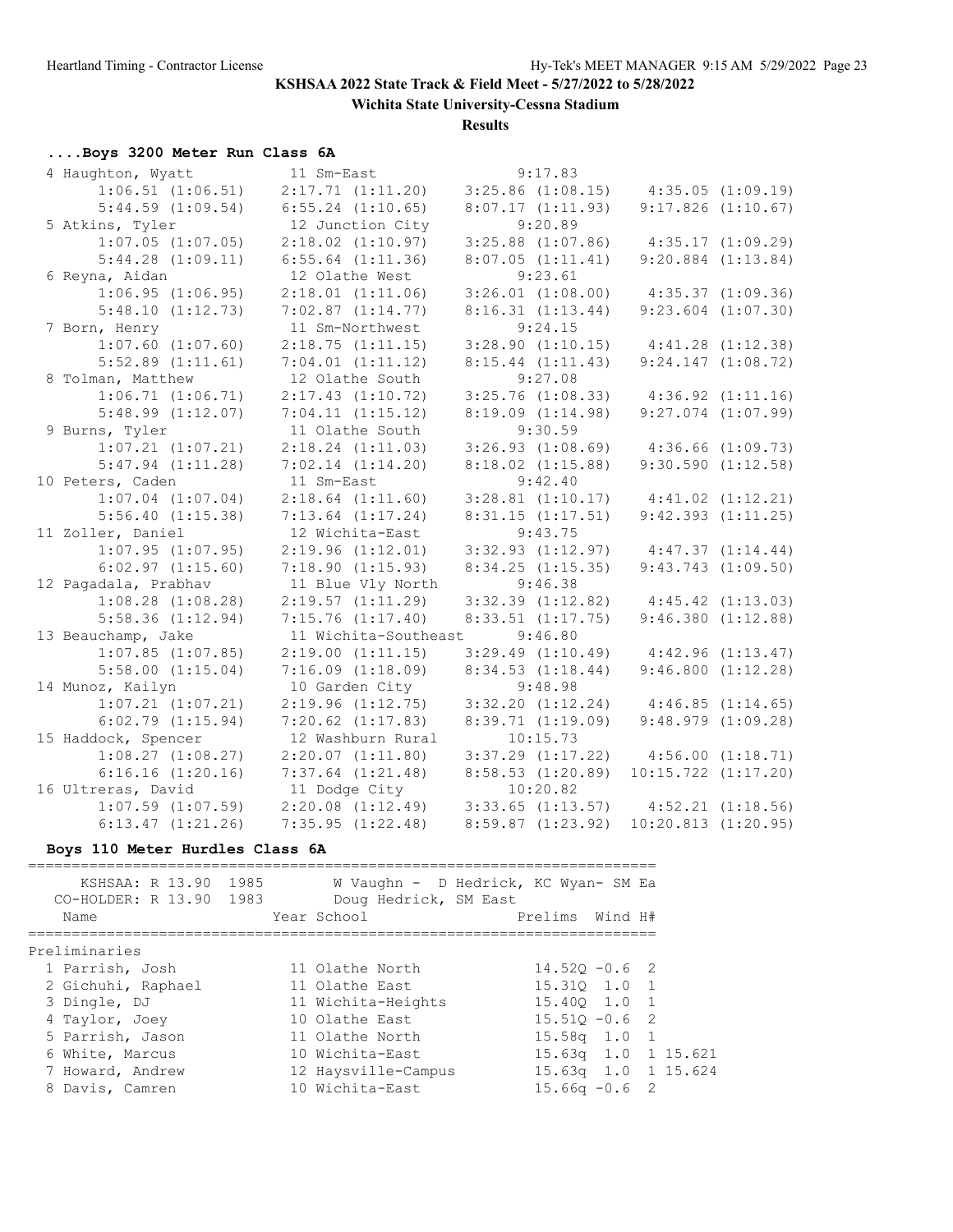**Wichita State University-Cessna Stadium**

#### **Results**

# **....Boys 110 Meter Hurdles Class 6A**

| 9 Shrock, Willan       | 11 Sm-East             | $15.69 - 0.6$ 2     |  |
|------------------------|------------------------|---------------------|--|
| 10 Rotich, Huston      | 12 Sm-West             | $15.73$ $1.0$ 1     |  |
| 11 Hamilton, Mikell    | 10 Derby               | $15.84 - 0.6$ 2     |  |
| 12 Ingerthron, Cody    | 11 Washburn Rural      | $15.92 -0.6$ 2      |  |
| 13 Baxter, Samuel      | 11 Olathe Northwest    | 15.98 1.0 1         |  |
| 14 Springston, Brandon | 12 Garden City         | $16.00 \t 1.0 \t 1$ |  |
| 15 Arteaga, Josue      | 12 Olathe Northwest    | $16.34 - 0.6$ 2     |  |
| 16 Sidabutar, Trevor   | 12 Lawrence Free State | $17.00 - 0.6$ 2     |  |

### **Boys 110 Meter Hurdles Class 6A**

| KSHSAA: R 13.90 1985    | W Vaughn - D Hedrick, KC Wyan- SM |             |     |
|-------------------------|-----------------------------------|-------------|-----|
| CO-HOLDER: R 13.90 1983 | Doug Hedrick, SM East             |             |     |
| Name                    | Year School States School         | Finals Wind |     |
|                         |                                   |             |     |
| Finals                  |                                   |             |     |
| 1 Parrish, Josh         | 11 Olathe North                   | 14.40       | 1.5 |
| 14.391 (14.391)         |                                   |             |     |
| 2 Gichuhi, Raphael      | 11 Olathe East                    | 15.21       | 1.5 |
| 15.207 (15.207)         |                                   |             |     |
| 3 Dingle, DJ            | 11 Wichita-Heights                | 15.37       | 1.5 |
| 15.366 (15.366)         |                                   |             |     |
| 4 Taylor, Joey          | 10 Olathe East                    | 15.50       | 1.5 |
| 15.499 (15.499)         |                                   |             |     |
| 5 Howard, Andrew        | 12 Haysville-Campus               | 15.56       | 1.5 |
| 15.555(15.555)          |                                   |             |     |
| 6 Davis, Camren         | 10 Wichita-East                   | 15.79       | 1.5 |
| 15.787 (15.787)         |                                   |             |     |
|                         | 10 Wichita-East                   | 15.80       | 1.5 |
| 7 White, Marcus         |                                   |             |     |
| 15.799 (15.799)         |                                   |             |     |
| 8 Parrish, Jason        | 11 Olathe North                   | 17.10       | 1.5 |
| 17.093 (17.093)         |                                   |             |     |

## **Boys 300 Meter Hurdles Class 6A**

| Name                  |  | KSHSAA: R 37.30 1988 Sylvester Cowans, Wichita-Southe<br>Year School | Prelims  | H#             |
|-----------------------|--|----------------------------------------------------------------------|----------|----------------|
| Preliminaries         |  |                                                                      |          |                |
| 1 Parrish, Jason      |  | 11 Olathe North                                                      | 39.330 2 |                |
| 2 Hunter, Stephfon    |  | 12 Hutchinson                                                        | 39.500 1 |                |
| 3 Robertson, Jack     |  | 11 Olathe East                                                       | 39.570 2 |                |
| 4 Parrish, Josh       |  | 11 Olathe North                                                      | 40.520 1 |                |
| 5 Taylor, Joey        |  | 10 Olathe East                                                       | 40.40q   | -2             |
| 6 Denning, Garrett    |  | 12 Haysville-Campus                                                  | 40.96q   | $\mathbf{1}$   |
| 7 Hamilton, Mikell    |  | 10 Derby                                                             | 40.99a   | 1              |
| 8 Shrock, Willan      |  | 11 Sm-East                                                           | 41.02q   | 1              |
| 9 Whittington, Evan   |  | 10 Sm-East                                                           | 41.17    | $\mathbf{1}$   |
| 10 Zambrano, Marco    |  | 12 Manhattan                                                         | 41.64    | 2              |
| 11 White, Marcus      |  | 10 Wichita-East                                                      | 41.79    | $\overline{2}$ |
| 12 Arteaga, Josue     |  | 12 Olathe Northwest                                                  | 41.91    | $\mathbf{1}$   |
| 13 Howard, Andrew     |  | 12 Haysville-Campus                                                  | 42.10    | $\overline{2}$ |
| 14 Aqudzi-Addo, Ethan |  | 12 Junction City                                                     | 42.13    | $\mathbf{1}$   |
| 15 Rotich, Huston     |  | 12 Sm-West                                                           | 43.64    | $\overline{2}$ |
| 16 Ingerthron, Cody   |  | 11 Washburn Rural                                                    | 44.38    | $\mathcal{P}$  |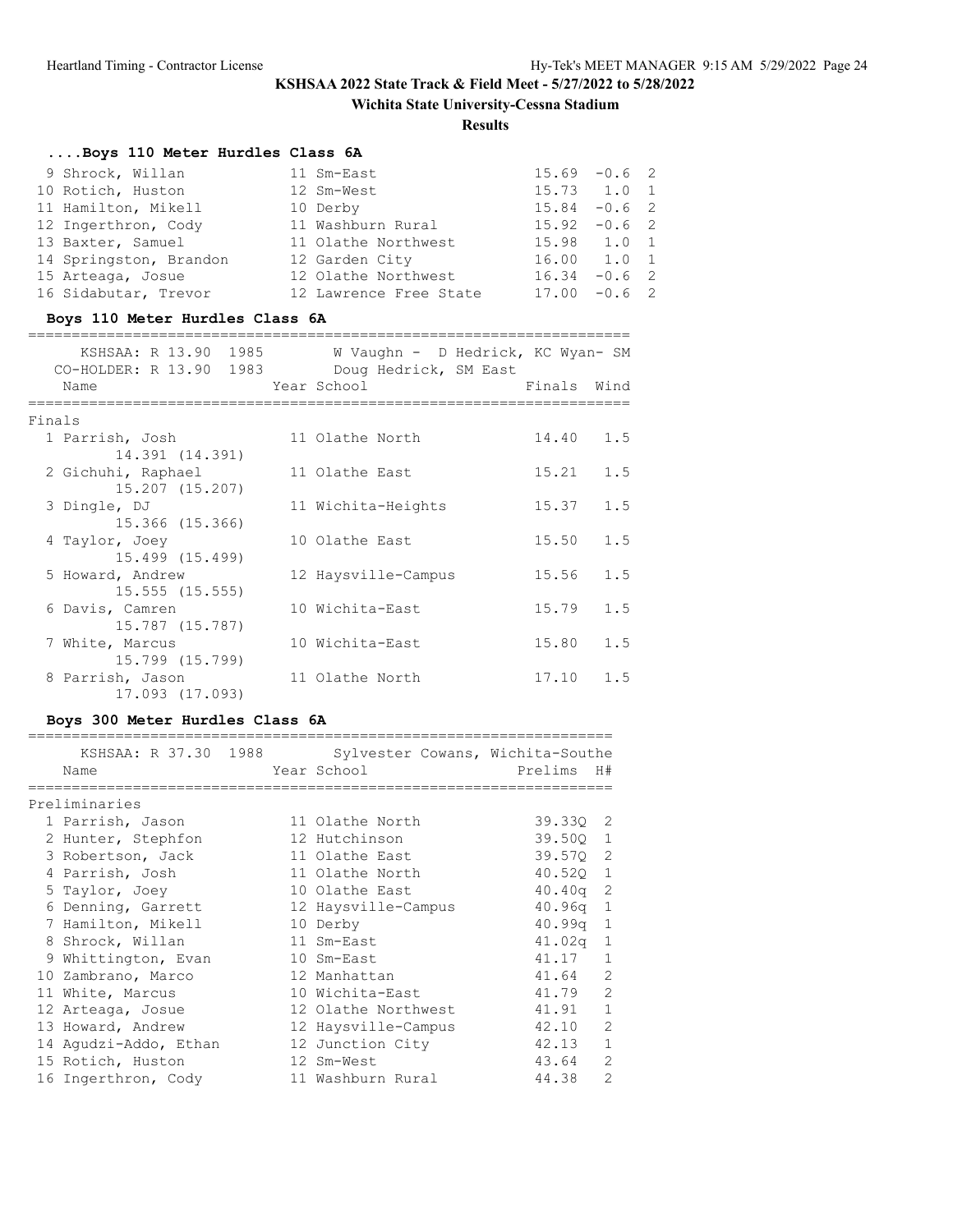## **Wichita State University-Cessna Stadium**

**Results**

**Boys 300 Meter Hurdles Class 6A**

|        | Name               | KSHSAA: R 37.30 1988 Sylvester Cowans, Wichita-Sou<br>Year School | Finals |
|--------|--------------------|-------------------------------------------------------------------|--------|
| Finals |                    |                                                                   |        |
|        | 1 Parrish, Jason   | 11 Olathe North                                                   | 38.96  |
|        | 38.956 (38.956)    |                                                                   |        |
|        | 2 Parrish, Josh    | 11 Olathe North                                                   | 39.32  |
|        | 39.313 (39.313)    |                                                                   |        |
|        | 3 Hunter, Stephfon | 12 Hutchinson                                                     | 40.12  |
|        | 39.313 (39.313)    | 40.115 (0.802)                                                    |        |
|        | 4 Robertson, Jack  | 11 Olathe East                                                    | 40.13  |
|        | 40.122 (40.122)    |                                                                   |        |
|        | 5 Shrock, Willan   | 11 Sm-East                                                        | 40.50  |
|        | 40.494 (40.494)    |                                                                   |        |
|        | 6 Taylor, Joey     | 10 Olathe East                                                    | 41.26  |
|        | 41.258 (41.258)    |                                                                   |        |
|        | 7 Denning, Garrett | 12 Haysville-Campus                                               | 42.75  |
|        | 42.745 (42.745)    |                                                                   |        |
|        | 8 Hamilton, Mikell | 10 Derby                                                          | 44.02  |
|        | 44.018 (44.018)    |                                                                   |        |

## **Boys 4x100 Meter Relay Class 6A**

| --------------------<br>=======<br>KSHSAA: R 41.60 1986 | ==============================<br>, Topeka        |
|---------------------------------------------------------|---------------------------------------------------|
|                                                         | Johnson, Henry, Fillyaw, Hasan                    |
| School<br>======================================        | Prelims<br>H#<br>________________________________ |
| Preliminaries                                           |                                                   |
| 1 Olathe North                                          | 42.10Q<br>$\mathbf{1}$                            |
| 1) Canseco, Michael 11                                  | 2) Parrish, Josh 11                               |
| 3) Parrish, Jacob 12                                    | 4) Madden, Tristan 12                             |
| 2 Wichita-East                                          | 42.120<br>2                                       |
| 1) Bell, Justin 12                                      | 2) Patterson, Caquoy 12                           |
| 3) Osunsamni, Tobi 12                                   | 4) Manuel, Travon 12                              |
| 3 Wichita-Heights                                       | 42.510<br>$\overline{1}$                          |
| 1) Hamilton, Jaeden 12                                  | 2) Randle, John 11                                |
| 3) Alexander, Kamaar 11                                 | 4) Anderson, Ashmar 10                            |
| 4 Shawnee Mission-North                                 | 42.930<br>- 2                                     |
| 1) Keir, Sam 12                                         | 2) Thiessen-Scott, Eliot 12                       |
| 3) Eytcheson, Nick 10                                   | 4) Gray, Jashon 10                                |
| 5 Gardner-Edgerton                                      | $43.23q$ 1                                        |
| 1) Shoemaker, Mason 10                                  | 2) Wood, Trot 11                                  |
| 3) Anderson, Lucas 12                                   | 4) Ahsens, John 12                                |
| 6 Garden City                                           | $43.41q$ 2                                        |
| 1) Charite JR, Emmanuel 12                              | 2) Chairez, Alan 11                               |
| 3) Nyamakope, Tertullian 12                             | 4) Arteaga, Jerry 11                              |
| 7 Olathe South                                          | $43.65q$ 2                                        |
| 1) Wilson, Brian 11                                     | 2) Allen, Austin 11                               |
| 3) Taylor, Noah 11                                      | 4) Medeiros-Bontempo, Matheus 11                  |
| 8 Shawnee Mission-Northwest                             | $43.71q$ 2                                        |
| 1) Rogers, Alex 12                                      | 2) West, Tyler 9                                  |
| 3) Rigoli, Dominic 10                                   | 4) Acheampong, Kelvin 11                          |
| 9 Op-Blue Valley North                                  | 43.74<br>$\mathbf{1}$                             |
| 1) Bullock, Lucas 12                                    | 2) Mollerus, Alden 11                             |
| 3) Tywater, Gabe 11                                     | 4) Morgan, Alonzo 11                              |
|                                                         |                                                   |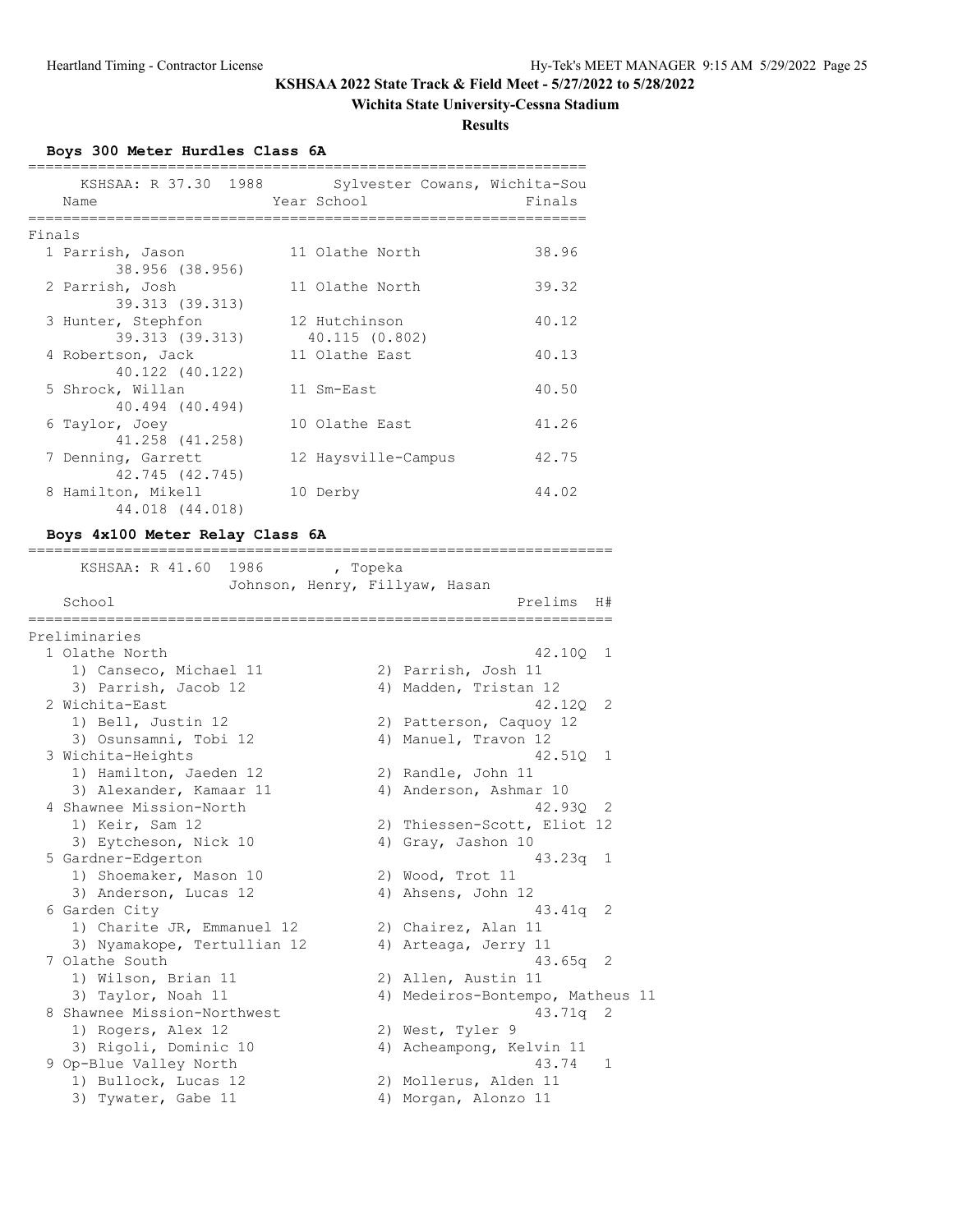#### **Wichita State University-Cessna Stadium**

#### **Results**

#### **....Boys 4x100 Meter Relay Class 6A**

| 10 Lawrence Free State  | 43.81 2                  |                      |
|-------------------------|--------------------------|----------------------|
| 1) Jasso, Roman 10      | 2) Romito, Michael 11    |                      |
| 3) Ennyinnaya, Ebuka 12 | 4) Moss, Josiah 10       |                      |
| 11 Topeka High          | 44.03 1                  |                      |
| 1) Peoples, V'Ante 11   | 2) Mack, Jaziah 10       |                      |
| 3) Murray, Logan 10     | 4) Matlock, DyKestair 12 |                      |
| 12 Wichita-Northwest    | 44.14 1                  |                      |
| 1) Williams, Gabriel 11 | 2) Thompson, Kamari 11   |                      |
| 3) Cooper, Jalil 10     | 4) Sigg, Jayden 10       |                      |
| 13 Olathe Northwest     | 44.23 1                  |                      |
| 1) Vorhies, Jarrett 12  | 2) Gann, Colin 11        |                      |
| 3) Keller, Max 11       | 4) Powell, Jackson 12    |                      |
| -- Dodge City           | DNF                      | -2                   |
| 1) Wilson, Stone 12     | 2) Okoro, Tochi 10       |                      |
| 3) Cordova, Denis 11    | 4) Ortiz, Vincent 11     |                      |
| -- Lawrence             | DO                       | 1 Exchange Violation |
| 1) Nelson, Avion 12     | 2) Avery, Zeric 12       |                      |
| 3) Sedo, Sam 11         | 4) Sandefur, Colin 10    |                      |
| -- Wichita-Southeast    | DQ.                      | 2 Exchange Violation |
| 1) Becker, Griffin 11   | 2) Culley, Marquan 12    |                      |
| 3) Colbert, Dejuan 9    | 4) Rachedi, Eddy 12      |                      |

#### **Boys 4x100 Meter Relay Class 6A**

================================================================

 KSHSAA: R 41.60 1986 , Topeka Johnson, Henry, Fillyaw, Hasan School Finals ================================================================ Finals 1 Wichita-East 41.79 1) Bell, Justin 12 2) Patterson, Caquoy 12 3) Osunsamni, Tobi 12 (and Annuel, Travon 12 41.787 (41.787) 2 Olathe North 41.82 1) Canseco, Michael 11 2) Parrish, Jacob 12 3) Parrish, Josh 11 4) Madden, Tristan 12 41.812 (41.812)<br>3 Shawnee Mission-North 3 Shawnee Mission-North 42.34 1) Keir, Sam 12 2) Thiessen-Scott, Eliot 12 3) Eytcheson, Nick 10 4) Gray, Jashon 10 42.335 (42.335) 4 Wichita-Heights 42.45 1) Hamilton, Jaeden 12 12 2) Randle, John 11 3) Alexander, Kamaar 11 4) Anderson, Ashmar 10 42.442 (42.442) 5 Shawnee Mission-Northwest 43.25 1) Rogers, Alex 12 2) West, Tyler 9 3) Rigoli, Dominic 10 4) Acheampong, Kelvin 11 43.243 (43.243)<br>6 Garden City 6 Garden City 43.42 1) Charite JR, Emmanuel 12 2) Chairez, Alan 11 3) Nyamakope, Tertullian 12  $\hskip10mm$  4) Arteaga, Jerry 11 43.417 (43.417) 7 Gardner-Edgerton 43.53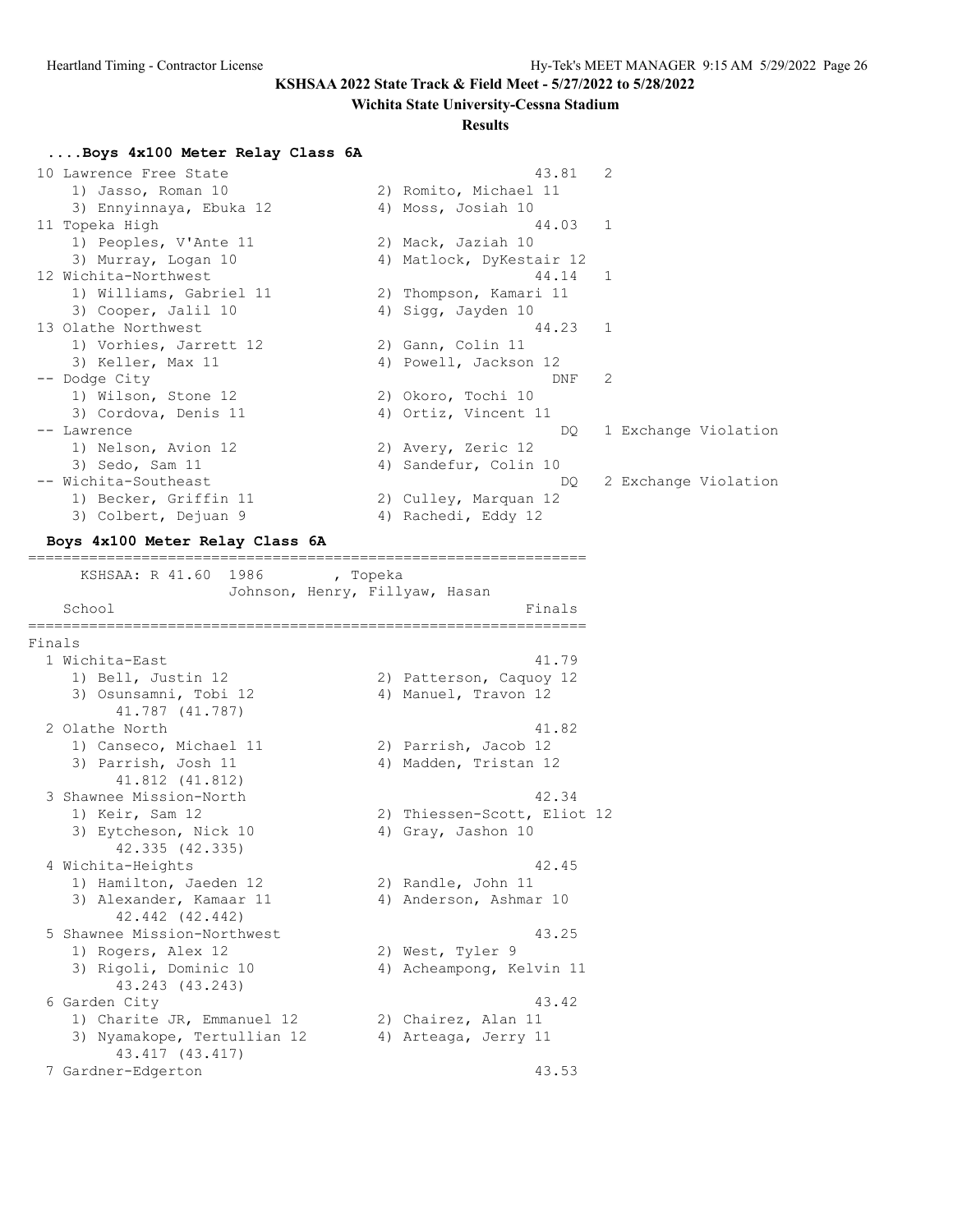#### **Wichita State University-Cessna Stadium**

#### **Results**

#### **....Boys 4x100 Meter Relay Class 6A**

| 1) Shoemaker, Mason 10 | 2) Wood, Trot 11                 |
|------------------------|----------------------------------|
| 3) Anderson, Lucas 12  | 4) Ahsens, John 12               |
| 43.528 (43.528)        |                                  |
| 8 Olathe South         | 44.23                            |
| 1) Wilson, Brian 11    | 2) Allen, Austin 11              |
| 3) Taylor, Noah 11     | 4) Medeiros-Bontempo, Matheus 11 |
| 44.226 (44.226)        |                                  |

#### **Boys 4x400 Meter Relay Class 6A**

=================================================================== KSHSAA: R 3:17.07 2014 , Olathe East K. Evans, Matters, Washingon-Box, P. Evans School Prelims H# =================================================================== Preliminaries 1 Olathe Northwest 3:23.82Q 2 1) Ling, Alex 12 2) Vorhies, Jarrett 12 3) Beard, Jack 12 4) Geary, Micah 11 1:42.870 (1:42.870) 2:34.002 (51.133) 3:23.819 (49.817) 2 Op-Blue Valley 3:24.25Q 1 1) Holbert, Greyson 12 2) Summers, Noah 10 3) Lockett, Sterling 12 (4) Jones, William 12 1:42.780 (1:42.780) 2:35.488 (52.709) 3:24.242 (48.754) 3 Manhattan 3:25.10Q 2 1) Mortensen, Emmanuel 12 2) Lacroix, Baptiste 12 3) Mosier, Ben 12 4) Dowling-Burnett, Tanner 11 1:44.124 (1:44.124) 2:36.593 (52.469) 3:25.100 (48.507) 4 Shawnee Mission-South 3:25.68Q 1 1) Smith, Kieron 11 2) Wilson, Finn 12 3) Womack, Korrey 10 4) Upton, Jordan 12 1:42.208 (1:42.208) 2:34.230 (52.022) 3:25.680 (51.450) 5 Olathe West 3:26.44q 2 1) Richardson, Davyon 12 2) Richardson, Dayton 9 3) Reyna, Aidan 12 4) Guenthner, Carson 11 1:43.769 (1:43.769) 2:35.756 (51.987) 3:26.438 (50.682) 6 Olathe North 3:27.17q 1<br>1) Wills, Cameron 11 2) Ouellette, Joe 10 1) Wills, Cameron 11 2) Ouellette, Joe 10 3) Harris, Christian 11 (4) Parrish, Jason 11 1:43.279 (1:43.279) 2:35.465 (52.187) 3:27.165 (51.700) 7 Lawrence Free State 3:27.78q 1 1) Jasso, Roman 10 2) Romito, Michael 11 3) Sabatini, Elijah 11 4) Keathley-Helms, Jack 12 1:44.001 (1:44.001) 2:35.991 (51.991) 3:27.777 (51.786) 8 Gardner-Edgerton 3:28.54q 2 1) Kilonzo, Jordan 12 2) Oatman, Kyle 11 3) Meili, Isaac 12 4) Wood, Trot 11 1:44.067 (1:44.067) 2:37.508 (53.442) 3:28.533 (51.026) 9 Dodge City 3:29.13 2 1) Banuelos, Mathew 11 2) Mohammed, Suheyyb 11 3) Tiea, Mahmoud 12 4) Jimenez, Isaiah 11 1:43.549 (1:43.549) 2:36.583 (53.035) 3:29.128 (52.546) 10 Wichita-Southeast 3:31.06 1 1) Culley, Marquan 12 2) Torres, Eric 11 3) Boudreau, Evan 12 4) Rachedi, Eddy 12 1:47.386 (1:47.386) 2:41.588 (54.202) 3:31.058 (49.470)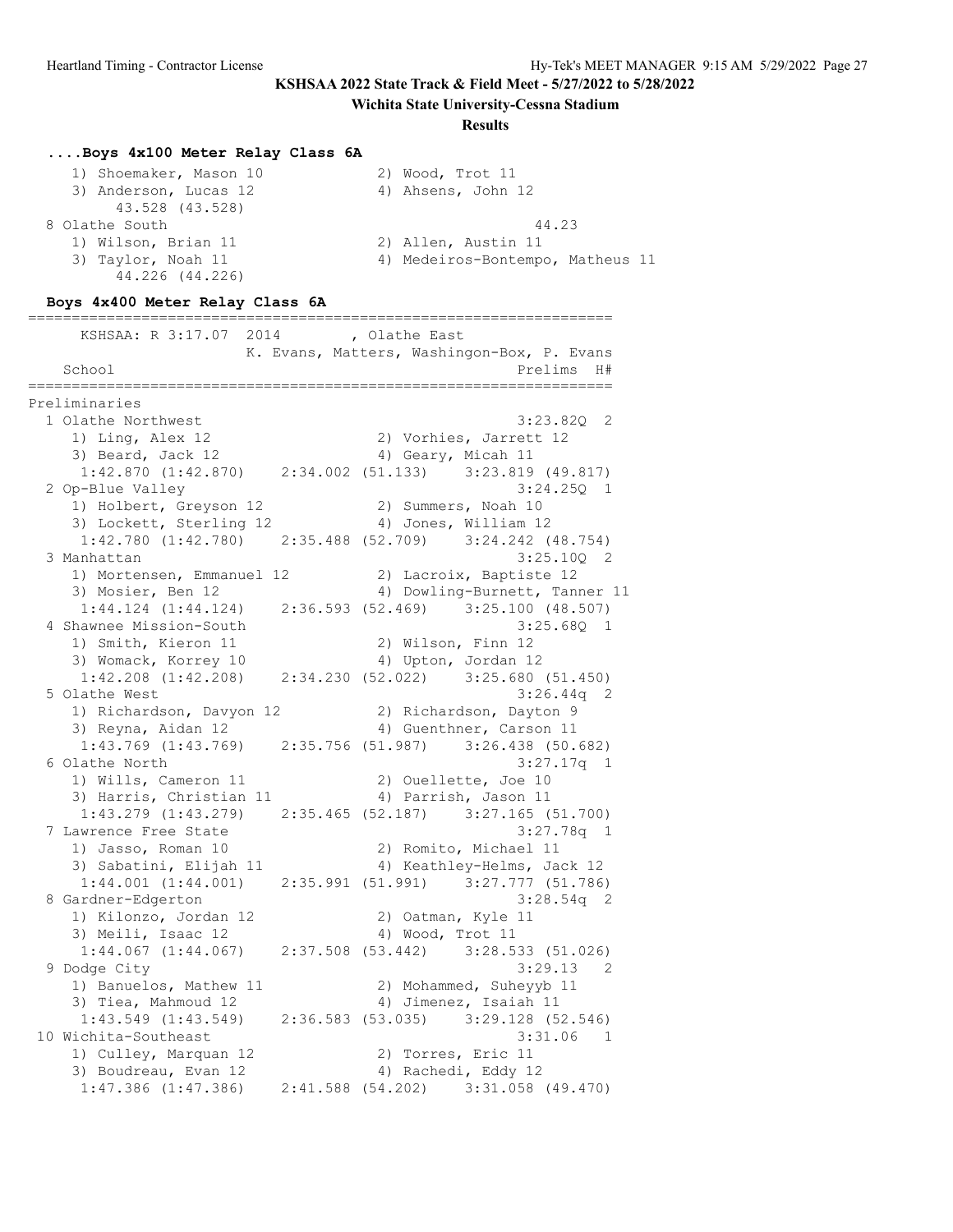#### **Wichita State University-Cessna Stadium**

#### **Results**

#### **....Boys 4x400 Meter Relay Class 6A**

 11 Junction City 3:31.29 2 1) Delva, Josiah 12 2) Kemp, Anthony 12 3) Reutzel, Jayden 12 1988 (4) Byers, Malijah 11 1:46.104 (1:46.104) 2:39.096 (52.993) 3:31.283 (52.187) 12 Shawnee Mission-Northwest 3:31.54 1 1) Rogers, Alex 12 2) O'Neal, Ian 11 3) Ware, Grant 11  $\hskip1cm 4$ ) West, Tyler 9 1:43.790 (1:43.790) 2:37.934 (54.144) 3:31.539 (53.605) 13 Garden City 3:35.14 2<br>1) Chappel, Devin 11 2) Gurrola, Evan 11 1) Chappel, Devin 11 2) Gurrola, Evan 11 3) Contreras, Joel 12 (4) Burns, Brody 10 1:47.064 (1:47.064) 2:41.433 (54.369) 3:35.140 (53.707) 14 Liberal 3:35.85 2 1) Naranjo, Joaquin 11 2) Amparan, Daniel 11 3) Juarez, Tristan 11 (4) Pavia, Cesar 10 1:48.360 (1:48.360) 2:43.562 (55.203) 3:35.847 (52.285) 15 Wichita-East 3:38.11 1 1) Osunsamni, Tobi 12 2) Patterson, Caquoy 12 3) Davis, Camren 10 4) White, Marcus 10 1:47.522 (1:47.522) 2:41.788 (54.267) 3:38.102 (56.314) -- Shawnee Mission-East DQ 1 Out of Lane (Leg 1) 1) Ward, Ryan 12 2) Sheets, Henry 11 3) Shrock, Willan 11 4) Whittington, Evan 10 1:44.619 (1:44.619) 2:37.825 (53.207) 3:30.236 (52.412) **Boys 4x400 Meter Relay Class 6A** ================================================================ KSHSAA: R 3:17.07 2014 , Olathe East K. Evans, Matters, Washingon-Box, P. Evans School Finals ================================================================ Finals 1 Olathe Northwest 3:24.24 1) Gann, Colin 11 2) Vorhies, Jarrett 12 3) Ling, Alex 12 4) Beard, Bret 12 1:42.654 (1:42.654) 2:34.403 (51.750) 3:24.235 (49.833) 2 Op-Blue Valley 3:25.89<br>1) Holbert, Greyson 12 2) Summers, Noah 10 1) Holbert, Greyson 12 2) Summers, Noah 10 3) Lockett, Sterling 12 4) Jones, William 12 1:44.451 (1:44.451) 2:37.487 (53.036) 3:25.890 (48.404) 3 Olathe North 3:27.12<br>1) Wills, Cameron 11 2) Ouellette, Joe 10 1) Wills, Cameron 11 2) Ouellette, Joe 10 3) Harris, Christian 11 (4) Parrish, Jason 11 1:44.973 (1:44.973) 2:36.161 (51.189) 3:27.111 (50.950) 4 Olathe West 3:28.09 1) Richardson, Davyon 12 2) Richardson, Dayton 9 3) Reyna, Aidan 12 4) Guenthner, Carson 11 1:43.639 (1:43.639) 2:36.715 (53.076) 3:28.090 (51.375) 5 Shawnee Mission-South 3:29.06<br>1) Smith, Kieron 11 3:29.06<br>2) Wilson, Finn 12 1) Smith, Kieron 11 3) Womack, Korrey 10 4) Upton, Jordan 12 1:43.571 (1:43.571) 2:36.145 (52.575) 3:29.060 (52.916) 6 Lawrence Free State 3:31.24 1) Jasso, Roman 10 2) Romito, Michael 11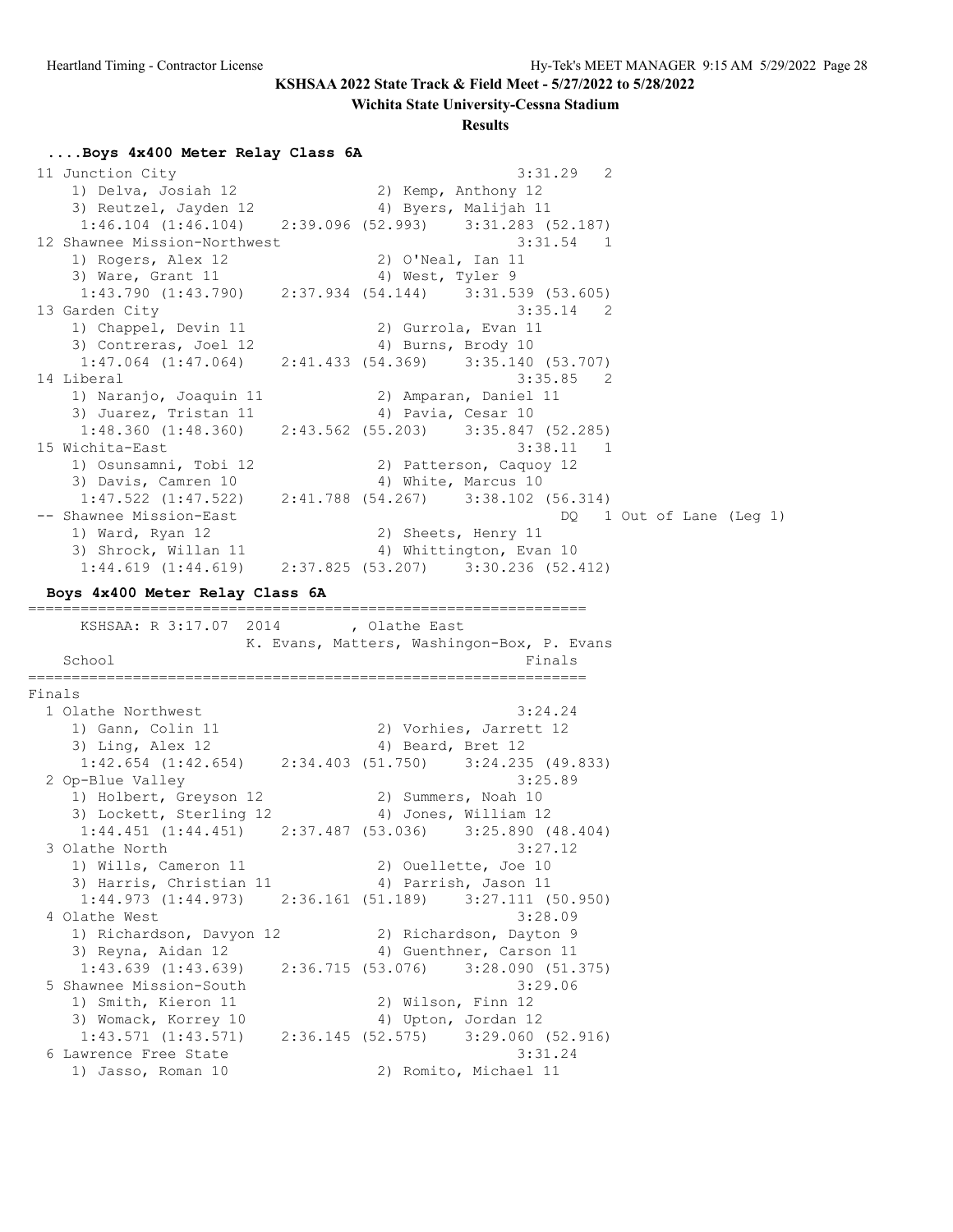**Wichita State University-Cessna Stadium**

#### **Results**

#### **....Boys 4x400 Meter Relay Class 6A**

3) Sabatini, Elijah 11 4) Keathley-Helms, Jack 12 1:45.150 (1:45.150) 2:38.079 (52.930) 3:31.237 (53.158) 7 Manhattan 3:31.30 1) Mortensen, Emmanuel 12 (2) Lacroix, Baptiste 12 3) Mosier, Ben 12 4) Dowling-Burnett, Tanner 11 1:46.060 (1:46.060) 2:39.065 (53.006) 3:31.295 (52.230) 8 Gardner-Edgerton 3:35.10 1) Hunter, Josh 12 2) Oatman, Kyle 11 3) Meili, Isaac 12 4) Kilonzo, Jordan 12 1:48.581 (1:48.581) 2:43.968 (55.387) 3:35.092 (51.124) **Boys 4x800 Meter Relay Class 6A** ================================================================ KSHSAA: R 7:47.85 2005 , Wichita-Heights Everett, Tv; Harris; Everett, Ty; Everett, Te School Finals ================================================================ 1 Olathe Northwest 8:02.74 1) Beard, Jack 12 2) Ling, Alex 12 3) Kuhl, Jackson 11 4) Beard, Bret 12 59.650 (59.650) 1:59.731 (1:00.082) 2:55.140 (55.409) 4:00.786 (1:05.646) 4:59.054 (58.269) 6:06.465 (1:07.411) 7:02.338 (55.874) 8:02.739 (1:00.401) 2 Lawrence Free State 8:06.34 1) Keathley-Helms, Jack 12  $\hskip10mm 2)$  Loos, Jake 10 3) Hedges, Jake 10 4) Shryock, Ben 12 59.497 (59.497) 2:02.316 (1:02.819) 3:01.517 (59.202) 4:04.216 (1:02.699) 5:02.279 (58.063) 6:05.774 (1:03.496) 7:02.207 (56.433) 8:06.333 (1:04.126) 3 Manhattan 8:13.74 1) Mosier, Ben 12 2) Bowyer, Max 12 3) Lacroix, Baptiste 12 4) Bryant, Ethan 10 59.859 (59.859) 2:01.302 (1:01.443) 3:00.809 (59.508) 4:05.163 (1:04.354) 5:04.027 (58.864) 6:09.989 (1:05.962) 7:07.127 (57.138) 8:13.738 (1:06.612) 4 Olathe East 8:14.53 1) Whitehead, Will 12 2) Stanley, Carter 12 3) Barron, Diego 10 4) Stewart, Carter 11 59.794 (59.794) 2:02.284 (1:02.491) 3:02.092 (59.808) 4:09.406 (1:07.315) 5:10.117 (1:00.711) 6:13.227 (1:03.111) 7:11.107 (57.880) 8:14.528 (1:03.422) 5 Dodge City 8:19.14 1) Banuelos, Mathew 11 2) Jimenez, Isaiah 11 3) Lamas, Danny 11 4) Marquez, Martin 12 1:00.132 (1:00.132) 2:03.627 (1:03.495) 3:01.535 (57.909) 4:06.035 (1:04.500) 5:08.733 (1:02.698) 6:14.030 (1:05.297) 7:11.594 (57.565) 8:19.132 (1:07.538) 6 Op-Blue Valley West 8:21.64 1) Miller, Max 11 2) Laube, Evan 11 3) Helling, Blake 11 (4) Brechler, Ty 11 1:00.207 (1:00.207) 2:05.279 (1:05.073) 3:04.731 (59.452) 4:13.178 (1:08.447) 5:13.913 (1:00.736) 6:21.851 (1:07.939) 7:17.900 (56.049) 8:21.638 (1:03.738) 7 Olathe West 8:22.77 1) Miller, Jack 11 2) Shilling, Isaac 9 3) Guenthner, Carson 11 (4) Reyna, Aidan 12 1:00.523 (1:00.523) 2:07.147 (1:06.624) 3:06.509 (59.362) 4:13.651 (1:07.143) 5:14.709 (1:01.058) 6:23.197 (1:08.489) 7:20.141 (56.945) 8:22.761 (1:02.621) 8 Shawnee Mission-South 8:23.26 1) Wilson, Finn 12 2) Salsbury, Hank 12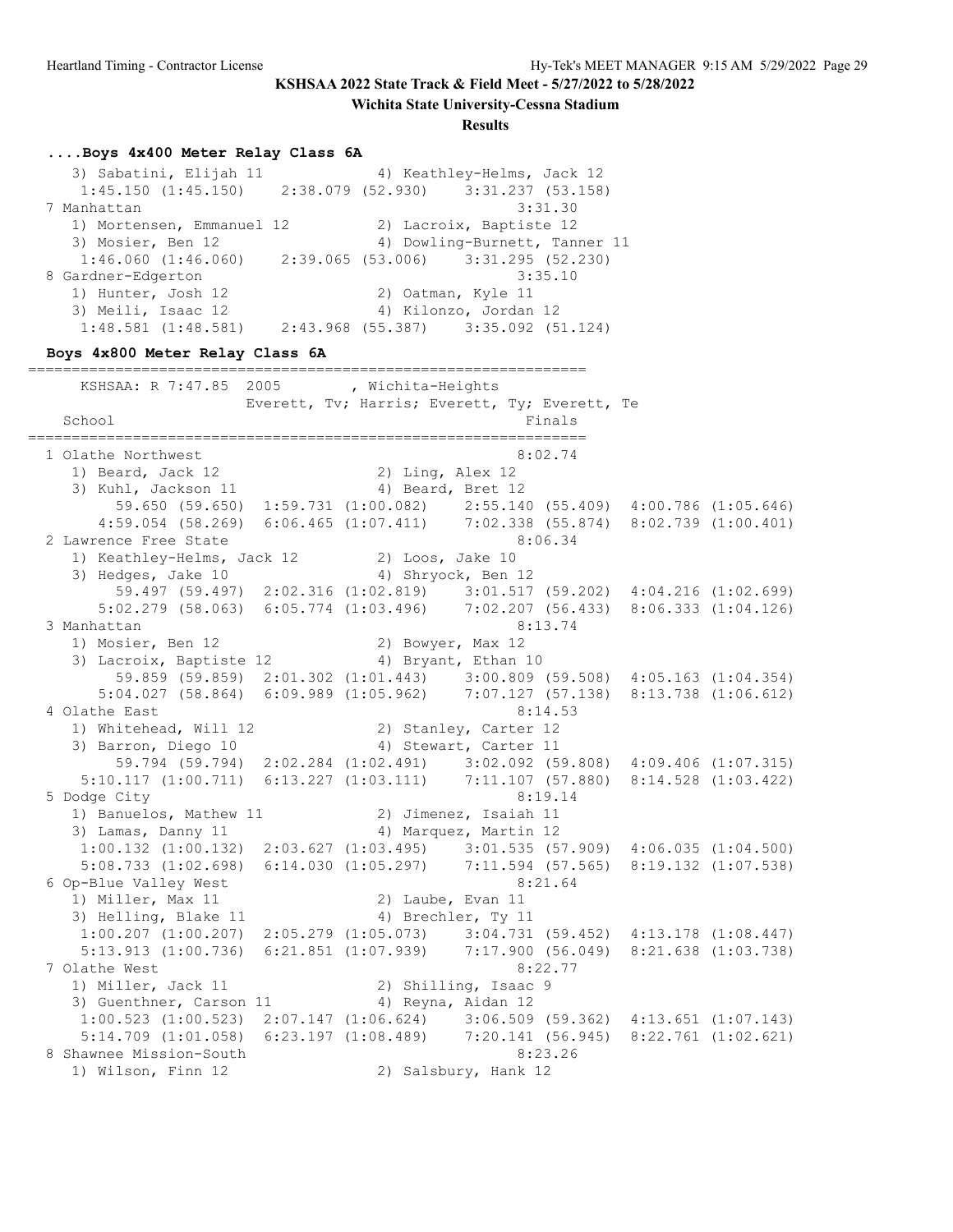**Wichita State University-Cessna Stadium**

#### **Results**

#### **....Boys 4x800 Meter Relay Class 6A**

3) Owens, Ryan 12 4) Dodson, Lloyd 12 59.683 (59.683) 2:01.657 (1:01.974) 3:00.919 (59.263) 4:08.215 (1:07.297) 5:09.512 (1:01.297) 6:16.363 (1:06.852) 7:14.985 (58.623) 8:23.257 (1:08.272) 9 Shawnee Mission-East 8:30.47 1) Venneman, Zach 12 (2) Gibson, Rowan 10 3) Whittington, Evan 10 (4) Ptacek, Blair 11 1:00.624 (1:00.624) 2:06.033 (1:05.410) 3:07.564 (1:01.531) 4:14.496 (1:06.932) 5:14.877 (1:00.382) 6:22.375 (1:07.498) 7:21.769 (59.394) 8:30.470 (1:08.702) 10 Derby 8:30.54<br>1) Hock, Austin 12 (2) Ring, Tyler 9 1) Hock, Austin 12 2) Ring, Tyler 9 3) King, Jarron 12 4) Hock, Ethan 12 1:00.176 (1:00.176) 2:01.163 (1:00.988) 3:01.031 (59.868) 4:08.963 (1:07.932) 5:10.904 (1:01.942) 6:22.918 (1:12.015) 7:22.990 (1:00.073) 8:30.531 (1:07.541) 11 Gardner-Edgerton 8:31.24 1) Kilonzo, Jordan 12 (2014) 20 Meili, Isaac 12 3) Rhoades, Jacob 12 4) Elsey, Jackson 11 59.484 (59.484) 2:00.972 (1:01.488) 3:01.267 (1:00.295) 4:10.150 (1:08.884) 5:11.906 (1:01.756) 6:23.065 (1:11.159) 7:23.107 (1:00.043) 8:31.239 (1:08.133) 12 Shawnee Mission-North 8:35.02 1) Ewers, Major 12 2) Richardson, Kaden 10 3) Rojas, Diego 10 (4) Turner, Aiden 10 1:00.009 (1:00.009) 2:04.902 (1:04.894) 3:06.305 (1:01.403) 4:09.113 (1:02.809) 5:10.923 (1:01.811) 6:19.356 (1:08.433) 7:21.052 (1:01.697) 8:35.013 (1:13.961) 13 Topeka-Washburn Rural 8:39.74 1) Keller, Hayden 10 2) Buessing, Ben 9 3) Dial, Easton 11 4) Haddock, Spencer 12 1:01.788 (1:01.788) 2:07.891 (1:06.103) 3:09.413 (1:01.523) 4:19.637 (1:10.224) 5:22.153 (1:02.516) 6:30.680 (1:08.528) 7:31.754 (1:01.075) 8:39.739 (1:07.985) 14 Liberal 8:40.49 1) Pavia, Cesar 10 2) Foster, M.J. 10 3) Morales, Enrique 9 4) Amparan, Daniel 11 1:00.326 (1:00.326) 2:04.215 (1:03.890) 3:05.834 (1:01.619) 4:14.637 (1:08.803) 5:17.757 (1:03.121) 6:31.779 (1:14.022) 7:32.042 (1:00.263) 8:40.482 (1:08.441) 15 Garden City 8:45.34 1) Contreras, Joel 12 2) Craig, Kenji 12 3) Castro, Taran 9 1988 (4) Munoz, Kailyn 1:00.678 (1:00.678) 2:08.582 (1:07.905) 3:10.287 (1:01.705) 4:20.582 (1:10.296) 5:25.344 (1:04.763) 6:34.889 (1:09.545) 7:36.620 (1:01.732) 8:45.332 (1:08.713) 16 Haysville-Campus 9:01.52 1) Caballero, Albert 10 2) Letterman, Peyton 12 3) Caballero, David 9 4) Whitson, Jeremiah 12 1:01.414 (1:01.414) 2:13.055 (1:11.642) 3:13.227 (1:00.173) 4:32.914 (1:19.687) 5:37.583 (1:04.670) 6:49.755 (1:12.172) 7:50.794 (1:01.040) 9:01.516 (1:10.723)

================================================================

#### **Boys High Jump Class 6A**

| Name                    |         |        | KSHSAA: R 7-03.25 1995                                            |      | Year School |                                   |              | Jason Archibald, Garden Cit<br>Finals |
|-------------------------|---------|--------|-------------------------------------------------------------------|------|-------------|-----------------------------------|--------------|---------------------------------------|
| 1 Rowden, Paul          | PPP PPP | $\cap$ | 5-06 5-08 5-10 6-00 6-02 6-04 6-06 6-08 6-10 6-11<br>OXOO OXXOXXP |      |             | 12 Olathe North                   | $\mathsf{X}$ | $6 - 08.00$                           |
| 2 Heather, Quinn<br>PPP | PPP     | ∩      | $5-06$ $5-08$ $5-10$ $6-00$ $6-02$ $6-04$ $6-06$ $6-08$           | O XO | $\bigcirc$  | 12 Olathe Northwest<br><b>XXX</b> |              | $6 - 06.00$                           |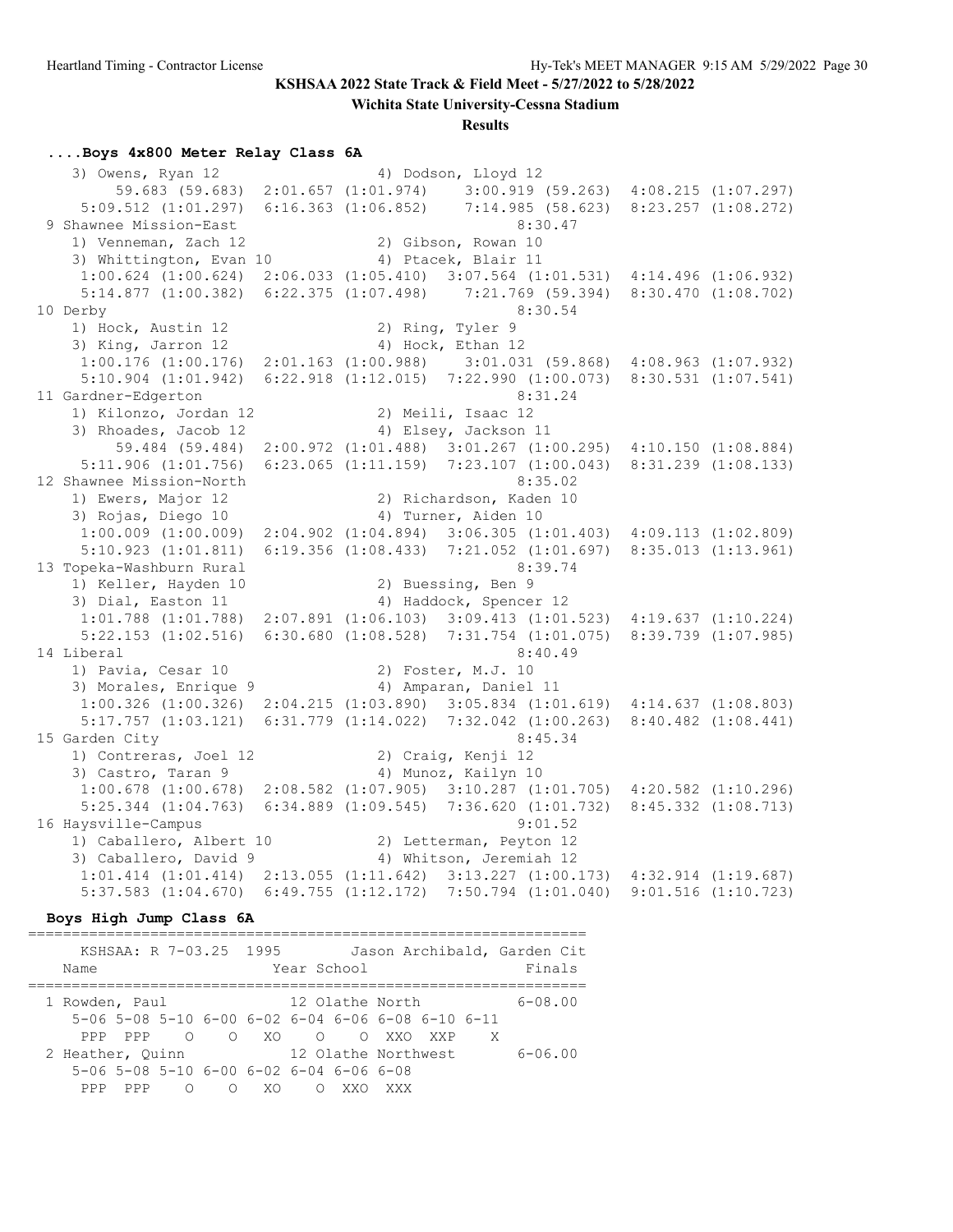# **Wichita State University-Cessna Stadium**

**Results**

# **....Boys High Jump Class 6A**

| 3 Hakim, Elijah 10 Olathe West               |  |                                         | J6-06.00     |
|----------------------------------------------|--|-----------------------------------------|--------------|
|                                              |  | 5-06 5-08 5-10 6-00 6-02 6-04 6-06 6-08 |              |
|                                              |  | PPP PPP PPP 0 0 XXO XXO XXX             |              |
| 4 Jones, Tyler 11 Olathe West                |  |                                         | $6 - 04.00$  |
| 5-06 5-08 5-10 6-00 6-02 6-04 6-06           |  |                                         |              |
| PPP PPP PPP 0 0 0 XXX                        |  |                                         |              |
| 5 Malone, Vincent 10 Manhattan               |  |                                         | $J6 - 04.00$ |
| 5-06 5-08 5-10 6-00 6-02 6-04 6-06           |  |                                         |              |
| PPP 0 0 0 XO XXO XXX                         |  |                                         |              |
| 6 Newcomer, Aaron 10 Manhattan               |  |                                         | $6 - 02.00$  |
| $5-06$ $5-08$ $5-10$ $6-00$ $6-02$ $6-04$    |  |                                         |              |
| PPP 0 0 0 XXO XXX                            |  |                                         |              |
|                                              |  | 7 Agudzi-Addo, Ethan 12 Junction City   | $J6 - 02.00$ |
| 5-06 5-08 5-10 6-00 6-02 6-04                |  |                                         |              |
| O PPP XO XO XXO XXX                          |  |                                         |              |
|                                              |  | 8 Bolton, Deven 10 Sm-Northwest 6-00.00 |              |
| $5 - 06$ $5 - 08$ $5 - 10$ $6 - 00$ $6 - 02$ |  |                                         |              |
| PPP PPP 0 0 XXX                              |  |                                         |              |
|                                              |  | 9 Leonard, Curtis 11 Sm-East            | $J6 - 00.00$ |
| $5 - 06$ $5 - 08$ $5 - 10$ $6 - 00$ $6 - 02$ |  |                                         |              |
| PPP PPP O XO XXX                             |  |                                         |              |
| 9 Johnson, Camdyn 11 Lawrence                |  |                                         | $J6 - 00.00$ |
| $5 - 06$ $5 - 08$ $5 - 10$ $6 - 00$ $6 - 02$ |  |                                         |              |
| PPP PPP 0 XO XXX                             |  |                                         |              |
| 11 Beasley, Keelyn                           |  | 12 Garden City 5-10.00                  |              |
| $5 - 06$ $5 - 08$ $5 - 10$ $6 - 00$          |  |                                         |              |
| PPP PPP 0 XXX                                |  |                                         |              |
| 11 Reynolds, Deshon                          |  | 11 Derby                                | $5 - 10.00$  |
| 5-06 5-08 5-10 6-00                          |  |                                         |              |
| O O O XXX                                    |  |                                         |              |
| 13 Boom, Elijah                              |  | 9 Wichita-Northwest J5-10.00            |              |
| 5-06 5-08 5-10 6-00                          |  |                                         |              |
| O XO XXO XXX                                 |  |                                         |              |
| 14 Buller, Tristen                           |  | 11 Dodge City                           | $5 - 08.00$  |
| $5 - 06$ $5 - 08$ $5 - 10$                   |  |                                         |              |
| O O XXX                                      |  |                                         |              |
| 15 James, Samuel                             |  | 10 Garden City                          | $J5 - 08.00$ |
| $5 - 06$ $5 - 08$ $5 - 10$                   |  |                                         |              |
| O XO XXX                                     |  |                                         |              |

# **Boys Pole Vault Class 6A**

| Name                                             |     |     | KSHSAA: R 17-00 1980                                                                      | Year School |         |                |            | Steve Stubblefield, KC-Wyando                               | Finals |
|--------------------------------------------------|-----|-----|-------------------------------------------------------------------------------------------|-------------|---------|----------------|------------|-------------------------------------------------------------|--------|
| 1 Kirby, Andrew                                  |     |     |                                                                                           |             |         |                |            | 11 Olathe East 15-00.00                                     |        |
|                                                  |     |     |                                                                                           |             |         |                |            | 11-00 11-06 12-00 12-06 13-00 13-06 14-00 14-06 15-00 15-04 |        |
| <b>PPP</b>                                       | PPP |     | PPP PPP PPP PPP                                                                           |             |         | $\overline{O}$ | $\circ$    | XO.                                                         | XXX    |
| 2 Schmidt, Evan                                  |     |     |                                                                                           |             |         |                |            | 12 Op-Blue Valley West 14-06.00                             |        |
|                                                  |     |     | $11 - 00$ $11 - 06$ $12 - 00$ $12 - 06$ $13 - 00$ $13 - 06$ $14 - 00$ $14 - 06$ $15 - 00$ |             |         |                |            |                                                             |        |
| PPP.                                             | PPP | PPP | PPP                                                                                       |             | PPP PPP | PPP            | $\bigcirc$ | XXX                                                         |        |
| 3 Carlisle, Pierson 11 Gardner-Edgerton 14-00.00 |     |     |                                                                                           |             |         |                |            |                                                             |        |
|                                                  |     |     | $11 - 00$ $11 - 06$ $12 - 00$ $12 - 06$ $13 - 00$ $13 - 06$ $14 - 00$ $14 - 06$           |             |         |                |            |                                                             |        |
| PPP.                                             | PPP |     | PPP PPP PPP                                                                               |             | XX O    | XO.            | XXX        |                                                             |        |
|                                                  |     |     |                                                                                           |             |         |                |            |                                                             |        |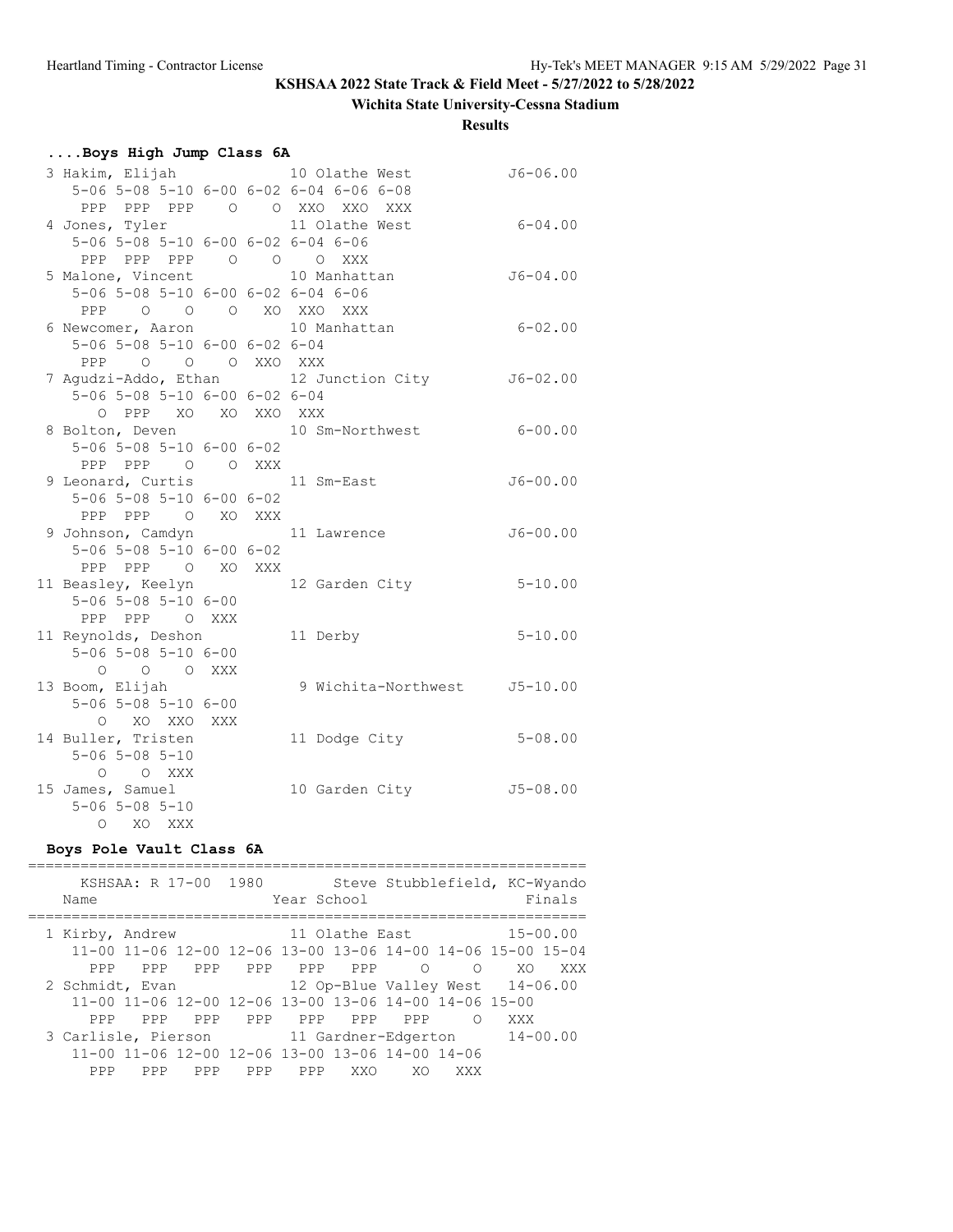## **Wichita State University-Cessna Stadium**

### **Results**

| Boys Pole Vault Class 6A        |                                           |              |
|---------------------------------|-------------------------------------------|--------------|
| 4 Quarles, Ian                  | 10 Olathe North                           | $13 - 06.00$ |
|                                 | 11-00 11-06 12-00 12-06 13-00 13-06 14-00 |              |
| PPP PPP PPP PPP O               | XO<br>XXX                                 |              |
| 5 Collins, Spencer 11 Sm-East   |                                           | $12 - 06.00$ |
| 11-00 11-06 12-00 12-06 13-00   |                                           |              |
| PPP PPP XO XO XXX               |                                           |              |
| 6 Strawn, Elijah                | 10 Manhattan                              | $12 - 00.00$ |
| 11-00 11-06 12-00 12-06         |                                           |              |
| PPP XXO XO XXX                  |                                           |              |
| 7 Schwab, Logan                 | 12 Lawrence Free State                    | $11 - 06.00$ |
| 11-00 11-06 12-00               |                                           |              |
| O O XXX                         |                                           |              |
| 7 Bell, Connor                  | 12 Sm-North                               | $11 - 06.00$ |
| $11 - 00$ $11 - 06$ $12 - 00$   |                                           |              |
| PPP O XXX                       |                                           |              |
| 7 Collum, Trent                 | 12 Hutchinson                             | $11 - 06.00$ |
| 11-00 11-06 12-00               |                                           |              |
| O O XXX                         |                                           |              |
| 10 Maelzer, Jacob               | 11 Olathe Northwest J11-06.00             |              |
| 11-00 11-06 12-00<br>PPP XO XXX |                                           |              |
| 10 Farrell, Dylan               |                                           |              |
| 11-00 11-06 12-00               | 11 Lawrence Free State J11-06.00          |              |
| O XO XXX                        |                                           |              |
| 12 Dickson, Landon              | 11 Hutchinson                             | $11 - 00.00$ |
| $11 - 00$ $11 - 06$             |                                           |              |
| O XXX                           |                                           |              |
| -- Stone, Cooper                | 10 Lawrence Free State                    | NH           |
| 11-00 11-06 12-00 12-06         |                                           |              |
| PPP PPP PPP XXX                 |                                           |              |
| -- Gonzales, Joshua             | 12 Dodge City                             | NH           |
| $11 - 00$                       |                                           |              |
| XXX                             |                                           |              |
| -- Boldt, Hudson                | 11 Sm-North                               | ΝH           |
| $11 - 00$                       |                                           |              |
| XXX                             |                                           |              |
| -- Romo, Alexis                 | 12 Dodge City                             | NH           |
| $11 - 00$                       |                                           |              |
| XXX                             |                                           |              |

### **Boys Long Jump Class 6A**

| KSHSAA: R 24-11.75 1974<br>Name                                                                                 | Year School     | Veryl Crawford, Wichita-South<br>Finals Wind H# |      |
|-----------------------------------------------------------------------------------------------------------------|-----------------|-------------------------------------------------|------|
| 1 Parrish, Josh<br>$21-10(0.4)$ $22-01.50(0.6)$ $22-00.75(0.4)$ $20-05.50(+0.0)$ FOUL                           | 11 Olathe North | $22 - 01.50$ 0.6 2                              | FOUL |
| 2 Rowden, Paul<br>$20-09.75(0.5)$ $21-00.75(0.5)$ $21-07.50(0.5)$ $22-00.50(-0.1)$ FOUL                         |                 | 12 Olathe North 22-00.50 -0.1 2                 | FOUL |
| 3 Acheampong, Kelvin<br>$20-11.50(1.2)$ $20-11.50(0.4)$ $21-08(1.2)$ $21-06(0.7)$ $21-01(0.5)$ FOUL             |                 | 11 Sm-Northwest 21-08.00 1.2 2                  |      |
| 4 Randle, John<br>$20-05(0.7)$ FOUL $21-04(1.2)$ $21-04.25(0.5)$ $21-07(-0.2)$ FOUL                             |                 | 11 Wichita-Heights $21-07.00 -0.2$ 2            |      |
| 5 Jones, Tyler<br>$19-03.25(0.2)$ $20-03.25(0.7)$ $19-02.75(1.0)$ $19-08(0.9)$ $19-09.25(0.5)$ $20-05.75(-0.7)$ | 11 Olathe West  | $20 - 05.75 - 0.7$ 1                            |      |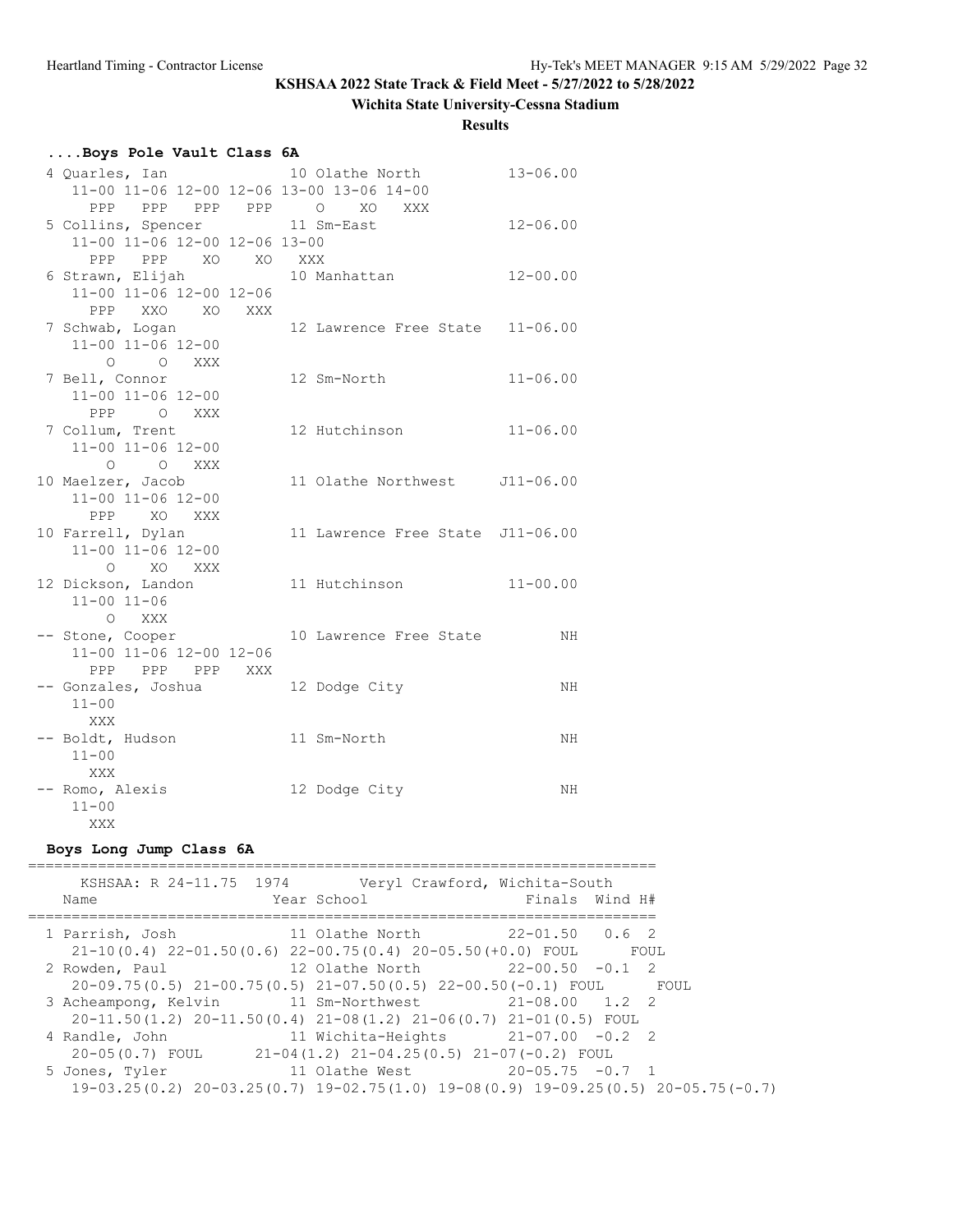**Wichita State University-Cessna Stadium**

### **Results**

# **....Boys Long Jump Class 6A**

| 6 Harris, Jonah 11 Wichita-Northwest 20-05.25 0.3 1                              |                                                                                       |                    |  |
|----------------------------------------------------------------------------------|---------------------------------------------------------------------------------------|--------------------|--|
|                                                                                  | $20-04.75(0.5)$ 19-08(1.1) 20-01.25(0.2) 20-02.50(+0.0) 20-05.25(0.3) 20-02.25(1.2)   |                    |  |
| 7 Upton, Jordan               12 Sm-South                 20-04.75   1.0   2     |                                                                                       |                    |  |
|                                                                                  | 20-01.25(0.7) 20-00.75(+0.0) 20-03.50(1.2) FOUL 20-04.75(1.0) FOUL                    |                    |  |
| 8 Eytcheson, Nick 10 Sm-North 20-03.75 -0.2 2                                    |                                                                                       |                    |  |
|                                                                                  | 18-08.75 (0.3) 19-00 (0.9) 20-03.75 (-0.2) 20-02 (1.0) 19-10.75 (-0.2) 14-10.50 (0.5) |                    |  |
| 9 Nelson, Avion 12 Lawrence 20-01.50 0.8 2                                       |                                                                                       |                    |  |
|                                                                                  | $20-01.50(0.8)$ FOUL $19-11(1.2)$ FOUL FOUL $19-04.25(-0.9)$                          |                    |  |
| 10 Stankiewicz, Michael 12 Olathe South 20-00.75 0.9 1                           |                                                                                       |                    |  |
| $20-00.25(0.9)$ FOUL $20-00.75(0.9)$                                             |                                                                                       |                    |  |
| 11 Cross, Tristen 9 Wichita-East 19-07.00 1.0 1<br>19-04.25(0.3) FOUL 19-07(1.0) |                                                                                       |                    |  |
|                                                                                  |                                                                                       |                    |  |
| 12 Houston, Talique 12 Manhattan 19-04.75 0.8 1                                  |                                                                                       |                    |  |
| $18-10.75(0.6)$ FOUL $19-04.75(0.8)$                                             |                                                                                       |                    |  |
| 13 Rauch, Crayton 9 Manhattan 19-01.50 0.4 1                                     |                                                                                       |                    |  |
| FOUL $19-01.50(0.4) 19-01.25(-0.2)$                                              |                                                                                       |                    |  |
| 14 Banks, Randall 12 Junction City                                               |                                                                                       | $18 - 09.75$ 0.5 2 |  |
| $18-09.50(0.5)$ $18-09.75(0.5)$ $18-06.50(0.3)$                                  |                                                                                       |                    |  |
| 15 Arteaga, Jerry 11 Garden City                                                 |                                                                                       | $18 - 08.00$ 0.7 1 |  |
| $18-06.50(0.5)$ $18-08(0.7)$ $18-01.25(-0.4)$                                    |                                                                                       |                    |  |
| 16 Ortiz, Vincent 11 Dodge City 18-01.25 1.5 1                                   |                                                                                       |                    |  |
| $18-00.50(0.7)$ $18-01.25(1.5)$ $17-10.50(1.0)$                                  |                                                                                       |                    |  |

**Boys Triple Jump Class 6A**

========================================================================

| KSHSAA: R 51-06 1989 Reggie Jones, KC-Wyandotte                                            |  |               |
|--------------------------------------------------------------------------------------------|--|---------------|
|                                                                                            |  |               |
| 1 Randle, John 11 Wichita-Heights 49-03.50 NWI 2                                           |  |               |
| 48-02.75 (NWI) 49-03.50 (NWI) 47-11 (NWI) 48-06 (5.1) 48-10.50 (4.9) FOUL                  |  |               |
| 2 Acheampong, Kelvin 11 Sm-Northwest 46-00.75 NWI 2                                        |  |               |
| 46-00 (NWI) 45-11.50 (NWI) 46-00.75 (NWI) 44-02.50 (3.8) 44-03.25 (3.4) 43-00.50 (4.2)     |  |               |
| 3 Hakim, Elijah $10$ Olathe West $46-00.00$ NWI 2                                          |  |               |
| 44-01.75 (NWI) 46-00 (NWI) 45-06.50 (NWI) 42-02.75 (3.7) 42-02.25 (6.5) 43-04 (4.8)        |  |               |
| 4 Reynolds, Deshon 11 Derby 15 10.75 NWI 2                                                 |  |               |
| 43-07.50 (NWI) 45-10.75 (NWI) 44-03.25 (NWI) 43-08.25 (4.2) 44-04.25 (4.8) 44-08.75 (4.8)  |  |               |
| 5 Nelson, Avion 12 Lawrence 45-03.50 NWI 2                                                 |  |               |
| 43-04.25 (NWI) 44-03 (NWI) 45-03.50 (NWI) 44-05 (4.5) 44-11.50 (7.0) 44-05 (3.3)           |  |               |
| 6 Eye, Gabe                       11 Hutchinson               43-03.75     5.2   1         |  |               |
| $42-08(3.2)$ $42-01.75(1.4)$ $43-03.75(5.2)$ $42-01(2.7)$ $42-04.50(4.5)$ $42-01.50(1.2)$  |  |               |
| 7 Charite JR, Emmanuel 12 Garden City 43-03.25 NWI 2                                       |  |               |
| $41-05(5.6)$ $43-03.25(NWT)$ $43-00.50(NWT)$ $41-04.75(+0.0)$ $41-03(4.3)$ $41-08.50(3.5)$ |  |               |
| 8 Elumogo, Collins 11 Manhattan 43-01.50 5.3 1                                             |  |               |
| $42-04(3.0)$ $43-01.50(5.3)$ $42-09.50(3.2)$ $42-10.25(+0.0)$ $41-11(5.3)$ $42-01(3.5)$    |  |               |
| 9 Yazzie, Kanyon 11 Sm-North 12-11.75 NWI 2                                                |  |               |
| FOUL 42-10.75 (NWI) 42-11.75 (NWI) 40-02.50 (NWI) FOUL 42-10.25 (-0.0)                     |  |               |
| 10 Myers, Sam Music and Music 11 Op-Blue Valley West 42-10.00 6.5 1                        |  |               |
| FOUL $40-04.50(3.5)$ $42-10(6.5)$                                                          |  |               |
| 11 Madden, Tristan 12 Olathe North 42-06.00                                                |  | NWI 2         |
| $42-03.25(4.9)$ $42-06(NWI)$ $38-04.50(NWI)$                                               |  |               |
| 12 Harris, Jonah 11 Wichita-Northwest 42-03.00                                             |  | $5.1 \quad 1$ |
| FOUL 39-09.50 $(2.2)$ 42-03 $(5.1)$                                                        |  |               |
| 13 Perez, Jack 12 Olathe East 41-02.75 2.6 1                                               |  |               |
| $41-02.75(2.6)$ $41-02(3.3)$ $37-02.25(5.6)$                                               |  |               |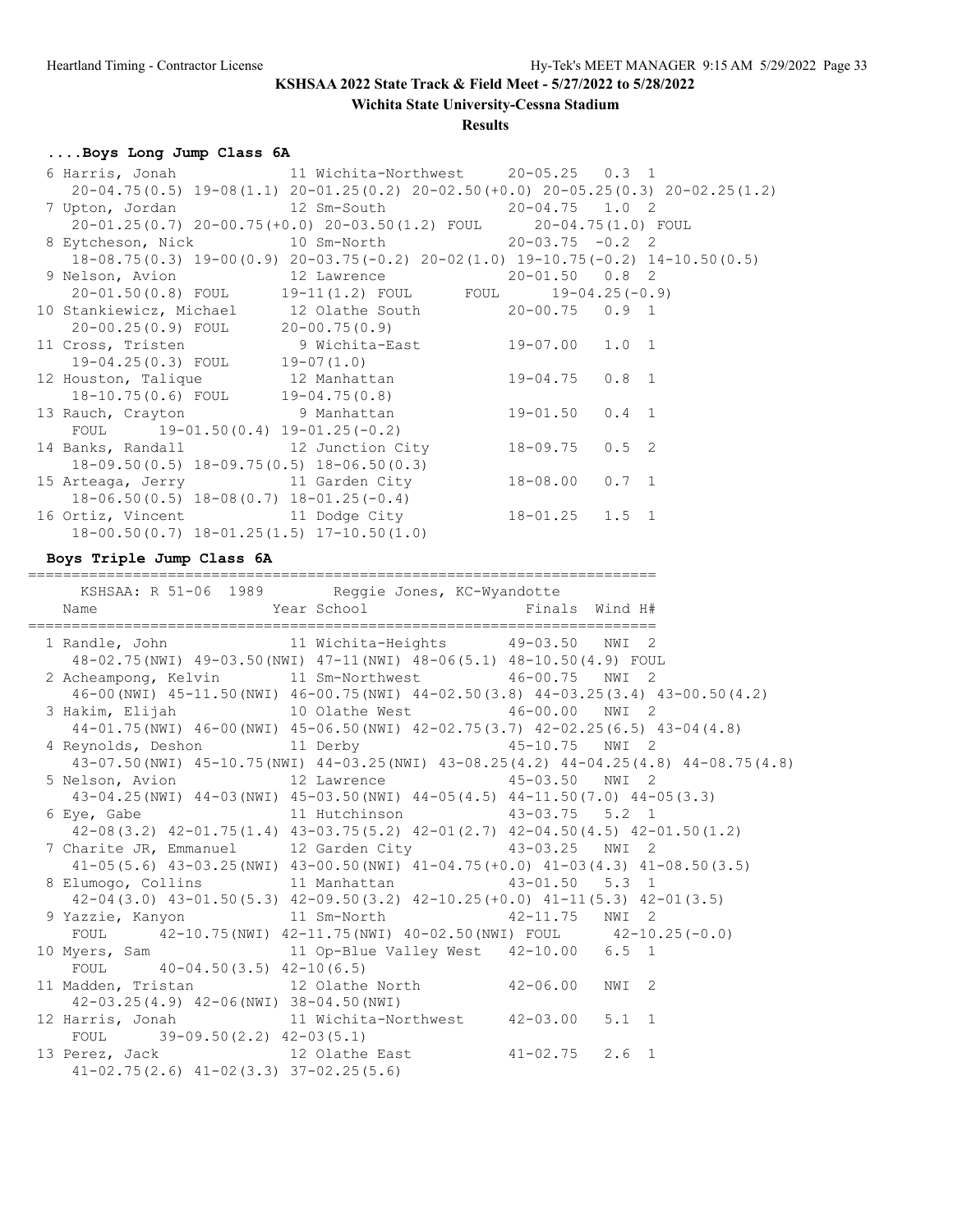## **Wichita State University-Cessna Stadium**

#### **Results**

# **....Boys Triple Jump Class 6A**

| 14 Storey, Edward |                                              | 12 Sm-West         | $40 - 05.50$ $4.1$ 1 |  |
|-------------------|----------------------------------------------|--------------------|----------------------|--|
|                   | $38-10(3.5)$ $40-00.75(3.9)$ $40-05.50(4.1)$ |                    |                      |  |
| 15 Wade, Delonte  |                                              | 12 Wichita-Heights | $39-11.75$ $3.2$ 1   |  |
| FOUL              | 39-11.75(3.2) 39-11(2.1)                     |                    |                      |  |

## **Boys Shot Put Class 6A**

| KSHSAA: R 69-01.25 1980 Clint Johnson, Shawnee Missio<br>Year School Finals<br>Name                         |                | H#             |
|-------------------------------------------------------------------------------------------------------------|----------------|----------------|
| 1 Huston, Kenneth 12 Sm-East 59-07.50 2<br>59-07.50 58-01.25 56-04 FOUL 53-01 59-01.25                      |                |                |
| 2 Elliott, Terrell 12 Garden City 55-05.00 2<br>51-11.75 52-01.50 55-05 53-08.25 FOUL 54-06                 |                |                |
| 3 Sulzen-Watson, Zach 12 Washburn Rural 54-00.25 2<br>51-08.75 54-00.25 53-04.75 50-08.50 48-04.25 53-01.25 |                |                |
| 4 Peterson, Gabe 12 Blue Vly NW 52-05.75<br>51-03.25 52-05.75 PASS 51-06.50 51-01.75 51-01                  |                | $\overline{2}$ |
| 5 Allen, Jordan 11 Olathe South 50-06.00 2<br>48-10.50 FOUL 48-05.25 50-06 FOUL FOUL                        |                |                |
| 6 Smith, Noah 12 Lawrence 50-02.75<br>48-10 50-02.75 48-04.25 FOUL 48-05.75 FOUL                            |                | $\overline{2}$ |
| 7 Oquendo, Jayden 12 Olathe Northwest 49-11.00<br>47-10.75 49-11 47-10.25 49-01.50 48-08.25 49-03.25        |                | $\mathbf{1}$   |
| 8 Hyskell, Mason 12 Olathe North 49-10.75<br>47-03 49-01.75 47-04.25 49-10.75 48-04.25 49-04.75             |                | $\overline{2}$ |
| 9 Bare, Grady 11 Hutchinson 49-09.50 2<br>47-06.50 FOUL 49-09.50 47-10.50 49-01.50 FOUL                     |                |                |
| 10 Stallings, Kevyan 12 Wichita-Northwest 48-04.00<br>$45 - 05.25$ $48 - 04$ $47 - 04.25$                   |                | $\mathbf{1}$   |
| 11 Olathe South 47-01.50<br>11 Bauer, Jack<br>$43-03.25$ $44-10.75$ $47-01.50$                              |                | $\mathbf{1}$   |
| 12 McConnell, Keghan 12 Junction City 47-00.25<br>45-05.25 46-00.25 47-00.25                                |                | $\mathbf{1}$   |
| 13 Erives, Christian 12 Dodge City 45-09.25<br>42-01.50 45-09.25 44-02.50                                   |                | $\mathbf{1}$   |
| 14 Comeaux, Darrius 11 Sm-North 43-00.75<br>43-00.75 41-00 40-05.50                                         |                | $\mathbf{1}$   |
| 15 Gourley, Tyler 12 Lawrence Free State 43-00.50<br>42-03.25 43-00.50 41-02.75                             |                | $\mathbf{1}$   |
| 16 Davis, Lashawn 11 Derby<br>34-02 33-04.75 35-02.25                                                       | $35 - 02.25$ 1 |                |

## **Boys Discus Throw Class 6A**

| KSHSAA: R 200-03 1980 Clint Johnson, Shawnee Mission-<br>Year School<br>Name         | Finals H#    |                |
|--------------------------------------------------------------------------------------|--------------|----------------|
| 1 Allen, Jordan<br>11 Olathe South<br>FOUL FOUL 172-02 FOUL FOUL 167-05              | $172 - 02$ 2 |                |
| 2 Sulzen-Watson, Zach 12 Washburn Rural<br>154-07 172-00 168-05 170-01 164-07 171-02 | $172 - 00$   | $\overline{2}$ |
| 12 Sm-East<br>3 Huston, Kenneth<br>FOUL FOUL 155-06 FOUL 167-02 165-06               | $167 - 02$ 2 |                |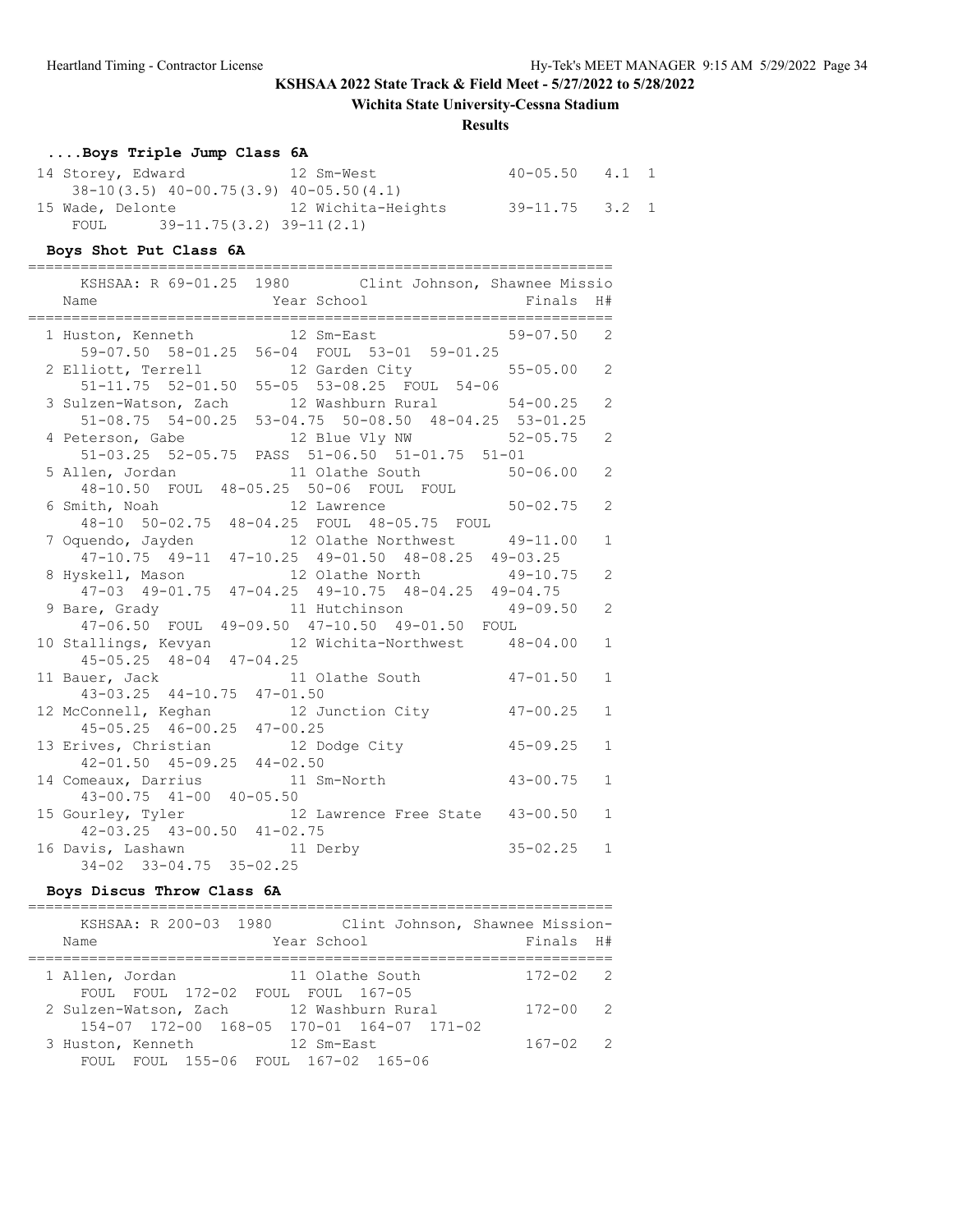## **Wichita State University-Cessna Stadium**

### **Results**

# **....Boys Discus Throw Class 6A**

| 4 Gracia Estrada, Israel 12 Olathe North  |                                             | $165 - 07$ | 2              |
|-------------------------------------------|---------------------------------------------|------------|----------------|
| 163-01 150-01 FOUL 165-07 FOUL 156-01     |                                             |            |                |
|                                           | 5 McConnell, Keghan 12 Junction City        | $165 - 02$ | 2              |
| 156-00 158-03 149-05 165-02 FOUL 161-07   |                                             |            |                |
| 6 Comeaux, Darrius 11 Sm-North            |                                             | $153 - 00$ | $\mathbf{1}$   |
| 121-02 117-01 145-05 132-06 153-00 119-00 |                                             |            |                |
| 7 Thomsen, Aaron 11 Olathe Northwest      |                                             | $150 - 08$ | $\overline{2}$ |
| 150-08 142-00 137-09 122-02 FOUL FOUL     |                                             |            |                |
| 8 Erives, Christian 12 Dodge City         |                                             | $149 - 11$ | $\mathbf{1}$   |
| FOUL 149-11 148-06 FOUL 143-05 143-09     |                                             |            |                |
|                                           | 9 Saunders, Terrance 11 Op-Blue Valley West | $148 - 02$ | $\overline{2}$ |
| 135-10 148-02 144-05 FOUL FOUL FOUL       |                                             |            |                |
| 10 Bauer, Jack 11 Olathe South            |                                             | $141 - 09$ | $\overline{2}$ |
| 141-09 135-09 FOUL                        |                                             |            |                |
| 11 Sulzen-Watson, Josh 10 Washburn Rural  |                                             | $141 - 07$ | $\mathbf{1}$   |
| 141-07 130-09 139-01                      |                                             |            |                |
| 12 Garcia, Sergio                         | 12 Garden City                              | $128 - 02$ | $\mathbf{1}$   |
| 128-02 111-09 FOUL                        |                                             |            |                |
|                                           | 12 Wichita-Heights                          | $127 - 02$ | $\mathbf{1}$   |
| 13 Hervey, Tre                            |                                             |            |                |
| 127-02 FOUL FOUL                          |                                             |            |                |
| 14 Sosa, Carlos                           | 12 Wichita-South                            | $125 - 01$ | 1              |
| 111-08 125-01 123-09                      |                                             |            |                |
| 15 Berndt, Haiden                         | 12 Sm-West                                  | $110 - 04$ | $\mathbf{1}$   |
| 110-04 FOUL FOUL                          |                                             |            |                |
| 16 Bare, Grady                            | 11 Hutchinson                               | $110 - 01$ | 1              |
| FOUL FOUL 110-01                          |                                             |            |                |

# **Boys Javelin Throw Class 6A**

|                       | KSHSAA: R 238-04 2010                     |            |                      |                   | Johannes Swanepoel, SM-South |            |                |
|-----------------------|-------------------------------------------|------------|----------------------|-------------------|------------------------------|------------|----------------|
| Name                  |                                           |            | Year School          |                   | <b>Example 19</b> Finals     |            | H#             |
| 1 Martin, Henry       |                                           |            |                      | 12 Blue Vly North | -------------------          | $208 - 03$ | 2              |
|                       | 195-11 195-06 193-09                      |            |                      |                   | 188-07 208-03 207-03         |            |                |
| 2 Lowe, Brooks        |                                           |            |                      |                   | 12 Op-Blue Valley West       | $205 - 01$ | 2              |
|                       | 180-01 183-10 192-10 197-07 205-01 FOUL   |            |                      |                   |                              |            |                |
| 3 Gatschet, Vincent   |                                           |            | 11 Olathe West       |                   |                              | $167 - 08$ | $\overline{2}$ |
|                       | 158-08 167-08 158-02 162-02 162-07 FOUL   |            |                      |                   |                              |            |                |
| 4 Muller, Jack        |                                           |            | 12 Sm-East           |                   |                              | $164 - 05$ | $\mathbf{1}$   |
|                       | 164-05 149-11 146-10 149-09 149-08 147-05 |            |                      |                   |                              |            |                |
| 5 Souders, Kyle       |                                           |            | 11 Olathe Northwest  |                   |                              | $164 - 04$ | $\overline{2}$ |
|                       | 137-10 156-04 159-10 145-07 156-03 164-04 |            |                      |                   |                              |            |                |
| 6 Zapien, Easton      |                                           |            | 12 Liberal           |                   |                              | $159 - 04$ | $\mathbf{1}$   |
|                       | 143-02 146-05 159-04 142-00 149-06 140-07 |            |                      |                   |                              |            |                |
| 7 Sander, Carson      |                                           |            | 12 Gardner-Edgerton  |                   |                              | $159 - 01$ | 2              |
|                       | 154-02 159-01 154-04 147-06 146-06 FOUL   |            |                      |                   |                              |            |                |
| 8 Thompson, Walker    |                                           |            | 11 Washburn Rural    |                   |                              | $154 - 05$ | $\mathbf{1}$   |
|                       | 146-04 154-05 142-00 146-01 147-05 144-06 |            |                      |                   |                              |            |                |
| 9 Sulzen-Watson, Josh |                                           |            | 10 Washburn Rural    |                   |                              | $152 - 11$ | $\mathcal{L}$  |
|                       | 128-09 152-11 148-07 148-07 149-05 151-05 |            |                      |                   |                              |            |                |
| 10 Lane, Brian        |                                           |            |                      |                   | 12 Lawrence Free State       | $150 - 09$ | $\mathcal{L}$  |
|                       | 134-04 FOUL 150-09                        |            |                      |                   |                              |            |                |
| 11 Glasper, Jayce     |                                           |            | 10 Wichita-Northwest |                   |                              | $149 - 06$ | $\mathbf{1}$   |
| 149-06 FOUL           |                                           | $139 - 06$ |                      |                   |                              |            |                |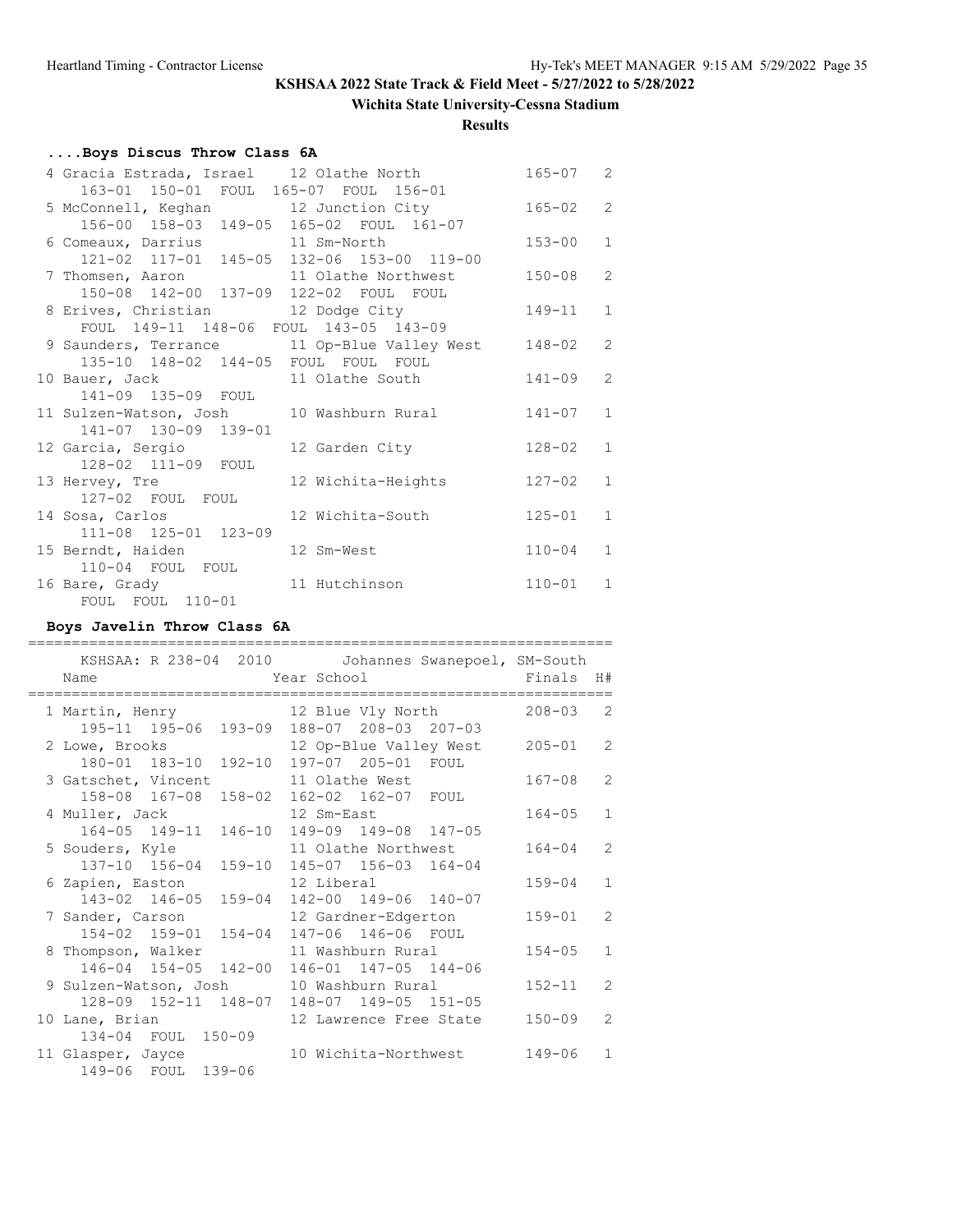**Wichita State University-Cessna Stadium**

**Results**

| Boys Javelin Throw Class 6A      |                     |              |  |
|----------------------------------|---------------------|--------------|--|
| 12 Danaher, Ben                  | 12 Sm-South         | $146 - 05$ 2 |  |
| 144-01 144-06 146-05             |                     |              |  |
| 13 Burns, Zane                   | 12 Garden City      | $142 - 00$ 1 |  |
| $125 - 10$ $125 - 07$ $142 - 00$ |                     |              |  |
| 14 Raigoza, Noah 12 Hutchinson   |                     | $139 - 02$ 1 |  |
| 125-01 139-02 135-04             |                     |              |  |
| 15 Godby, Reece                  | 11 Washburn Rural   | $137 - 02$ 1 |  |
| $133 - 02$ $134 - 01$ $137 - 02$ |                     |              |  |
| 16 Sykes, Jack                   | 11 Olathe Northwest | $128 - 11$ 1 |  |
| 128-11 FOUL 115-02               |                     |              |  |
|                                  |                     |              |  |

Women - Class 1A - Team Rankings - 18 Events Scored

|     | 1) Hanover                   | 60              | 2) Kiowa County             | 52           |
|-----|------------------------------|-----------------|-----------------------------|--------------|
|     | 3) Hodgeman County           | 43              | 4) Doniphan West            | 40           |
|     | 5) Meade                     | 39.50           | 6) Rexford-Golden Plains    | 30           |
|     | 7) Washington County         | 28 8) Osborne   |                             | 27           |
|     | 9) Randolph-Blue Valley 26   |                 | 10) South Gray              | 25           |
|     | 11) Wallace County           | 21              | 12) Little River            | 20           |
|     | 13) Lebo                     | 18.50           | 14) Victoria                | 18           |
|     | 15) Rawlins County           | 16              | 16) Centralia               | 15           |
|     | 17) St. Paul                 | 14 \,           | 18) Burlingame              | 12           |
|     | 18) Downs-Lakeside           | 12              | 18) St. John                | 12           |
|     | 18) Frankfort                |                 | 22) Ouinter                 | 11.50        |
|     | 23) Macksville               | 11              | 24) Beloit-St. John's       | 10           |
|     | 24) Kensington-Thunder Ridge | 10              | 24) Attica                  | 10           |
|     | 27) Dighton                  | 9               | 27) South Barber            | 9            |
|     | 29) Stockton                 | $\,8\,$         | 29) Goessel                 | 8            |
|     | 29) Central Plains           | 8               | 29) Moran-Marmaton Valley   | 8            |
|     | 33) Ness City                | $7\phantom{.0}$ | 33) Pretty Prairie          | 7            |
|     | 35) Coldwater-So Central     | 6               | 36) Rozel-Pawnee Heights    | 5            |
|     | 37) Grainfield-Wheatland     | $\overline{4}$  | 37) Palco                   | 4            |
|     | 37) South Haven              | $\overline{4}$  | 40) Argonia                 | 3.50         |
|     | 41) Kinsley                  | $\mathcal{E}$   | 41) Cheylin                 | 3            |
|     | 43) Waverly                  | $\mathbf{2}$    | 43) Otis-Bison              | $\mathbf{2}$ |
|     | 43) Oxford                   | $\mathbf{2}$    | 43) Hutch-Central Christian | 2            |
| 47) | Ingalls                      | $\mathbf{1}$    | 47) Clifton-Clyde           | $\mathbf{1}$ |
| 47) | Bucklin                      | 1               |                             |              |

=========================================================================================

Women - Class 2A - Team Rankings - 18 Events Scored

|     | 1) Garden Plain               | 58  | 2) Wabaunsee                 | 55    |
|-----|-------------------------------|-----|------------------------------|-------|
|     | 3) Stanton County             | 50  | 4) Elbing-Berean Academy     | 42    |
|     | Blue Rapids-Valley Hts        | 42  | 6) Pittsburg-St. Marys-Colga | 40    |
|     | Salina-Sacred Heart           | 33  | 7) Plainville                | 33    |
|     | 9) Whitewater-Remington       | 2.4 | 10) St. Marys                | 23    |
| 11) | Bennington                    | 22  | 12) Ellis                    | 20    |
| 12) | SEDAN                         | 20  | 14) Jefferson County North   | 18    |
|     | 15) Syracuse                  | 17  | 15) Jackson Heights          | 17    |
|     | Inman                         | 15  | 18) McLouth                  | 13    |
| 18) | Elkhart                       | 13  | 20) Oakley                   | 12.50 |
| 21) | Smith Center                  | 12  | 22) Sedgwick                 | 11    |
|     | 22) Leon-Bluestem             | 11  | 22) Sterling                 | 11    |
|     | 25) Conway Springs            | 10  | 25) Ell-Saline               | 10    |
|     | 27) Shawnee-Maranatha Academy | 9   | 28) KC Christian             | 8     |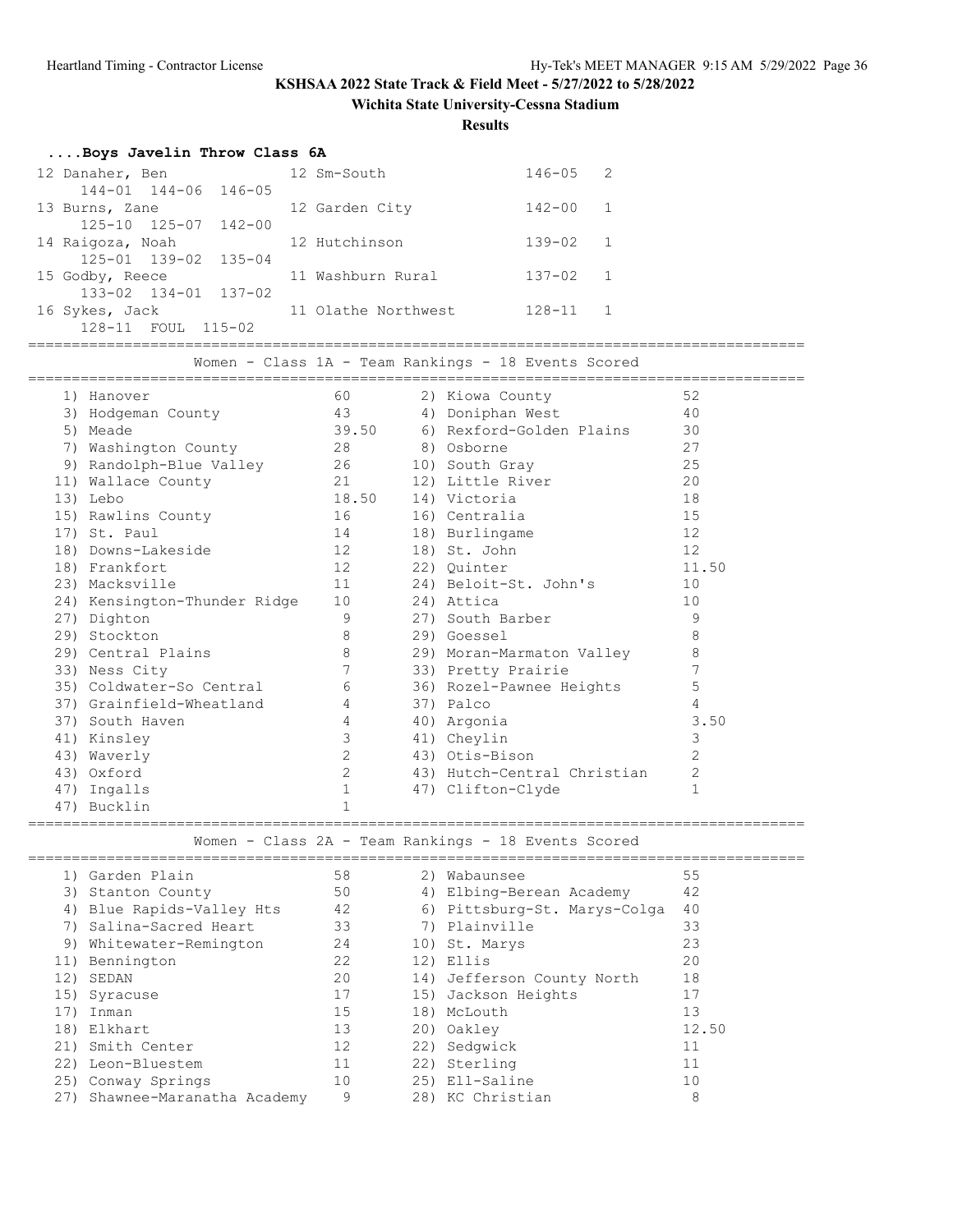## **Wichita State University-Cessna Stadium**

#### **Results**

## **....Boys Javelin Throw Class 6A**

| 28) Horton             | 8    | 30) Marion                  |  |
|------------------------|------|-----------------------------|--|
| 31) Hillsboro          | 6    | 31) Sublette                |  |
| 33) Maur Hill Mt Acad  | 5    | 34) Arma-Northeast          |  |
| 35) Oskaloosa          | っ    | 35) Eskridge-Mission Valley |  |
| 35) Allen-Northern Hts | っ    | 38) Richmond-Central Hts    |  |
| 38) Moundridge         |      | 40) Lyndon                  |  |
| 40) Hoxie              |      | 40) Cherokee-Southeast      |  |
| 43) Erie               | 0.50 |                             |  |

Women - Class 3A - Team Rankings - 18 Events Scored

=========================================================================================

=========================================================================================

|    | 1) Lindsborg-Smoky Valley | 82.50 |     | 2) Eureka                    | 42    |
|----|---------------------------|-------|-----|------------------------------|-------|
|    | 3) Cheney                 | 41    |     | 4) Phillipsburg              | 35    |
|    | 5) LaCygne-Prairie View   | 30    | 6)  | Seneca-Nemaha Central        | 29    |
| 7) | Heritage Christian Acad   | 27    |     | 8) Rossville                 | 20    |
| 8) | Southeast of Saline       | 20    |     | 10) Scott Community          | 19.50 |
|    | 11) Marysville            | 19    |     | 11) West Franklin            | 19    |
|    | 11) Hesston               | 19    |     | 14) Norton Community         | 18    |
|    | 15) Kingman               | 16    |     | 15) Nickerson                | 16    |
|    | 17) Hoisington            | 15    |     | 18) Cimarron                 | 14    |
|    | 19) Columbus              | 13    |     | 19) Goodland                 | 13    |
|    | 21) Burlington            | 12    |     | 21) Girard                   | 12    |
|    | 21) TMP-Marian            | 12    |     | 24) Lakin                    | 11.50 |
|    | 25) Beloit                | 11    |     | 26) Anthony-Harper Chaparral | 10    |
|    | 26) Santa Fe Trail        | 10    |     | 26) Hoyt-Royal Valley        | 10    |
|    | 29) Colby                 | 9.50  |     | 30) Hugoton                  | 9     |
|    | 30) Haven                 | 9     |     | 32) Halstead                 | 8     |
|    | 33) Larned                |       |     | 33) Riverton                 |       |
|    | 35) Osage City            | 6     |     | 35) Sabetha                  | 6     |
|    | 35) Perry-Lecompton       | 6     |     | 35) Wichita-Trinity          | 6     |
|    | 35) Wichita-Collegiate    | 6     |     | 40) Hiawatha                 | 5     |
|    | 41) Council Grove         | 4     |     | 41) Holcomb                  | 4     |
|    | 41) Neodesha              | 4     |     | 44) Ellsworth                | 3     |
|    | 45) Silver Lake           | 2     |     | 45) Caney Valley             | 2     |
|    | 47) Anderson County       |       | 47) | Humboldt                     |       |

=========================================================================================

Women - Class 4A - Team Rankings - 18 Events Scored

| 1)  | Andale                    | 152            | 2) Eudora                  | 78   |
|-----|---------------------------|----------------|----------------------------|------|
|     | 3) Clearwater             | 48             | 4) Paola                   | 46   |
|     | 5) Independence           | 41             | 6) Louisburg               | 40   |
| 7)  | Wellington                | 38             | 8) Chapman                 | 29   |
| 9)  | Baldwin                   | 20             | 10) Abilene                | 19   |
| 11) | Buhler                    | 18             | 12) McPherson              | 17   |
|     | 13) Winfield              | 15.20          | 14) Ottawa                 | 14   |
|     | 14) Rock Creek            | 14             | 16) Wamego                 | 13   |
| 17) | Parsons                   | 12.20          | 18) Topeka-Hayden          | 11   |
|     | 19) Clay Center Community | 10             | 19) Cfyville-Field Kindley | 10   |
|     | 19) Holton                | 10             | 19) Pratt                  | 10   |
|     | 23) Rose Hill             | 7.20           | 24) Chanute                | 7    |
|     | 25) Labette County        | 6              | 26) Tonganoxie             | 4.20 |
| 27) | Concordia                 | 4              | 27) Fort Scott             | 4    |
|     | 29) Shawnee Mission-Miege | $\mathfrak{D}$ | 29) El Dorado              | 2    |
| 31) | Mulvane                   | 0.20           |                            |      |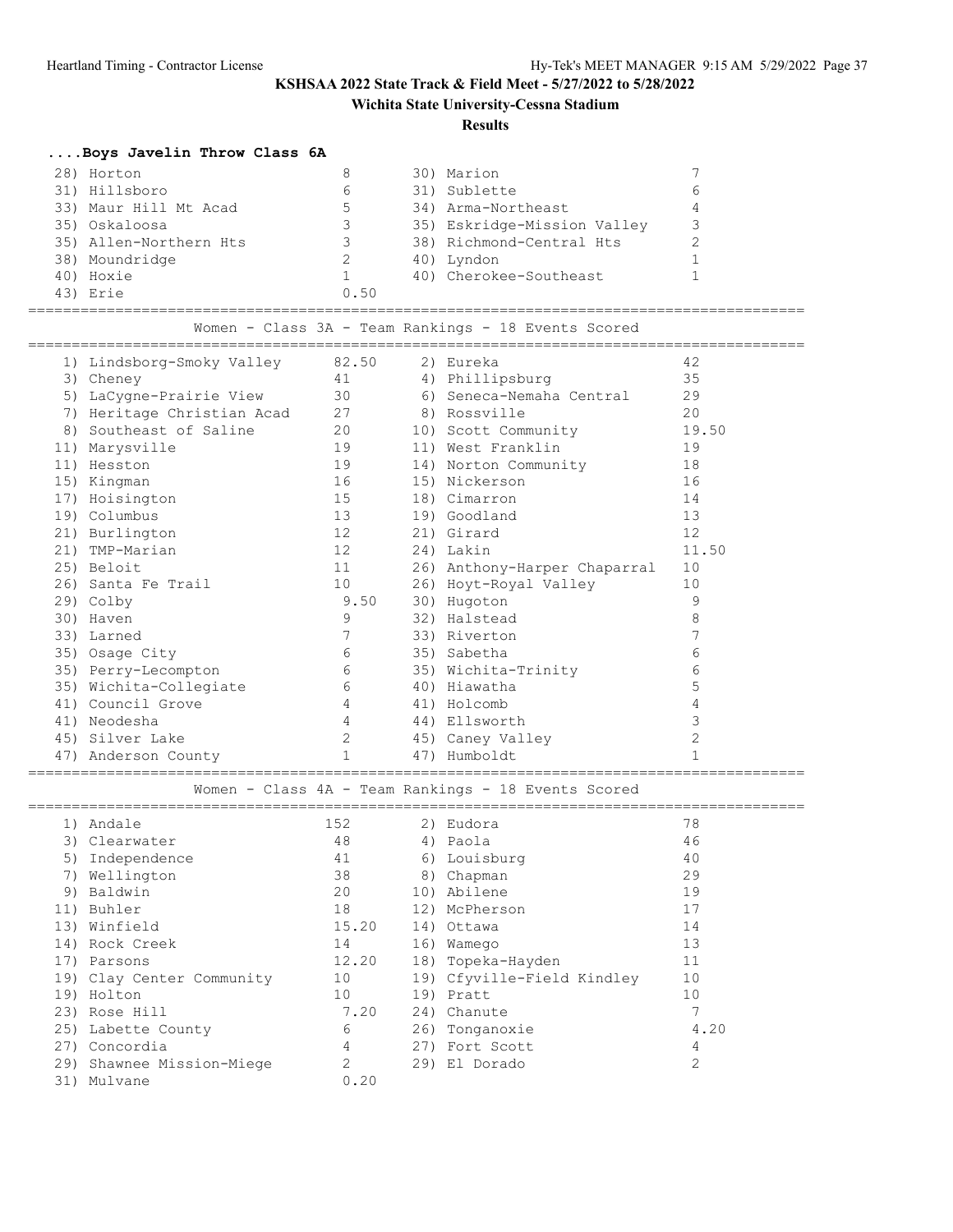## **Wichita State University-Cessna Stadium**

### **Results**

**....Boys Javelin Throw Class 6A**

|                               |                   | -------------------------------------<br>Women - Class 5A - Team Rankings - 18 Events Scored |                |
|-------------------------------|-------------------|----------------------------------------------------------------------------------------------|----------------|
| 1) Shawnee-Mill Valley        | 75.50             | 2) Great Bend                                                                                | 67             |
| 3) Wichita-Kapaun Mount Carme | 66                | 4) Salina-Central                                                                            | 47             |
| 5) Goddard-Eisenhower         | 38                | 5) Spring Hill                                                                               | 38             |
| 7) KC-Piper                   | 37                | 8) St. James Academy                                                                         | 34             |
| 9) Andover-Central            | 28.50             | 10) Wichita-Bishop Carroll                                                                   | 25             |
| 11) Tecumseh-Shawnee Heights  | 24                | 11) Bonner Springs                                                                           | 24             |
| 13) DeSoto                    | 23                | 14) Lansing                                                                                  | 19             |
| 15) Basehor-Linwood           | 18                | 16) Topeka-Seaman                                                                            | 17             |
| 17) Maize                     | 16                | 18) Leavenworth                                                                              | 14             |
| 19) Topeka-Highland Park      | 13                | 20) OP-St. Thomas Aquinas                                                                    | 12             |
| 21) Salina-South              | 10.50             | 22) Newton                                                                                   | 10             |
| 23) KC-Sumner Academy         | 8                 | 23) Andover                                                                                  | 8              |
| 25) Maize South               | 6                 | 26) Topeka-West                                                                              | 5              |
| 26) OP-BLUE VALLEY SOUTHWEST  | 5                 | 26) Valley Center                                                                            | 5              |
| 29) Hays                      | 4                 | 29) Ark City                                                                                 | 4              |
| 31) Pittsburg                 | 0.50              |                                                                                              |                |
|                               |                   |                                                                                              |                |
|                               |                   | Women - Class 6A - Team Rankings - 18 Events Scored                                          |                |
| 1) Olathe Northwest           | 76                | 2) Shawnee Mission-Northwest                                                                 | 75             |
| 3) Olathe West                | 59                | 4) OP-Blue Valley West                                                                       | 49             |
| 5) Manhattan                  | 45.50             | 6) Shawnee Mission-East                                                                      | 43             |
| 7) Olathe North               | 39                | 8) Lawrence Free State                                                                       | 31             |
| 9) Shawnee Mission-South      | 28                | 10) Wichita-East                                                                             | 27.50          |
| 11) OP-Blue Valley North      | 26                | 12) Olathe East                                                                              | 24             |
| 13) OP-Blue Valley Northwest  | 21                | 14) Olathe South                                                                             | 18             |
| 14) Wichita-Northwest         | 18                | 16) OP-Blue Valley                                                                           | 16.50          |
| 17) Hutchinson                | 15                | 18) Wichita-Heights                                                                          | 13             |
| 19) Derby                     | $12 \overline{ }$ | 20) Liberal                                                                                  | 10             |
| 21) Gardner-Edgerton          | 9.50              | 22) Wichita-South                                                                            | 8              |
| 22) Shawnee Mission-North     | 8                 | 24) Lawrence                                                                                 | 7              |
| 25) Garden City               | 5                 | 25) Topeka-Washburn Rural                                                                    | 5              |
| 27) Wichita-North             | 4                 | 28) Haysville-Campus                                                                         | 3              |
| 28) Junction City             | 3                 | 30) Dodge City                                                                               | $\overline{2}$ |
|                               |                   | Men - Class 1A - Team Rankings - 18 Events Scored                                            |                |
| 1) Meade                      | 69                | 2) Madison                                                                                   | 52             |
| 3) Osborne                    | 40                | 4) Rozel-Pawnee Heights                                                                      | 39             |
| 5) Quinter                    | 33.50             | 6) Axtell                                                                                    | 32             |
| 7) Hanover                    | 26                | 8) Ingalls                                                                                   | 23             |
| 8) La Crosse                  | 23                | 10) Fowler                                                                                   | 22             |
| 10) Spearville                | 22                | 12) Caldwell                                                                                 | 21             |
| 13) Frankfort                 | 15                | 13) Wichita County                                                                           | 15             |
| 15) Hutch-Central Christian   | 14                | 16) Minneola                                                                                 | 13             |
| 17) Kinsley                   | 11                | 18) Downs-Lakeside                                                                           | 10             |
| 18) Canton-Galva              | 10                | 18) Stockton                                                                                 | 10             |
| 18) St. John                  | 10                | 18) Brewster                                                                                 | 10             |
| 18) Dighton                   | 10                | 24) Goessel                                                                                  | 9              |
| 25) Linn                      | 8                 | 25) Burlingame                                                                               | 8              |
| 25) Washington County         | 8                 | 25) Central Plains                                                                           | 8              |

29) Tescott 7 29) Kiowa County 7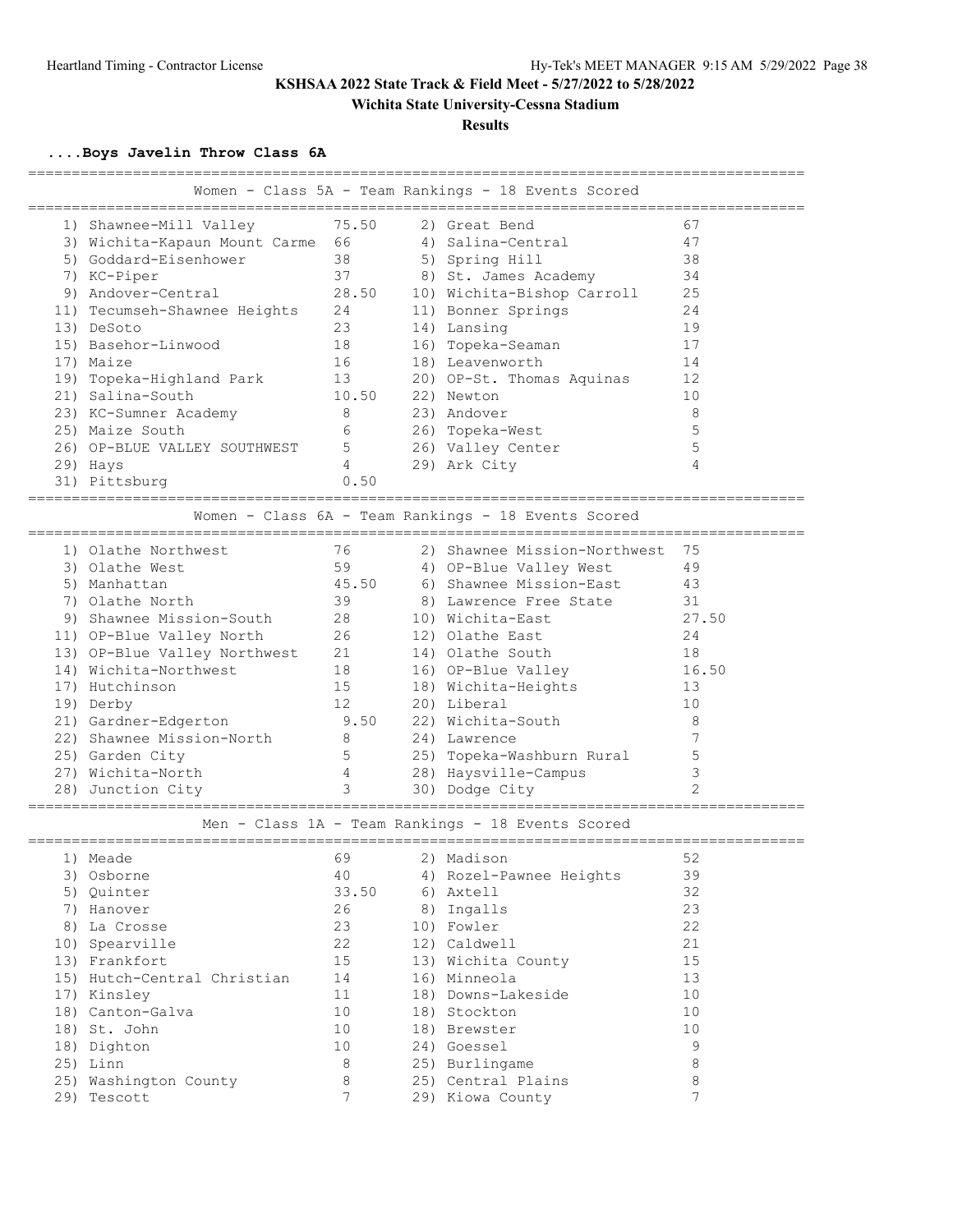## **Wichita State University-Cessna Stadium**

### **Results**

## **....Boys Javelin Throw Class 6A**

| 29) South Gray          |      | 29) Logan                 |   |
|-------------------------|------|---------------------------|---|
| 33) Waverly             | 6    | 33) Wetmore               | h |
| 33) Langdon-Fairfield   | 6    | 33) Beloit-St. John's     | 6 |
| 33) Macksville          | 6    | 33) Moran-Marmaton Valley | 6 |
| 33) Doniphan West       | 6    | 40) Wallace County        |   |
| 40) Scandia-Pike Valley | 5    | 40) Sylvan-Lucas Unified  |   |
| 43) Greeley County      | 4    | 43) Palco                 |   |
| 43) Little River        | 4    | 43) South Barber          |   |
| 43) Centralia           | 4    | 43) Olpe                  |   |
| 49) Attica              |      | 49) Almena-Northern Vly   |   |
| 49) Bucklin             |      | 49) Lebo                  |   |
| 53) Satanta             | 2.50 | 54) Hodgeman County       |   |
| 54) Hartford            |      | 56) Cunningham            |   |
| 56) Clifton-Clyde       |      |                           |   |

=========================================================================================

Men - Class 2A - Team Rankings - 18 Events Scored

|    |                                  |                 | Men - Class ZA - Team Rankings - 18 Events Scored |       |
|----|----------------------------------|-----------------|---------------------------------------------------|-------|
|    | 1) Moundridge                    | 58              | 2) Garden Plain                                   | 56    |
| 3) | Inman                            | 53              | 4) Elbing-Berean Academy                          | 40.50 |
|    | 5) KC Christian                  | 37              | 6) Stanton County                                 | 31    |
|    | 7) Plainville                    | 30.50           | 8) St. Marys                                      | 27    |
|    | 9) Hutchinson-Trinity<br>25      |                 | 10) Hoxie                                         | 21    |
|    | 10) Jefferson County North 21    |                 | 12) Trego Community                               | 19    |
|    | 13) Belle Plaine                 | 16              | 14) Pleasanton                                    | 15.50 |
|    | 15) Atchison County Community 15 |                 | 16) Cherokee-Southeast                            | 14    |
|    | 16) SEDAN                        | 14              | 16) Conway Springs                                | 14    |
|    | 16) Chase County                 | 14              | 16) Pittsburg-St. Marys-Colga                     | 14    |
|    | 21) Ell-Saline                   | 13              | 21) Smith Center                                  | 13    |
|    | 23) Sublette                     | 12              | 24) Bennington                                    | 10.50 |
|    | 25) Sedqwick                     | 10              | 25) Ellis                                         | 10    |
|    | 25) Wichita-Independent          | 10              | 28) Sterling                                      | 8     |
|    | 28) Medicine Lodge               | 8               | 28) Leon-Bluestem                                 | 8     |
|    | 31) Allen-Northern Hts           | $7\phantom{.0}$ | 31) Blue Rapids-Valley Hts                        |       |
|    | 33) Ellinwood                    | 6               | 33) Uniontown                                     | 6     |
|    | 35) Richmond-Central Hts         | 5               | 35) Shawnee-Maranatha Academy                     | 5     |
|    | 35) Eskridge-Mission Valley      | 5               | 38) Marion                                        | 4.50  |
|    | 39) Lyndon                       | $\overline{4}$  | 39) Jackson Heights                               | 4     |
|    | 39) Pratt-Skyline                | $\overline{4}$  | 42) McLouth                                       | 3     |
|    | 43) Maur Hill Mt Acad            | $\overline{2}$  | 44) Erie                                          | 0.50  |
|    |                                  |                 |                                                   |       |

Men - Class 3A - Team Rankings - 18 Events Scored

|     | 1) Southeast of Saline     | 94 | 2) Burlington            | 50    |  |
|-----|----------------------------|----|--------------------------|-------|--|
|     | 3) Wichita-Collegiate      | 48 | 4) Marysville            | 41    |  |
|     | 5) Lakin                   | 33 | 6) Wichita-Trinity       | 30    |  |
|     | 7) Silver Lake             | 27 | 7) Seneca-Nemaha Central | 27    |  |
|     | TMP-Marian                 | 27 | 10) Beloit               | 24    |  |
| 10) | Kingman                    | 24 | 12) Scott Community      | 23    |  |
|     | 13) Santa Fe Trail         | 19 | 13) Osage City           | 19    |  |
|     | 13) Lindsborg-Smoky Valley | 19 | 16) Cheney               | 18.50 |  |
|     | 17) Hesston                | 15 | 18) Hoisington           | 13    |  |
|     | 18) Holcomb                | 13 | 18) Council Grove        | 13    |  |
|     | 21) Girard                 | 11 | 22) KC-Bishop Ward       | 10    |  |
|     | 22) Columbus               | 10 | 24) Halstead             | 9     |  |
|     | 25) Lyons                  | 8  | 25) Colby                | 8     |  |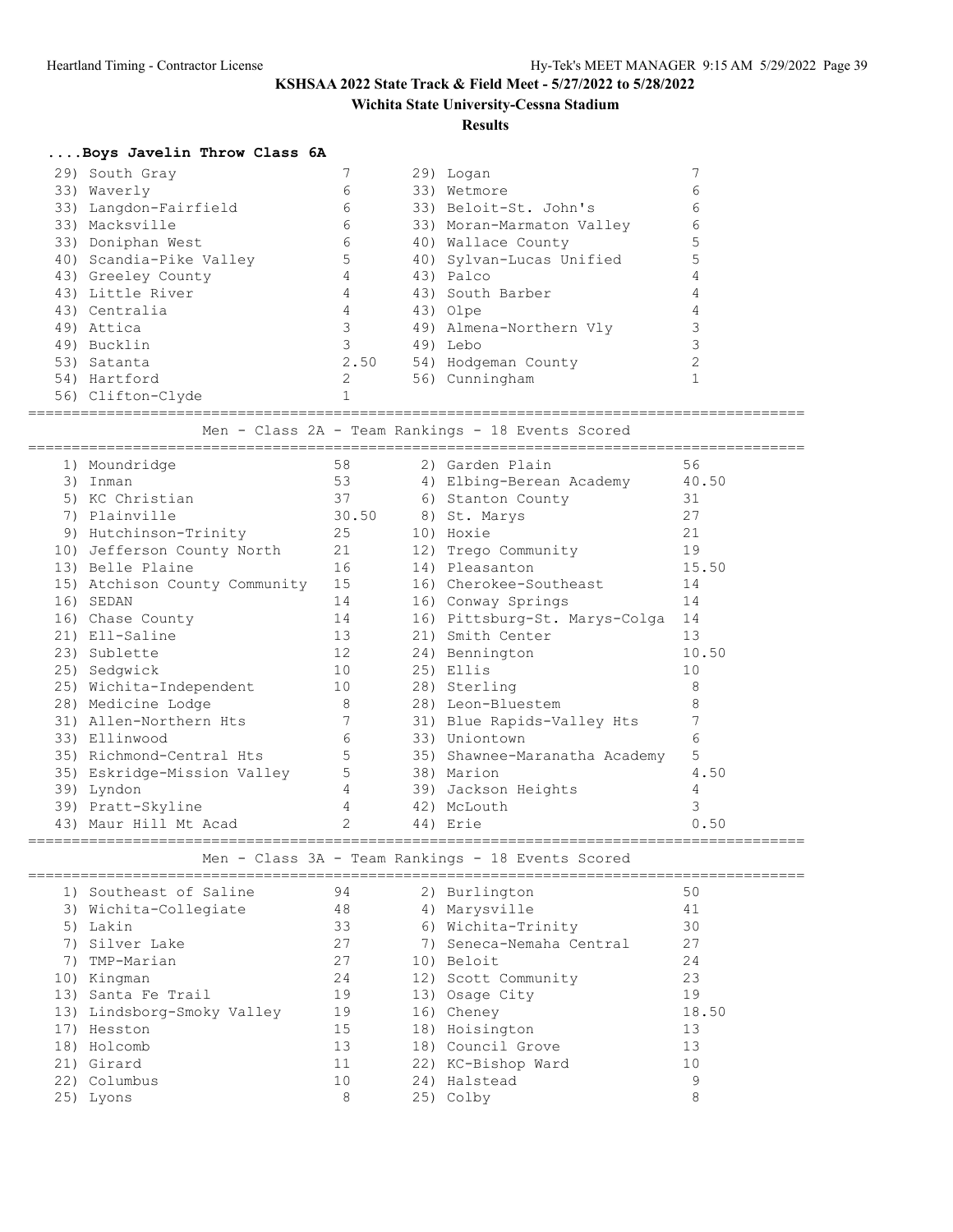**Wichita State University-Cessna Stadium**

#### **Results**

## **....Boys Javelin Throw Class 6A**

| 25) Anthony-Harper Chaparral | 8 | 28) Russell         | 6.50 |
|------------------------------|---|---------------------|------|
| 29) Wellsville               | 6 | 29) Humboldt        | 6    |
| 29) Norton Community         | 6 | 32) Phillipsburg    | 5    |
| 32) West Franklin            | 5 | 32) Galena          | 5    |
| 32) Sabetha                  | 5 | 36) Rossville       | 4    |
| 37) Caney Valley             |   | 37) Anderson County |      |
| 39) Goodland                 |   | 40) Riverton        |      |
| 40) Cherryvale               |   | 40) Perry-Lecompton |      |

=========================================================================================

Men - Class 4A - Team Rankings - 18 Events Scored

## =========================================================================================

|    | 1) Andale                 | 101   |     | 2) Chanute                 |    |
|----|---------------------------|-------|-----|----------------------------|----|
|    | 3) Louisburg              | 67    |     | 4) Topeka-Hayden           | 64 |
|    | 5) Buhler                 | 51    |     | 6) Eudora                  | 41 |
| 7) | Tonganoxie                | 40    |     | 8) Augusta                 | 34 |
|    | 9) Rose Hill              | 29    | 10) | Wamego                     | 26 |
|    | 11) Abilene               | 24    |     | 12) Shawnee Mission-Miege  | 23 |
|    | 13) Paola                 | 21.50 |     | 14) Concordia              | 16 |
|    | 15) McPherson             | 15    |     | 16) Iola                   | 13 |
|    | 16) Winfield              | 13    |     | 18) El Dorado              | 10 |
|    | 19) Parsons               | 9     |     | 20) Cfyville-Field Kindley |    |
|    | 21) Ottawa                | 6     |     | 21) Pratt                  | 6  |
|    | 23) Clay Center Community | 4     |     | 24) Rock Creek             | 3  |
|    | 25) Fort Scott            | 2.50  |     | 26) Clearwater             | 2  |
|    | 26) Towanda-Circle        | 2     |     | 28) Labette County         |    |
|    |                           |       |     |                            |    |

Men - Class 5A - Team Rankings - 18 Events Scored

|     | 1) Shawnee-Mill Valley        | 63    | 2) OP-St. Thomas Aquinas | 62    |
|-----|-------------------------------|-------|--------------------------|-------|
|     | 3) Wichita-Kapaun Mount Carme | 56    | 4) Andover-Central       | 47    |
|     | 5) Wichita-Bishop Carroll     | 45.50 | 6) KC-Piper              | 42    |
|     | Andover                       | 36    | 8) DeSoto                | 29    |
|     | 9) Hays                       | 28.50 | 10) St. James Academy    | 27.50 |
|     | 11) Topeka-Highland Park      | 26    | 12) Maize                | 24.50 |
|     | 13) Ark City                  | 23    | 13) Spring Hill          | 23    |
|     | 15) OP-BLUE VALLEY SOUTHWEST  | 21    | 15) Leavenworth          | 21    |
|     | 17) Basehor-Linwood           | 20.50 | 18) Lansing              | 18    |
|     | 19) Topeka-West               | 16    | 19) Maize South          | 16    |
|     | 21) Tecumseh-Shawnee Heights  | 14    | 22) Valley Center        | 10.50 |
|     | 23) Great Bend                | 10    | 24) Newton               | 6     |
|     | 24) Bonner Springs            | 6     | 26) Goddard              | 5     |
| 27) | Emporia                       | 3     | 28) Salina-Central       |       |
| 28) | Topeka-Seaman                 |       |                          |       |
|     |                               |       |                          |       |

### ========================================================================================= Men - Class 6A - Team Rankings - 18 Events Scored

| 1) Olathe North              | 112 | 2) Shawnee Mission-East   | 56 |  |
|------------------------------|-----|---------------------------|----|--|
| 3) Olathe Northwest          | 47  | 4) Olathe East            | 40 |  |
| 5) Olathe West               | 39  | 6) Wichita-East           | 35 |  |
| 6) Garden City               | 35  | 8) Lawrence Free State    | 33 |  |
| 9) Shawnee Mission-Northwest | 27  | 9) OP-Blue Valley         | 27 |  |
| 11) Olathe South             | 26  | 11) Wichita-Heights       | 26 |  |
| 13) Manhattan                | 23  | 13) Shawnee Mission-North | 23 |  |
| 15) OP-Blue Valley North     | 22  | 16) OP-Blue Valley West   | 19 |  |
| 17) Gardner-Edgerton         | 18  | 17) Junction City         | 18 |  |